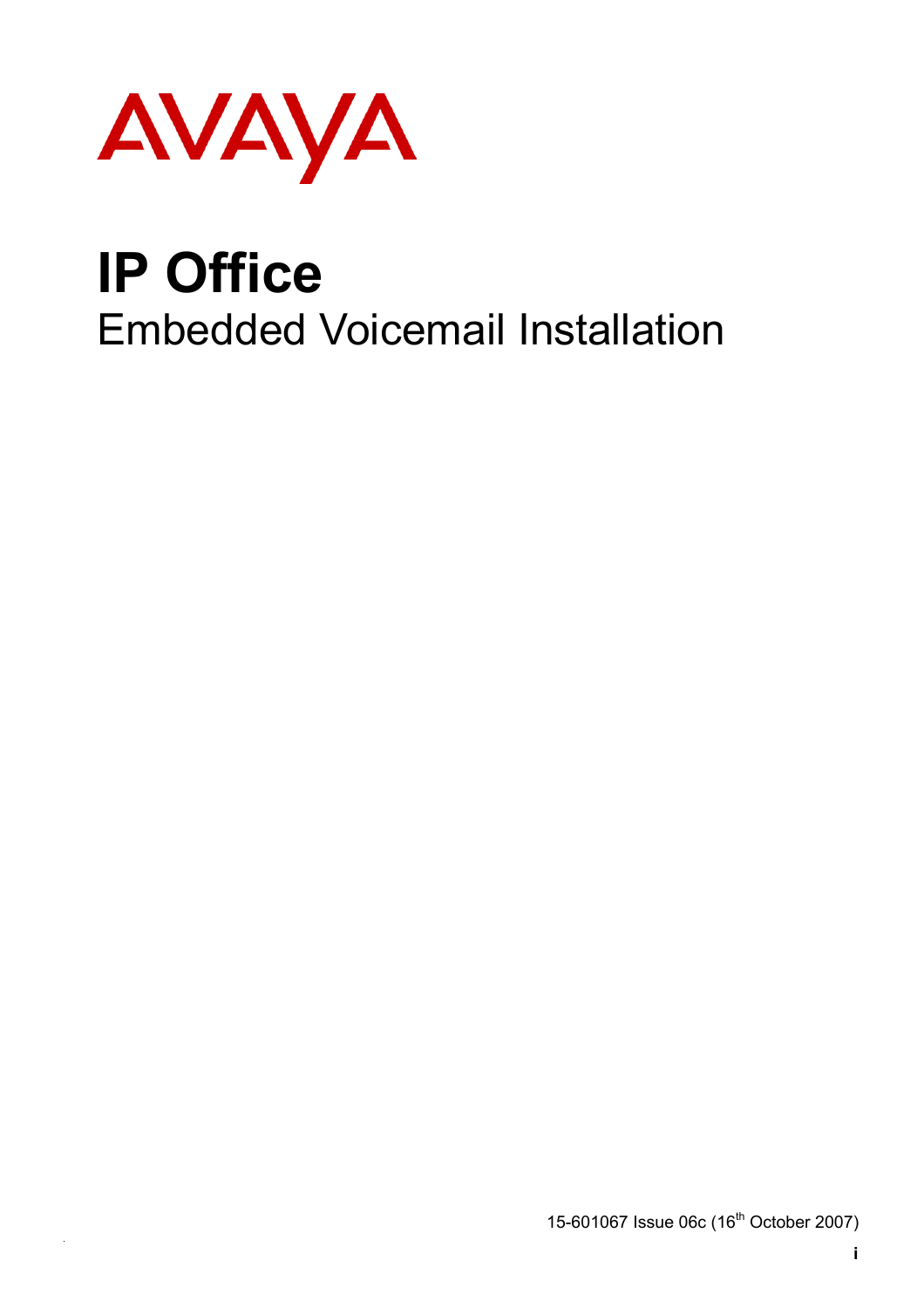#### © 2007 Avaya Inc. All Rights Reserved.

#### **Notice**

While reasonable efforts were made to ensure that the information in this document was complete and accurate at the time of printing, Avaya Inc. can assume no liability for any errors. Changes and corrections to the information in this document may be incorporated in future releases.

#### **Documentation Disclaimer**

Avaya Inc. is not responsible for any modifications, additions, or deletions to the original published version of this documentation unless such modifications, additions, or deletions were performed by Avaya.

#### **Link Disclaimer**

Avaya Inc. is not responsible for the contents or reliability of any linked Web sites referenced elsewhere within this Documentation, and Avaya does not necessarily endorse the products, services, or information described or offered within them. We cannot guarantee that these links will work all of the time and we have no control over the availability of the linked pages.

#### **License**

USE OR INSTALLATION OF THE PRODUCT INDICATES THE END USER'S ACCEPTANCE OF THE TERMS SET FORTH HEREIN AND THE GENERAL LICENSE TERMS AVAILABLE ON THE AVAYA WEBSITE AT <http://support.avaya.com/LicenseInfo/>("GENERAL LICENSE TERMS"). IF YOU DO NOT WISH TO BE BOUND BY THESE TERMS, YOU MUST RETURN THE PRODUCT(S) TO THE POINT OF PURCHASE WITHIN TEN (10) DAYS OF DELIVERY FOR A REFUND OR CREDIT.

Avaya grants End User a license within the scope of the license types described below. The applicable number of licenses and units of capacity for which the license is granted will be one (1), unless a different number of licenses or units of capacity is specified in the Documentation or other materials available to End User. "Designated Processor" means a single stand-alone computing device. "Server" means a Designated Processor that hosts a software application to be accessed by multiple users. "Software" means the computer programs in object code, originally licensed by Avaya and ultimately utilized by End User, whether as stand-alone Products or pre-installed on Hardware. "Hardware" means the standard hardware Products, originally sold by Avaya and ultimately utilized by End User.

#### **License Type(s): Designated System(s) License (DS).**

End User may install and use each copy of the Software on only one Designated Processor, unless a different number of Designated Processors is indicated in the Documentation or other materials available to End User. Avaya may require the Designated Processor(s) to be identified by type, serial number, feature key, location or other specific designation, or to be provided by End User to Avaya through electronic means established by Avaya specifically for this purpose.

#### **Copyright**

Except where expressly stated otherwise, the Product is protected by copyright and other laws respecting proprietary rights. Unauthorized reproduction, transfer, and or use can be a criminal, as well as a civil, offense under the applicable law.

#### **Third-Party Components**

Certain software programs or portions thereof included in the Product may contain software distributed under third party agreements ("Third Party Components"), which may contain terms that expand or limit rights to use certain portions of the Product ("Third Party Terms"). Information identifying Third Party Components and the Third Party Terms that apply to them is available on Avaya's web site at: <http://support.avaya.com/ThirdPartyLicense/>

#### **Avaya Fraud Intervention**

If you suspect that you are being victimized by toll fraud and you need technical assistance or support, call Technical Service Center Toll Fraud Intervention Hotline at +1-800-643-2353 for the United States and Canada. Suspected security vulnerabilities with Avaya Products should be reported to Avaya by sending mail to: [securityalerts@avaya.com.](mailto:securityalerts@avaya.com) 

For additional support telephone numbers, see the Avaya Support web site (http://www.avaya.com/support).

#### **Trademarks**

Avaya and the Avaya logo are registered trademarks of Avaya Inc. in the United States of America and other jurisdictions. Unless otherwise provided in this document, marks identified by "®," "™" and "SM" are registered marks, trademarks and service marks, respectively, of Avaya Inc. All other trademarks are the property of their respective owners.

#### **Documentation information**

For the most current versions of documentation, go to the Avaya Support web site (http://www.avaya.com/support) or the IP Office Knowledge Base (http://marketingtools.avaya.com/knowledgebase/).

#### **Avaya Support**

Avaya provides indirect and direct services for customer support, report problems or to ask questions about your product. These services are subject to your support agreement. Contact your local reseller / distributor for indirect support . Contact Avaya Global Services (AGS) for direct support. For additional information on support, see the Avaya Web site: [http://www.avaya.com/support.](http://www.avaya.com/support)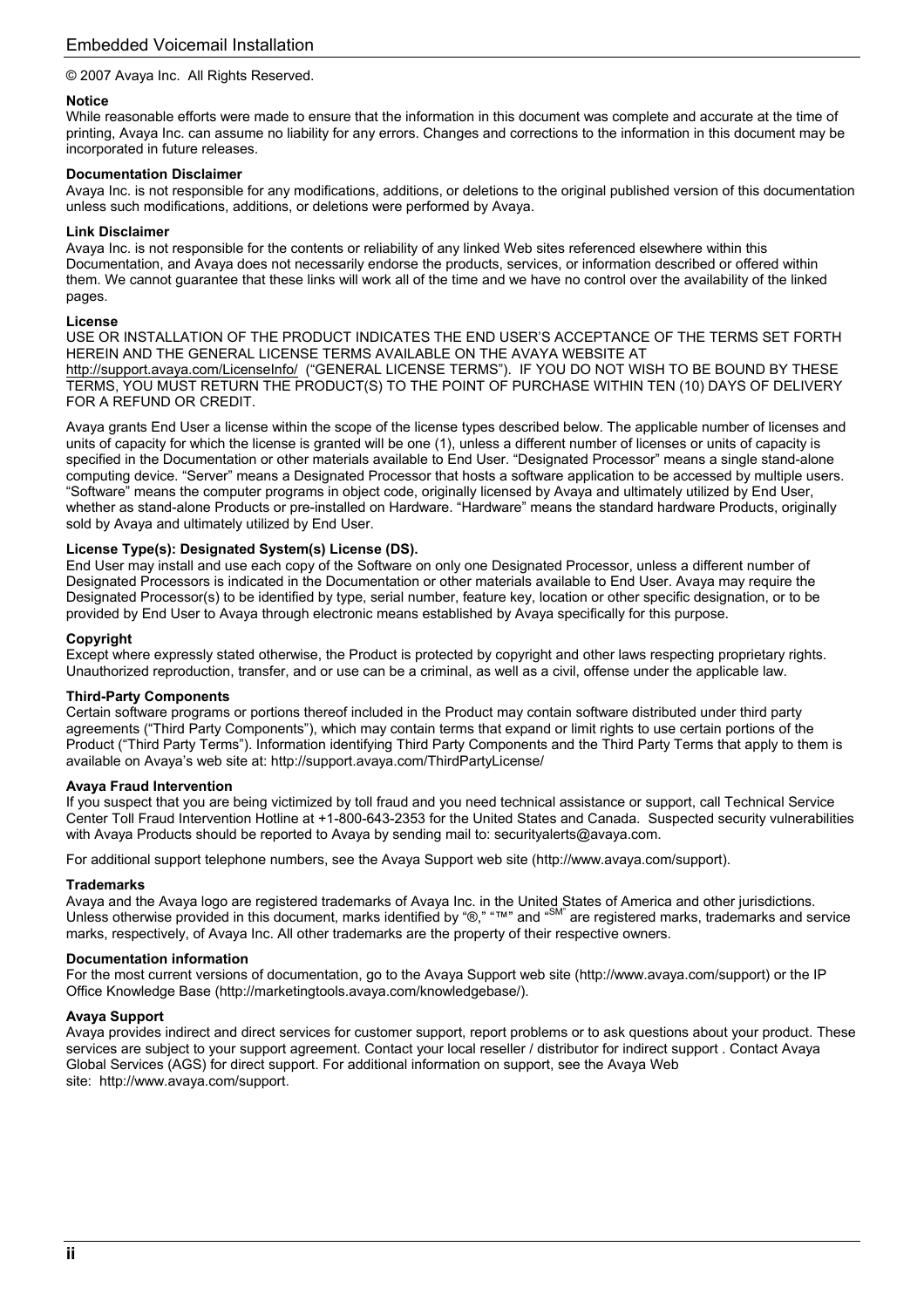# **Contents**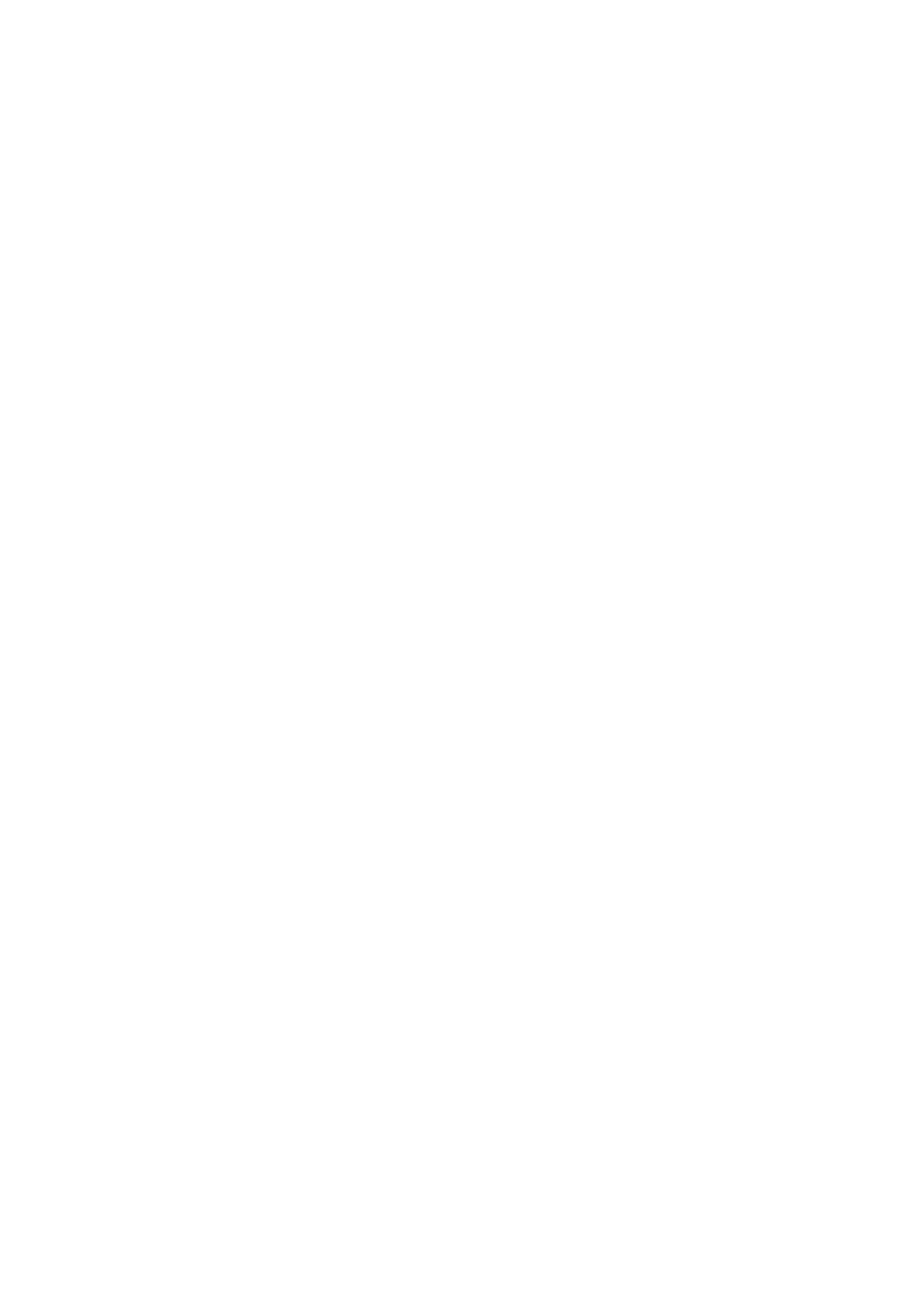# **IP Office Embedded Voicemail**

## **Overview**

IP Office Embedded Voicemail is supported on the IP Office Small Office Edition, IP Office 406 V2 and IP Office 500 control units. Embedded Voicemail does not require an IP Office license. It provides basic voicemail mailbox operation without requiring a permanent voicemail server PC. It also provides multiple auto-attendant support for incoming calls.

Embedded Voicemail uses the following components:

#### **Memory Card**

The type and capacity depends on the memory card of the IP Office control unit. However, in all cases, the cards are specially formatted for Embedded Voicemail use. Alternate third-party memory cards are not supported for Embedded Voicemail.

#### • **IP Office IP406 V2 and IP Office 500 Control Units**

Use an Avaya supplied 512MB Type II Compact Flash memory card. Provides up to 15 hours of uncompressed message storage. A memory card supplied for a Small Office Edition control unit can not be used in the IP 406 V2 or IP 500 control unit.

#### • **IP Office Small Office Edition**

Uses an Avaya supplied 64MB Compact Flash memory card within a PCMCIA card carrier. Provides up to 10 hours of compressed message storage. A memory card supplied for a IP406 V2 or IP 500 control unit can not be used in the Small Office Edition control unit.

#### • **Voice Compression Channels**

Messages and prompts stored on the Small Office Edition memory card are compressed using the IP Office control unit's voice compression channels. Thus voice compression channels are required during any voicemail accesses. It is important to note that the same voice compression channels are also used for VoIP calls.

• **IP Office IP406 V2 and IP500 Control Units**

Do not require or use voice compression channels for Embedded Voicemail.

#### • **IP Office Small Office Edition**

On the Small Office Edition, voice compression channels are pre-built into the control unit. Small Office Edition control units are available in 3 channel and 16 channel variants. An existing Small Office Edition control unit cannot be upgraded to add further voice compression channels.

#### • **IP Office Manager Application**

During installation, connection to a PC running the IP Office Manager application is required. This is required for IP Office configuration.

#### **Note**

• Embedded Voicemail cannot be used in conjunction with Voicemail Lite or Voicemail Pro. The presence of a running Voicemail Lite or Voicemail Pro server on the same network may cause Embedded Voicemail to fail.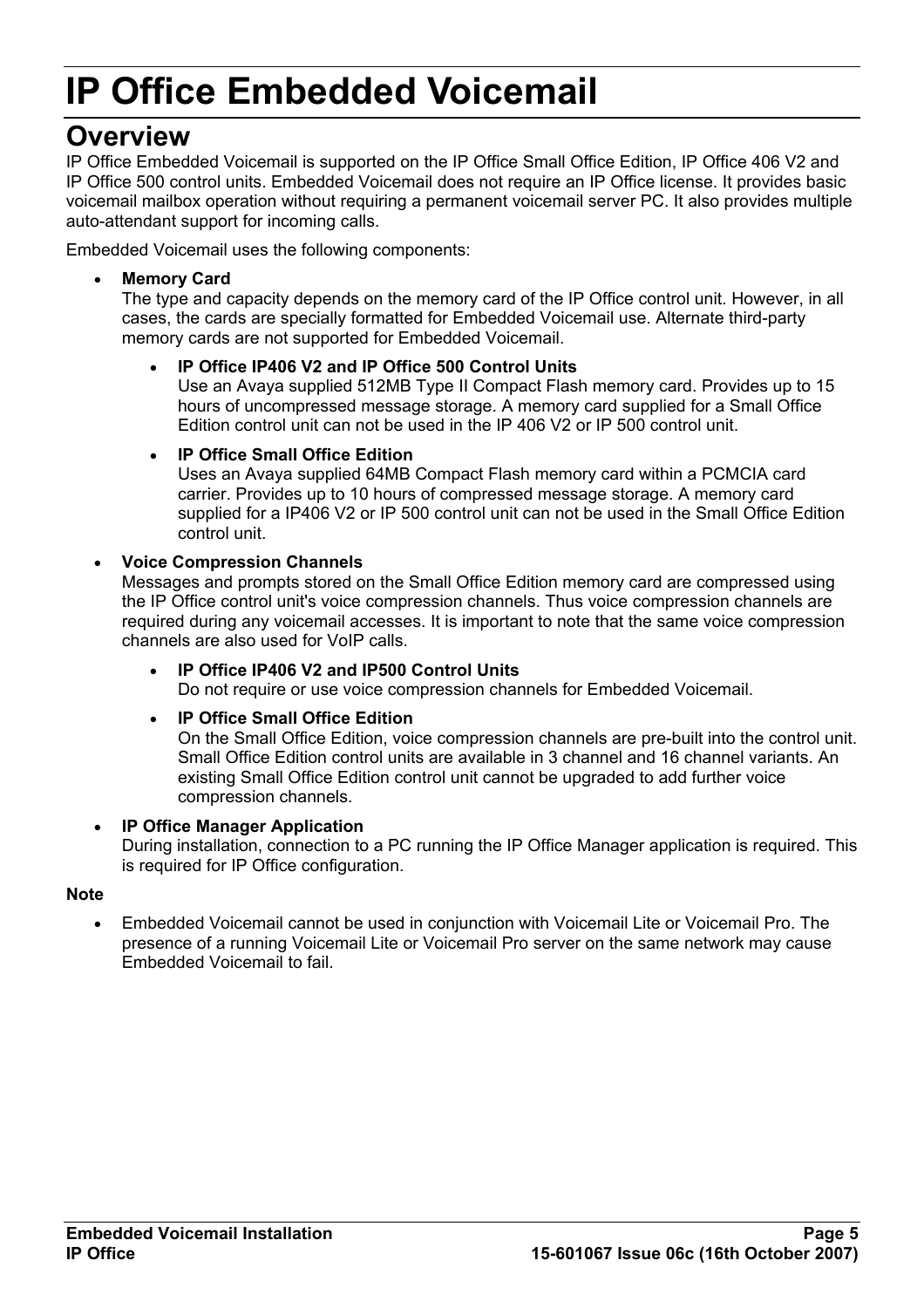# **Embedded Voicemail Mailbox Features**

#### **Supported Features**

- Hunt group and user voicemail for the leaving and collection of messages.
- Auto attendant.
- For security a voicemail access code can be assigned to any mailbox. This can be changed by the mailbox user or the system administrator.
- Message waiting indication to suitable phones and IP Office Phone Manager.
- Message waiting indication for hunt group mailboxes can be assigned to specified users.
- Internal ringback on new messages.
- Short code features for collecting messages, leaving messages, voicemail on/off and ringback on/off.

| <b>Feature</b>                                     | <b>Small Office Edition</b>                                    | <b>IP406 V2 and IP500</b>                                      |
|----------------------------------------------------|----------------------------------------------------------------|----------------------------------------------------------------|
| <b>Memory Type</b>                                 | 64MB Compact Flash (in PCMCIA<br>carrier).                     | 512MB Compact Flash.                                           |
| <b>Compression Method</b>                          | 3 or 16 channels built into control<br>unit motherboard.       | Not required.                                                  |
| <b>Storage</b>                                     | 10 Hours.                                                      | 15 Hours.                                                      |
| <b>Maximum Simultaneous</b><br>Connections *       | Up to 3 on VC3 system.<br>Up to 10 on VC16 system.             | 4                                                              |
| <b>Maximum Individual</b><br><b>Message Length</b> | Adjustable between 3 and 180<br>seconds (default 120 seconds). | Adjustable between 3 and 180<br>seconds (default 120 seconds). |
| <b>Auto Attendant</b>                              | Yes                                                            | Yes                                                            |

#### **Embedded Voicemail System Comparison**

#### **\*Maximum Simultaneous Connections**

For Small Office Edition systems, this figure may be reduced whenever voice compression channels are already in use for VoIP call support.

#### **Major Features Not Supported**

- User trusted source settings. The use of V numbers in the User Source Numbers to bypass the mailbox access code is not supported.
- Call Recording.
- Voicemail Email.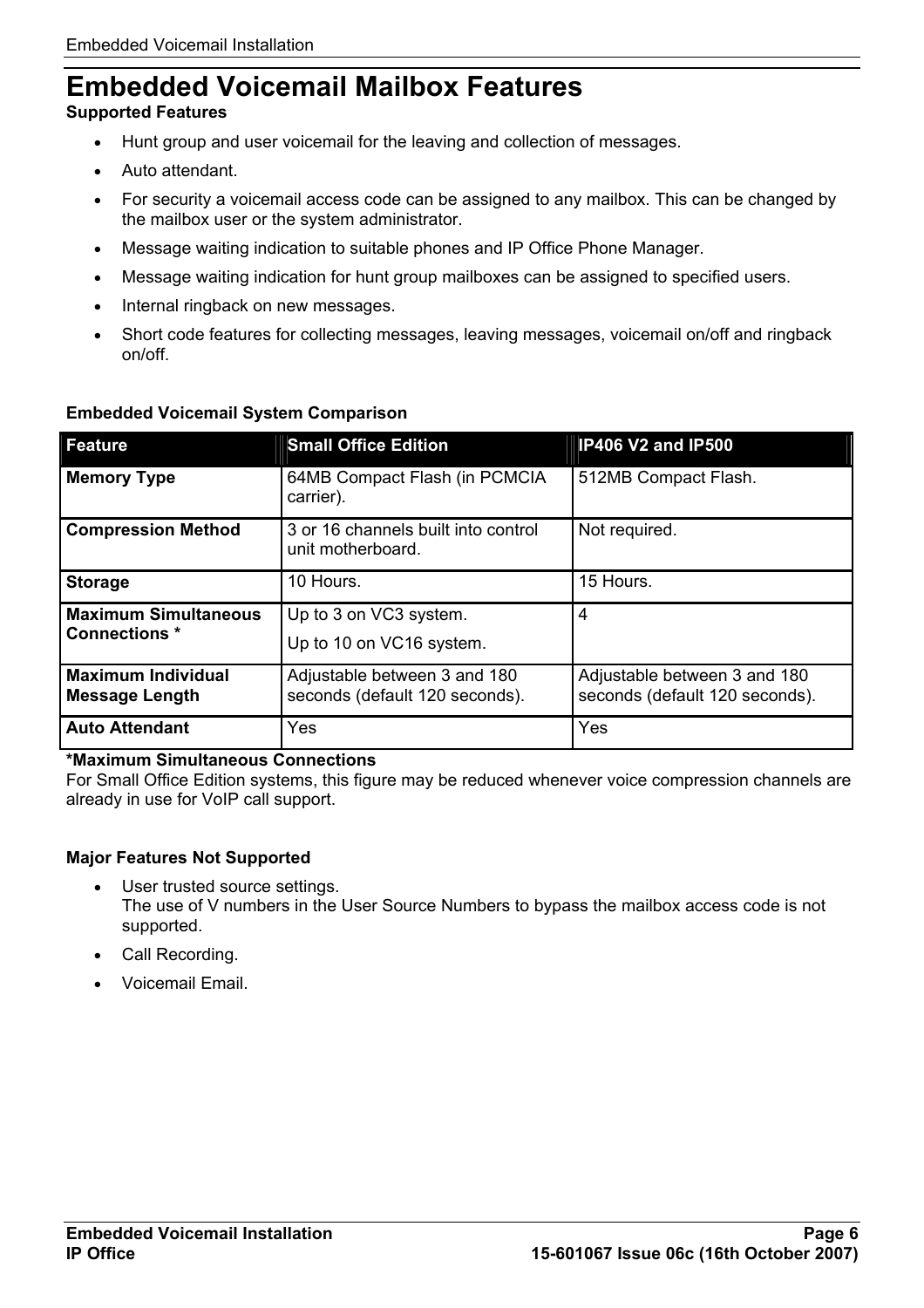# **Languages Supported**

Embedded Voicemail supports a range of language prompt sets. The following languages are supported for Embedded Voicemail. The matching folder name is shown in () brackets.

- **Chinese-Mandarin (chs)**
- **Danish (dan)**
- **Dutch (nld)**
- **English-UK (eng)**
- **English-US (enu)**
- **Finnish (fin)**
- **French (fra)**
- **French-Canadian (frc)**
- **German (deu)**
- **Italian (ita)**
- **Korean (kor)**
- **Norwegian (nor)**
- **Portuguese (ptg)**
- **Portuguese-Brazilian (ptb)**
- **Russian (rus)**
- **Swedish (sve)**
- **Spanish (esp)**
- **Spanish-Mexico (esm)**
- **Spanish-Argentina (ess)**

The IP Office system **Locale** setting is used to determine the default language prompts used. This can be overridden for individual user mailboxes by setting a different User Locale. If a unsupported locale is selected for a user, the system locale is used. If a selected Locale is not supported a fallback language is used, as indicated in the table.

| <b>Locale selected in Manager</b> | <b>Embedded Voicemail Language</b> |
|-----------------------------------|------------------------------------|
| Australia (UK English)            | English-UK (eng)                   |
| Belgium (Dutch)                   | Dutch (nld)                        |
| Belgium (French)                  | French (fra)                       |
| Canada (Canadian French)          | French (fra)                       |
| Chile (Latin Spanish)             | Spanish (esp)                      |
| Colombia (Latin Spanish)          | Spanish (esp)                      |
| Greece (Greek)                    | English-UK (eng)                   |
| Hong Kong (Cantonese)             | English-UK (eng)                   |
| Hungary (Hungarian)               | English-UK (eng)                   |
| Iceland (Icelandic)               | English-UK (eng)                   |
| India (UK English)                | English-UK (eng)                   |
| New Zealand (UK English)          | English-UK (eng)                   |
| Peru (Latin Spanish)              | Spanish (esp)                      |
| Poland (Polish)                   | English-UK (eng)                   |
| Saudi Arabia (UK English)         | English-UK (eng)                   |
| South Africa (UK English)         | English-UK (eng)                   |
| Switzerland (French)              | French (fra)                       |
| Taiwan (Putonghua)                | Chinese (mandarin)                 |
| Venezuela (Latin Spanish)         | Spanish (esp)                      |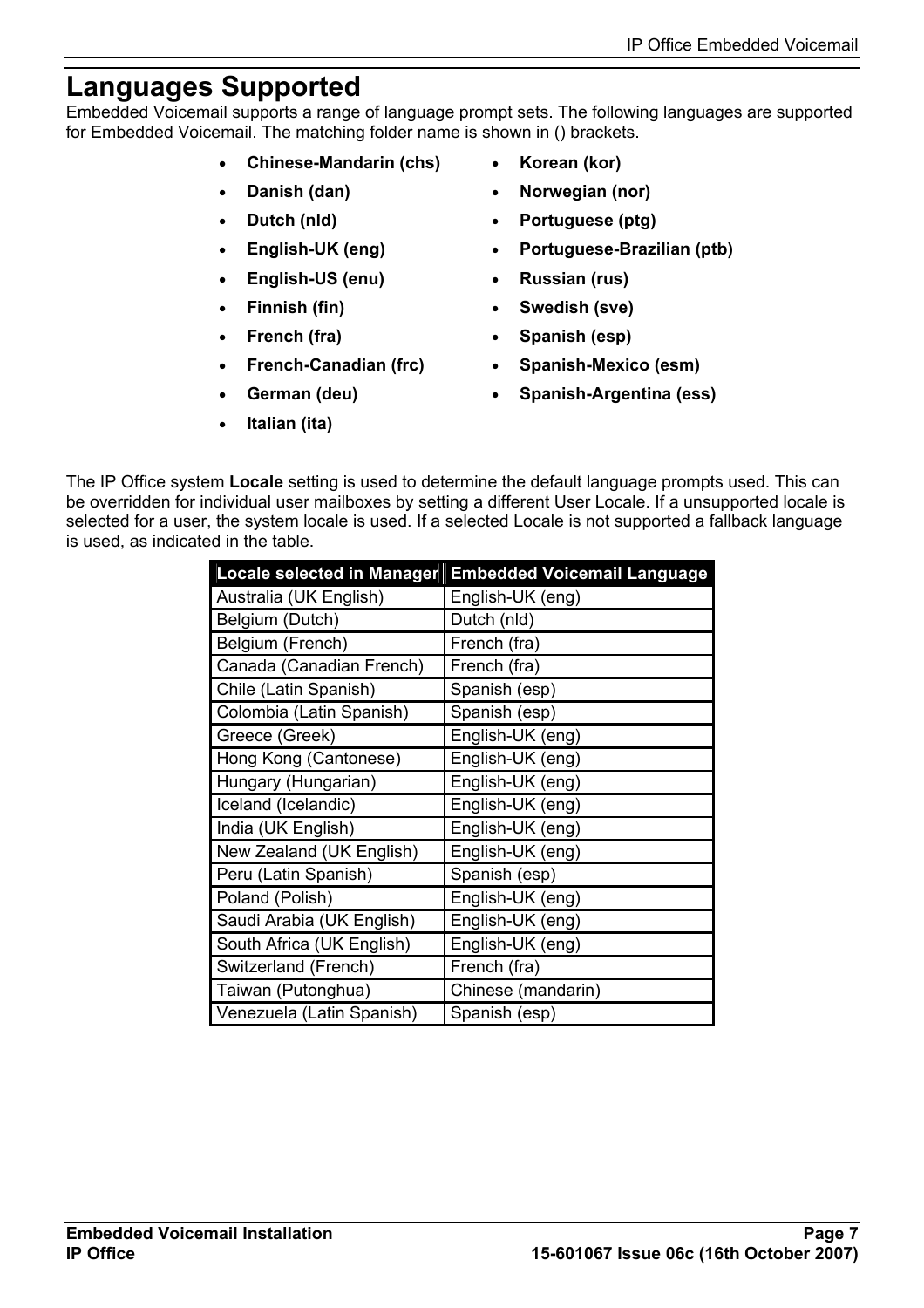# **What's New**

### **What's New in IP Office 4.0**

In Avaya IP Office 4.0, the following features were added to Embedded Voicemail operation:

#### • **IP500 Support**

The Avaya IP Office 500 control unit is supported using a 512MB uncompressed Compact Flash memory card. This method does not require the use of voice compression channels except when connected to an IP device.

#### • **Fax transfer**

A fax transfer action can be set within IP Office Manager. If a transfer action has been set, on detecting a fax tone the auto attendant will route the call to the fax transfer destination. For more information, see Auto Attendant Configuration Overview.

#### • **Enhanced options when listening to messages**

When a message is being played you can now skip to the next message, rewind or fast forward for approximately 5 seconds. For more information, see the user guide.

#### • **Forward a message**

A message can be forwarded to one or many mailboxes. For more information, see the user guide.

#### • **Reply to a message**

If a CLI is available you can reply to a message to either an internal or external number. For more information, see the user guide.

#### • **Choice of transfer options**

Up to 3 breakout numbers can be set up. When callers are directed to your mailbox they can either leave a message or choose to be transferred to one of three numbers. For more information, see User Mailbox Configuration.

#### • **Visual Voice**

Users can access their mailbox using a soft key programmed for visual voice. A display menu provides the user with options to listen to messages, send messages, change their greetings and password. Access to visual voice is granted by the system administrator using IP Office Manager. For more information, see Visual Voice.

• The visual voice feature is not available on all telephones. Please refer to the telephone guide for more information.

#### • **Announcements**

Specific queue announcements can be recorded and then played when a call is held in a queue for the hunt group. For more information, see Configuring Queue Announcements.

#### • **User Announcements**

The IP Office also support announcements for individual users. These can be used with embedded voicemail in the same way as hunt group announcements.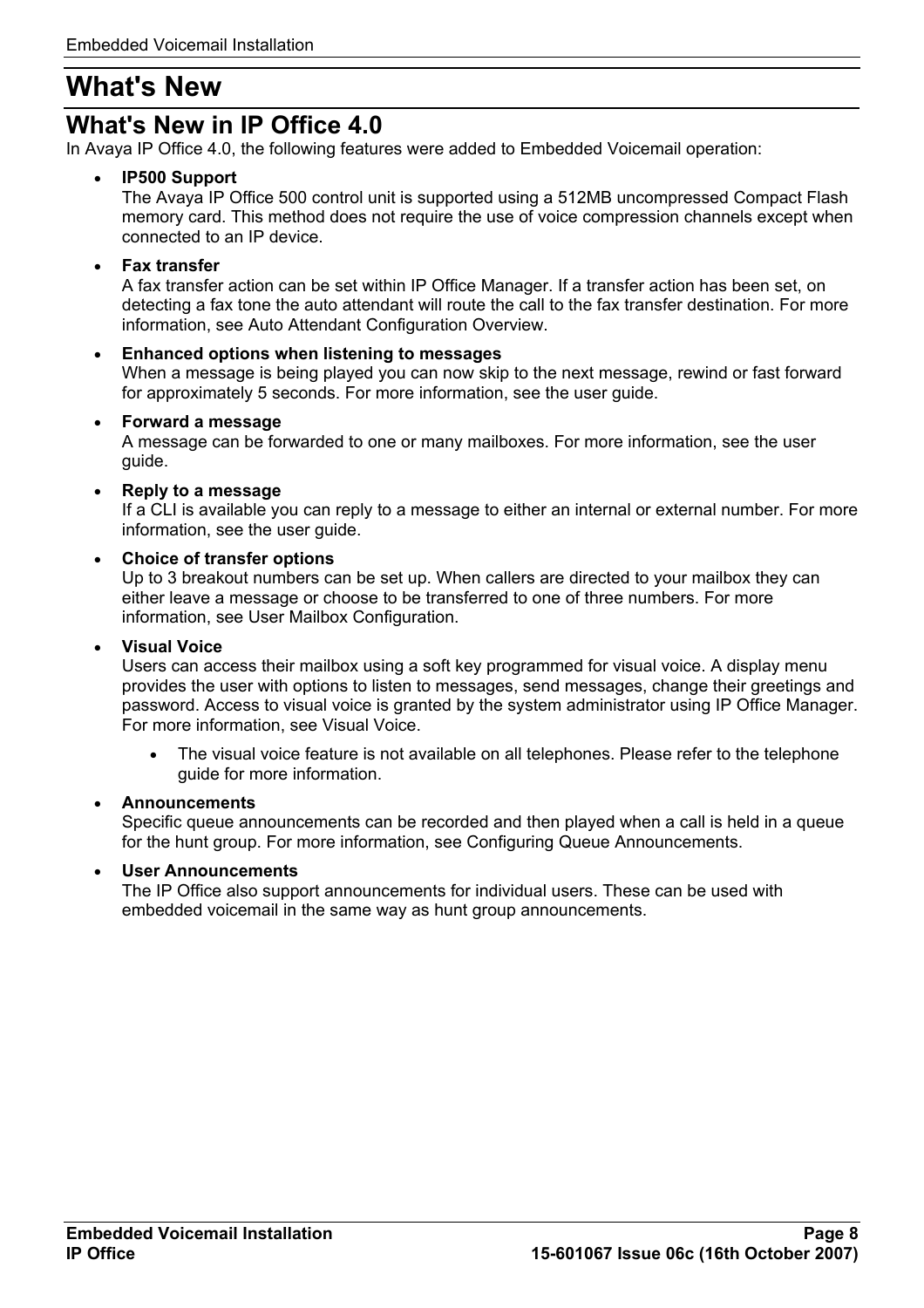## **What's New in IP Office 4.0 May 2007**

In the IP Office 4.0 May 2007 maintenance release, the following features were added to to Embedded Voicemail operation:

• **Auto Attendant Greeting 'Record Name'**

This field appears next to the short code used for recording auto-attendant prompts. The field is only useable for IP Offices being managed through the Avaya Integrated Management (AIM) application. Refer to the 'AIM for IP Office' documentation for details.

- **Local Recording Control** The use of short codes to record auto attendant greetings can be disabled if required.
- **Embedded Voicemail Shutdown Short Code**

The Embedded Voicemail memory card is not a hot-swappable device, and so the IP Office system must be switched off in order to remove/replace the memory card. Use of this short code feature allows safe removal of the memory card whilst the IP Office system is running.

### **What's New in IP Office 4.1**

In Avaya IP Office 4.0, the following features were added to Embedded Voicemail operation:

• **Support for 40 Auto Attendants**

The number of supported Auto Attendants has been increased from 4 to 40. The following additional changes relating to this were also made:

• **Auto Attendant Number**

In addition to its name, each auto attendant now has a unique AA Number assigned by the IP Office. This number can be used in place of the name in short codes used to access the auto attendant and record auto attendant greetings.

#### • **Default Short Codes**

The default short codes created for recording auto attendant prompts have been changed. On IP Office 4.1+ system, only four default short codes are created, one for each greeting, rather than 4 per auto attendant. These short codes use the auto attendant number rather than name.

#### • **Recording Name**

The Recording Name field on the **Auto Attendant | Auto Attendant** tab can be used to select a named greeting file stored on the embedded voicemail memory card. The same file can be used by several auto attendants. The tool needed to converts .wav files to the formats used by embedded voicemail, called *LVMGreeting*, is provided with IP Office Manager 6.1+.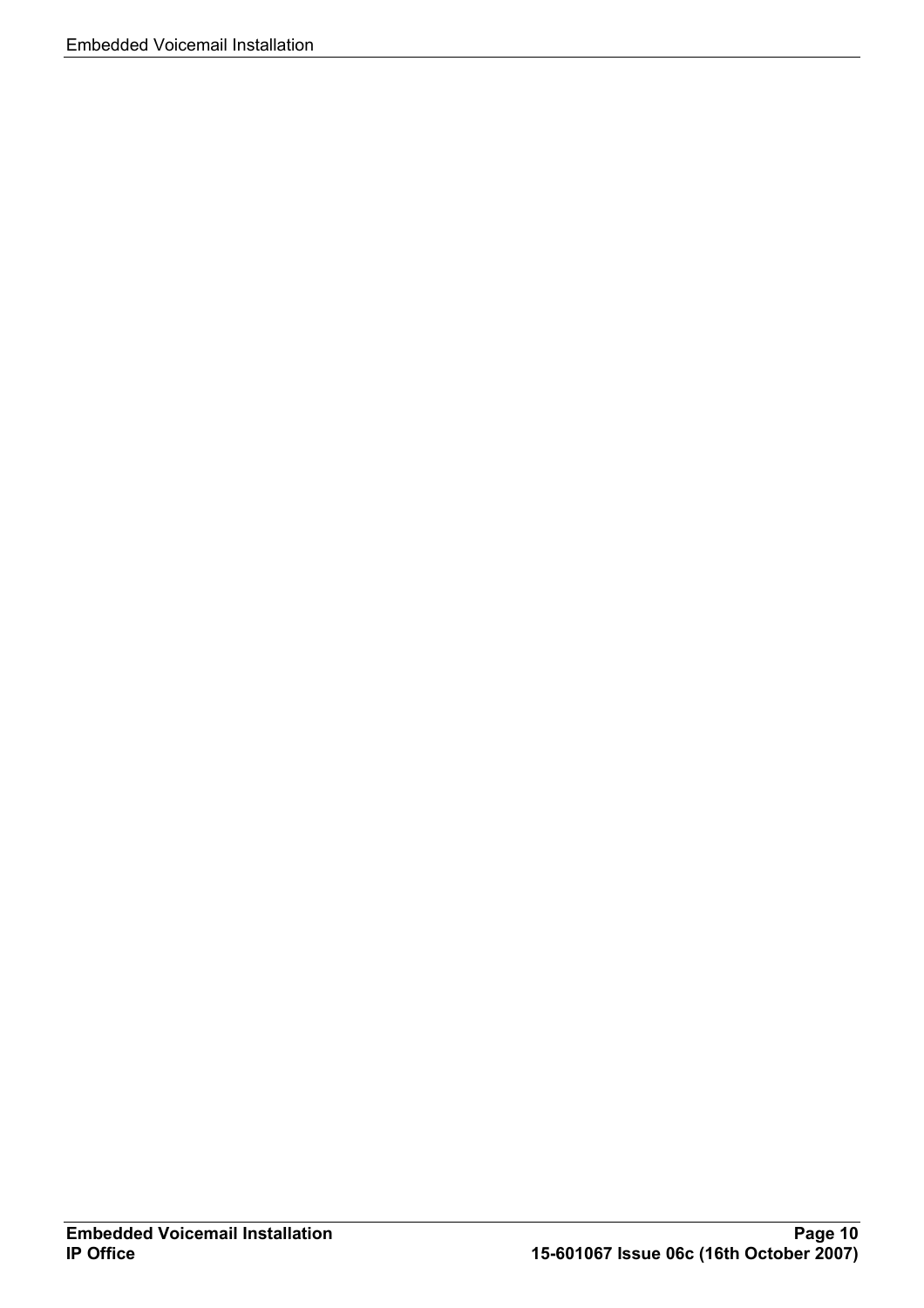# **Installing Embedded Voicemail**

## **Overview**

The installation process can be divided into the following steps:

#### 1. **Gather Setup Information**

The Setup Information section contains a number of forms which can be used to gather customer information about required settings. Completing these forms before installation will assist in speeding up the installation process.

#### 2. **Hardware Installation**

The physical installation of the memory card. This process varies according to the IP Office control unit type.

- IP406 V2 control unit.
- Small Office Edition control unit.
- IP 500 control unit.

#### 3. **System Configuration**

Set the IP Office to use Embedded Voicemail and set the maximum record time for messages, greetings and prompts. For more information, see System Configuration.

#### 4. **User Mailbox Configuration**

Configure the personal settings for individual users. For more information, see User Mailbox Configuration.

#### 5. **Hunt Group Mailbox Configuration**

Configure the settings for any hunt groups where voicemail is required. This includes configuring message waiting indication and mailbox access which are not enabled by default. For more information, see Hunt Group Mailbox Configuration Overview.

#### 6. **Auto Attendant Configuration**

Setup any required auto-attendant services and associate them with incoming call routes. For more information, see Auto Attendant Configuration Overview.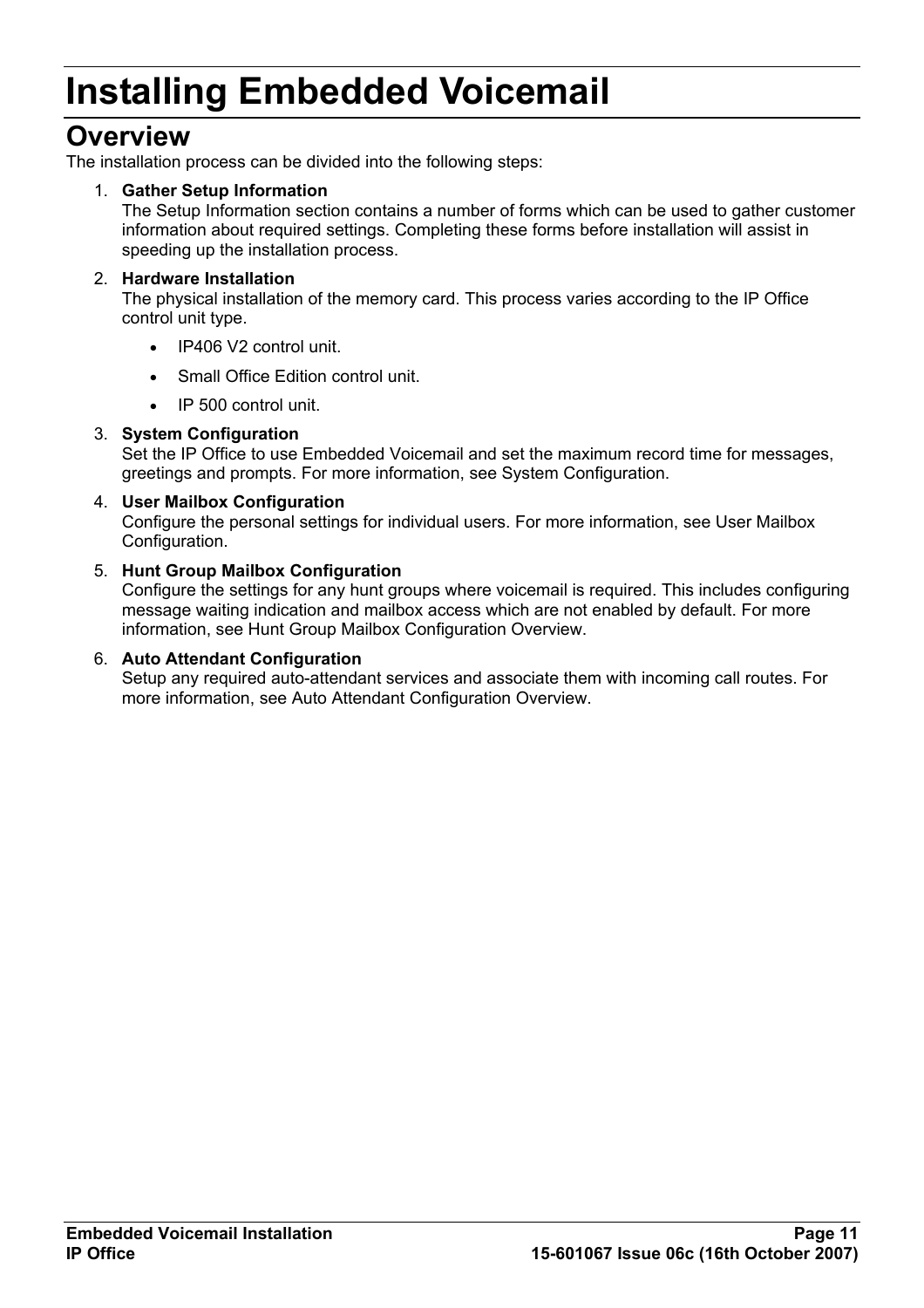## **Setup Information**

Using the following tables to gather customer information before installation will assist and speed up the installation process.

### **System Settings**

• Maximum Record Time: *(5 to 180 seconds, default 120 seconds).*

### **User Mailboxes**

Use the following form to plan the user mailbox settings. See User Mailbox Configuration for details of each feature.

| <b>Name</b>                             | <b>Voicemail</b><br>Code   | <b>Voicemail</b><br>On | <b>Voicemail</b><br><b>Ringback</b> | <b>Voicemail</b><br><b>Reception</b>         |
|-----------------------------------------|----------------------------|------------------------|-------------------------------------|----------------------------------------------|
| Possible Values<br>(default underlined) | Blank or 4 to<br>15 digits | On or Off              | On or Off                           | <b>Blank</b> or User/<br><b>Group Number</b> |
|                                         |                            |                        |                                     |                                              |
|                                         |                            |                        |                                     |                                              |
|                                         |                            |                        |                                     |                                              |
|                                         |                            |                        |                                     |                                              |
|                                         |                            |                        |                                     |                                              |
|                                         |                            |                        |                                     |                                              |
|                                         |                            |                        |                                     |                                              |
|                                         |                            |                        |                                     |                                              |
|                                         |                            |                        |                                     |                                              |
|                                         |                            |                        |                                     |                                              |
|                                         |                            |                        |                                     |                                              |
|                                         |                            |                        |                                     |                                              |
|                                         |                            |                        |                                     |                                              |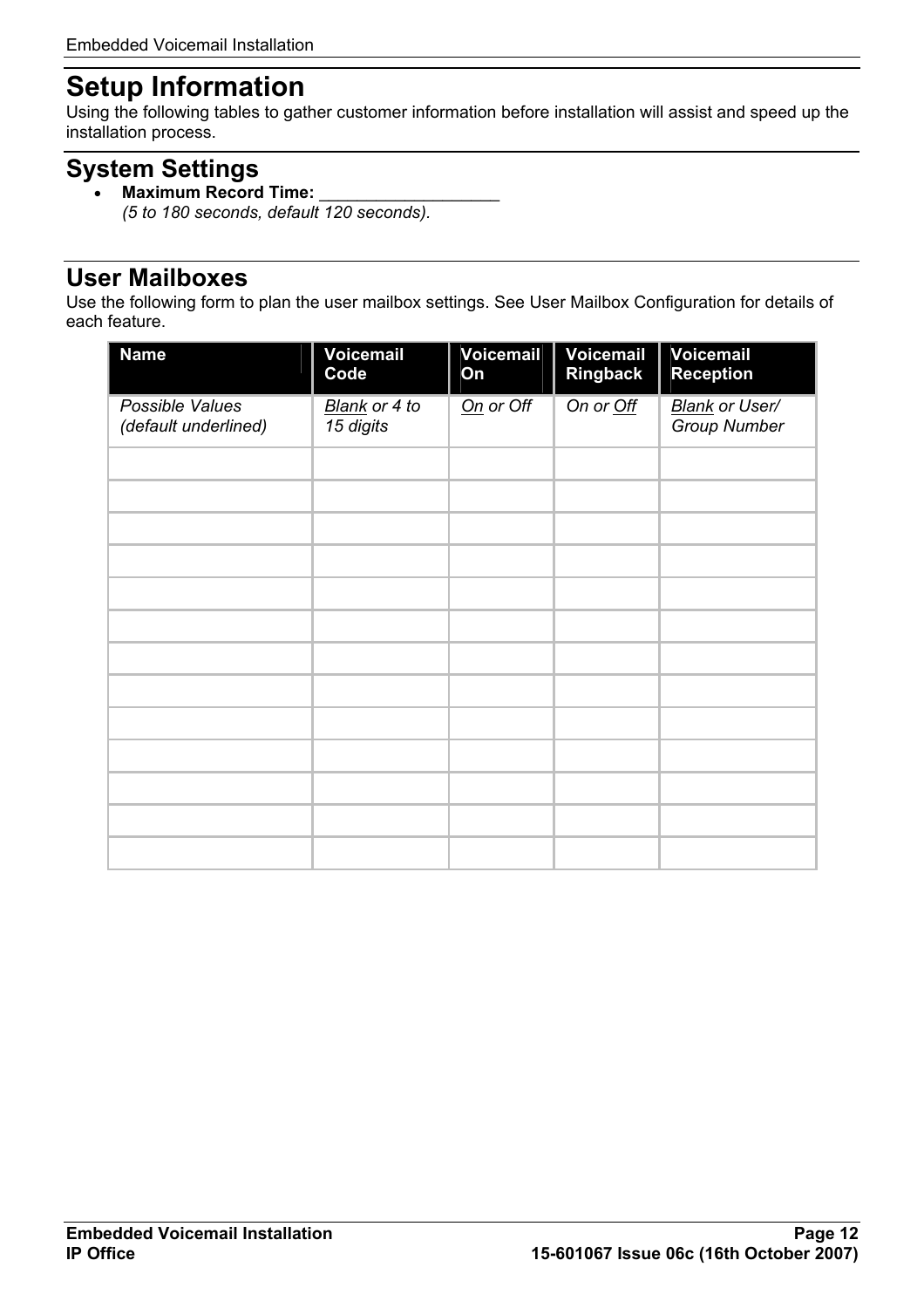## **Hunt Group Mailboxes**

See Hunt Group Mailboxes for details of each feature and Message Waiting Indication for how to enter the values.

| <b>Name</b>                             | <b>Voicemail</b><br>Code   | Voicemail<br>On | Users to receive group<br>message waiting<br>indication |
|-----------------------------------------|----------------------------|-----------------|---------------------------------------------------------|
| Possible Values<br>(default underlined) | Blank or 4 to<br>15 digits | On or Off       | <b>None</b>                                             |
|                                         |                            |                 |                                                         |
|                                         |                            |                 |                                                         |
|                                         |                            |                 |                                                         |
|                                         |                            |                 |                                                         |
|                                         |                            |                 |                                                         |
|                                         |                            |                 |                                                         |
|                                         |                            |                 |                                                         |
|                                         |                            |                 |                                                         |
|                                         |                            |                 |                                                         |
|                                         |                            |                 |                                                         |
|                                         |                            |                 |                                                         |
|                                         |                            |                 |                                                         |
|                                         |                            |                 |                                                         |
|                                         |                            |                 |                                                         |
|                                         |                            |                 |                                                         |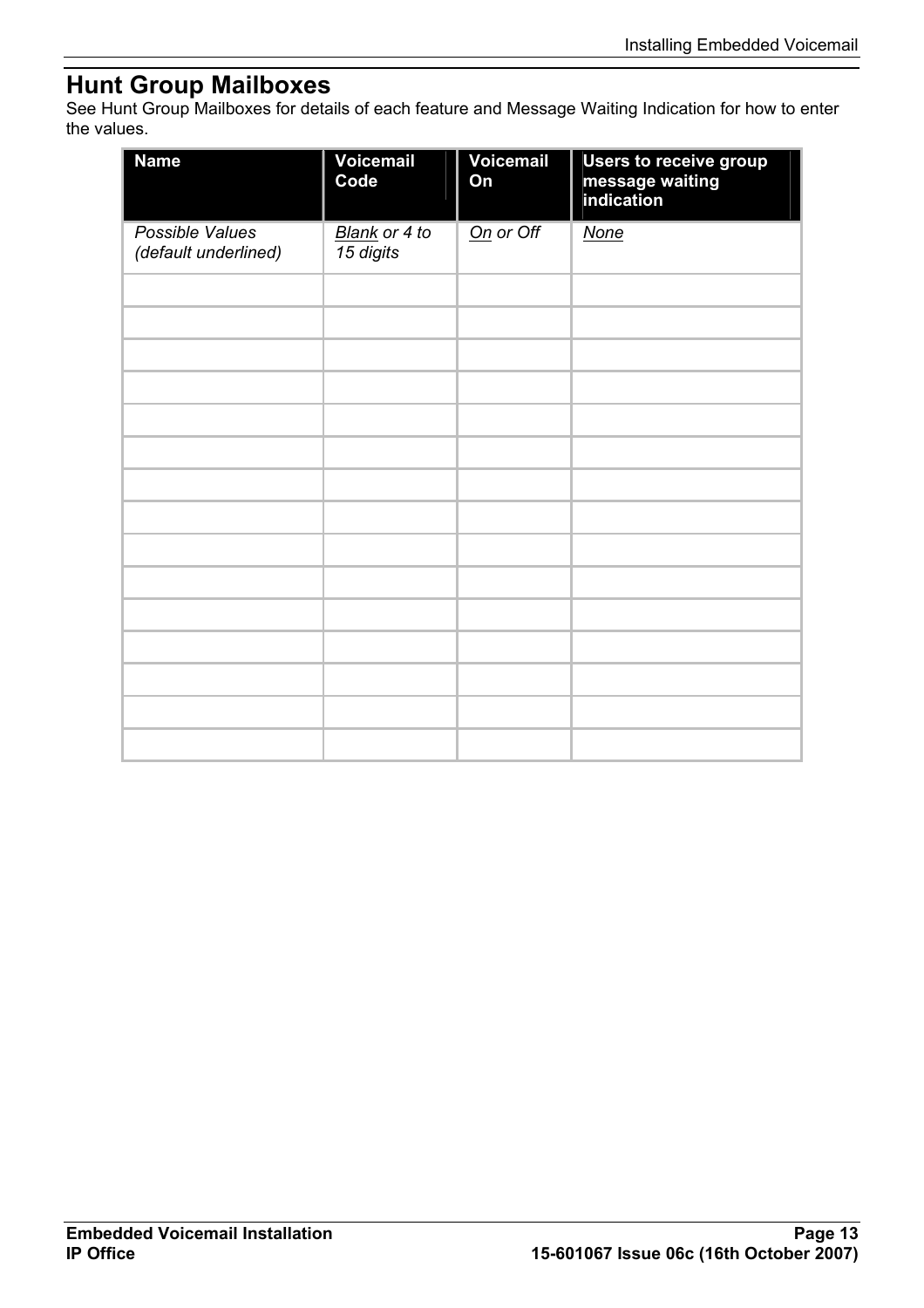### **Auto Attendant Setup**

- **Auto Attendant Name:** \_\_\_\_\_\_\_\_\_\_\_\_\_\_\_\_\_\_\_\_ *(Up to 12 characters)*
- Route to Auto Attendant: \_\_\_\_\_\_\_\_\_\_\_\_\_\_\_\_\_\_\_\_\_\_\_\_\_\_\_\_\_\_\_\_\_\_\_\_\_\_\_\_\_\_\_\_\_\_\_\_\_\_\_\_\_\_\_\_\_\_\_\_\_\_

(Detail which calls should go to the auto attendant and the routing to be used)

- **Maximum Inactivity:** \_\_\_\_\_\_\_\_\_\_\_\_\_\_\_\_ *(5 to 20 seconds, default 8 seconds)*
- **Fallback Destination:** \_\_\_\_\_\_\_\_\_\_\_\_\_\_\_\_\_\_\_\_
- **Enable Local Recording:** \_\_\_\_\_\_\_\_\_\_\_\_\_\_\_\_ *(Default = On)*

#### **Time Profiles**

• Remember that IP Office configuration uses a 24-hour clock format for times.

| Time Profiles Morning |  | <b>Afternoon</b> |  | <b>Evening (Out of Hours)</b> |  |
|-----------------------|--|------------------|--|-------------------------------|--|
| Name                  |  |                  |  |                               |  |
| <b>Start Time</b>     |  |                  |  |                               |  |
| End Time              |  |                  |  |                               |  |
| Sunday                |  |                  |  |                               |  |
| Monday                |  |                  |  |                               |  |
| Tuesday               |  |                  |  |                               |  |
| Wednesday             |  |                  |  |                               |  |
| Thursday              |  |                  |  |                               |  |
| Friday                |  |                  |  |                               |  |
| Saturday              |  |                  |  |                               |  |

#### **Menu Actions**

|                  | <b>Action</b>                     |                    |                                      |              |                          |                              |                    |
|------------------|-----------------------------------|--------------------|--------------------------------------|--------------|--------------------------|------------------------------|--------------------|
| Key <sub>l</sub> | Transfer to  <br><b>Attendant</b> | Normal<br>Transfer | <b>Replay</b><br>Greeting   Transfer | <b>Blind</b> | <b>Dial By</b><br>Number | <b>Not</b><br><b>Defined</b> | <b>Destination</b> |
| $\overline{0}$   | $\mathcal{L}$                     |                    | П                                    | П            | П                        | п                            |                    |
| 1                | □                                 | П                  | $\Box$                               | $\Box$       | $\Box$                   | □                            |                    |
| $\overline{2}$   | □                                 | П                  | □                                    | □            | □                        | П                            |                    |
| 3                | $\Box$                            | П                  | $\Box$                               | □            | П                        | П                            |                    |
| $\overline{4}$   | □                                 | П                  | □                                    | $\Box$       | $\Box$                   | П                            |                    |
| 5                | □                                 | П                  | □                                    | □            | □                        | □                            |                    |
| 6                | $\Box$                            | П                  | $\Box$                               | □            | П                        | П                            |                    |
| $\overline{7}$   | □                                 | П                  | $\Box$                               | □            | П                        | $\Box$                       |                    |
| 8                | $\Box$                            | П                  | □                                    | □            | □                        | $\Box$                       |                    |
| 9                | □                                 | П                  | □                                    | □            | П                        | □                            |                    |
| $\mathbf 0$      | $\Box$                            | П                  | П                                    | П            | П                        | П                            |                    |
| $\star$          | □                                 | П                  | □                                    | □            | □                        | П                            |                    |
| #                | $\Box$                            | П                  | □                                    | □            | □                        | □                            |                    |
| Fax              |                                   |                    |                                      | □            |                          |                              |                    |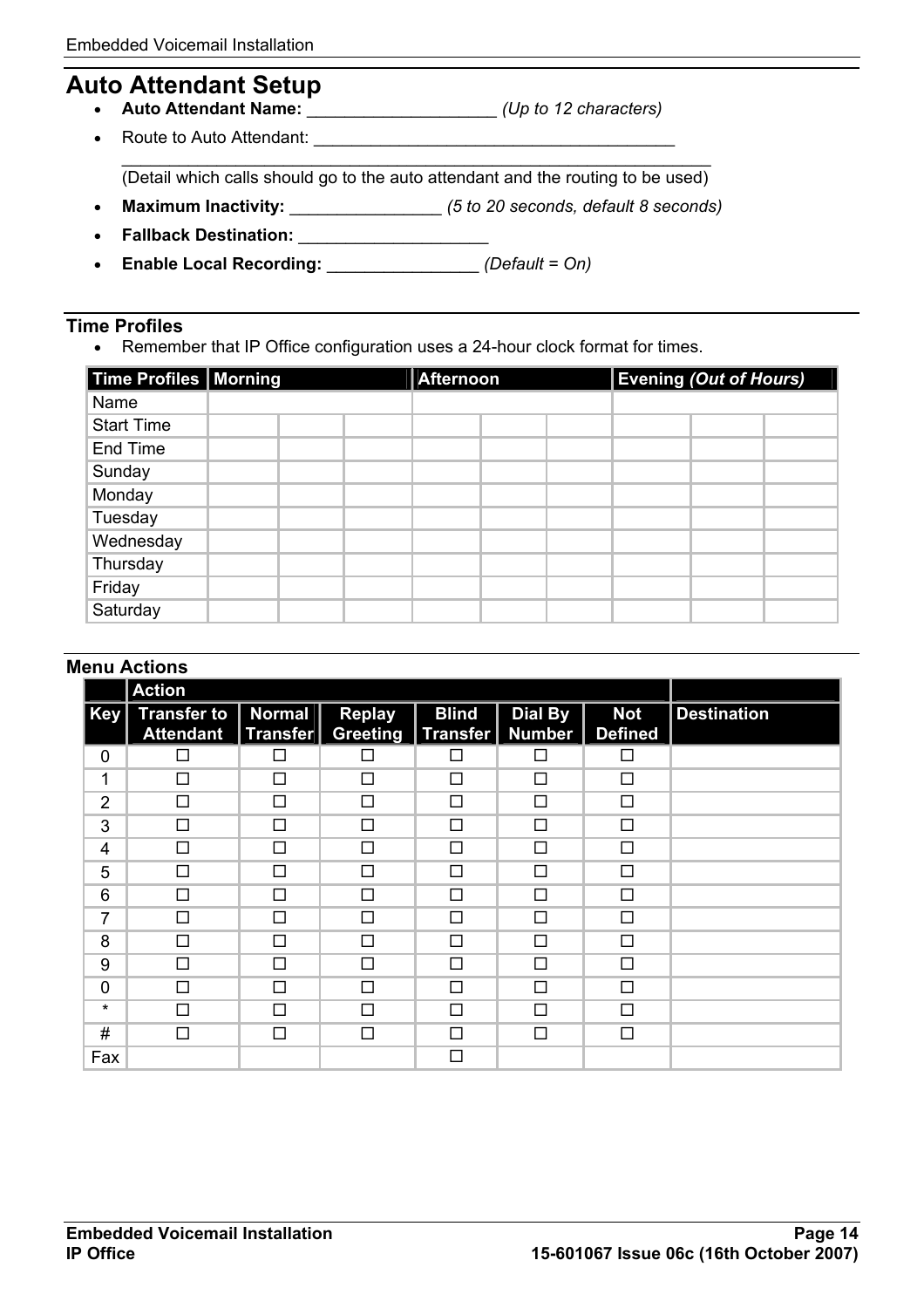# **IP406 V2 Installation**

The following instructions detail the process for installing Embedded Voicemail for an IP406 V2 system.

- 1. Check that the following requirements have been met.
	- **Hardware:** 
		- IP Office 406 V2 control unit. No voice compression channels are required.
		- Avaya supplied 512MB Memory (Compact Flash) Card.
	- **Configuration:** 
		- PC, connected to the IP Office network with the IP Office Manager application installed.

#### 2. **Install the Memory Expansion Card**

The IP 406 V2 Memory Card is a Type II Compact Flash memory card. Only a card supplied by Avaya can be used for Embedded Voicemail. Compact Flash cards from other sources **cannot** be used for Embedded Voicemail.

- Switch off the IP Office unit before you insert the memory card.
	- **Warning**

You must always switch off the IP Office before you insert or remove a memory card. Alternately when removing the card use a **ShutdownEmbeddedVoicemail** short code.

- Insert the memory card into the **C/F TII** card slot on the front of the IP406 V2 control unit. Insert the card with the memory card label upwards. As you insert the card, the card eject button adjacent to the slot will come out.
- Switch on the IP Office unit.
- 3. The system can now be configured for Embedded Voicemail. For more information, see System Configuration.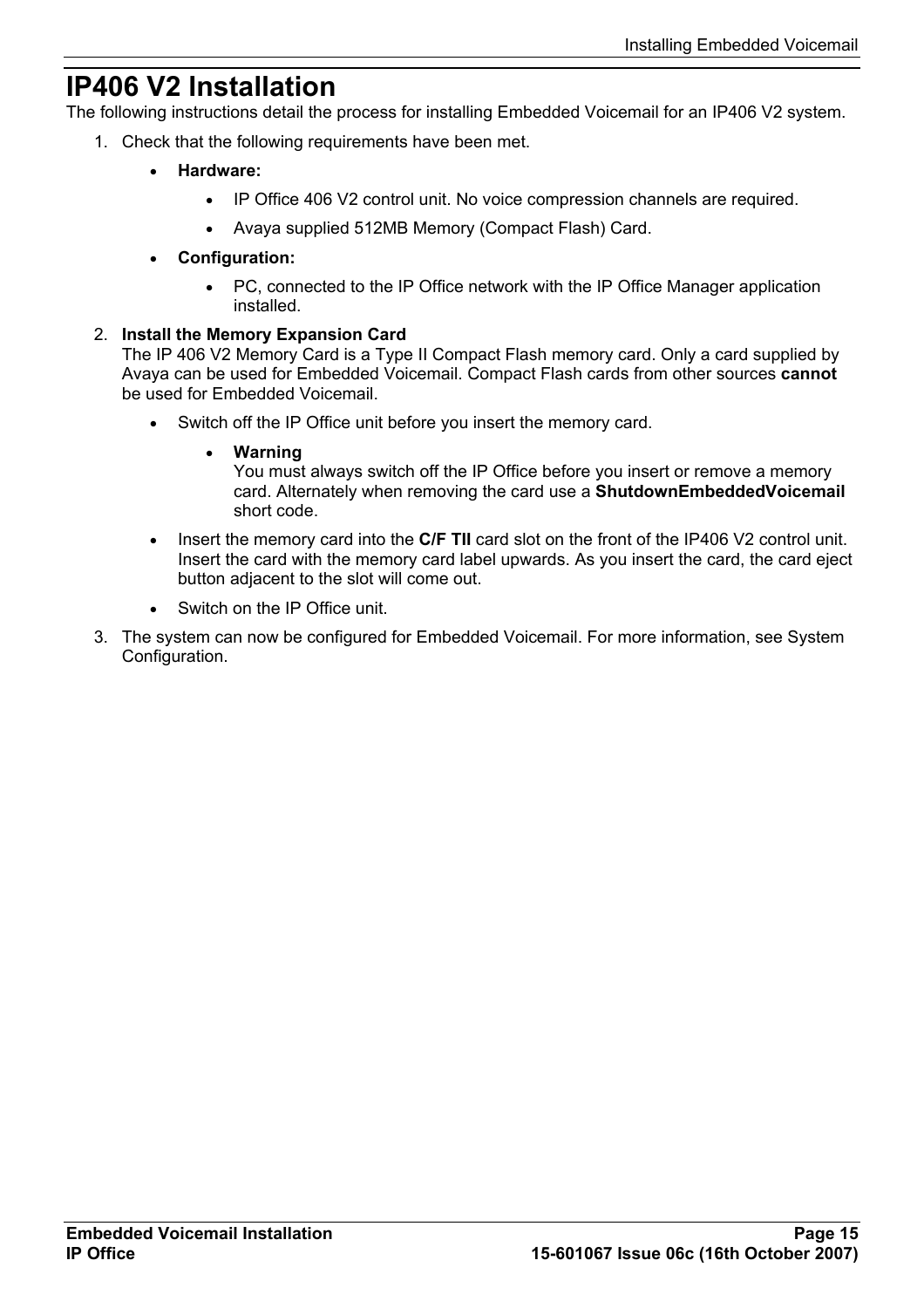# **Small Office Edition Installation**

The following instructions detail the process for installing Embedded Voicemail for a Small Office system.

- 1. Check that the following requirements have been met.
	- **Hardware:** 
		- IP Office Small edition control unit with VC (voice compression) channels. **Note** - Existing systems cannot be upgraded to add additional voice compression channels.
		- Avaya 64MB Small Office Memory (Compact Flash) Card. This is supplied with a PCMCIA memory card carrier.
	- **Configuration:** 
		- PC, connected to the IP Office network with the IP Office Manager and IP Office Monitor applications installed.
- 2. Check for the voice compression channels. The number of voice compression channels in the Small Office Edition control unit (either 3 or 16) controls the maximum number of simultaneous Embedded Voicemail calls. The number of voice compression channels is indicated by the label on the control unit.
	- Look at the label on the base of the control unit.
	- At the top of the label, the line **SMALL OFFICE** is followed by a list of the components within the unit. The number of voice compression channels is indicated by **VC** and a number.

**Note** - As with all IP Office control units, the number of installed voice compression channels can also be checked using the IP Office Monitor application. For more information, see Monitoring Embedded Voicemail.

- 3. Install the Memory Expansion Card. The Small Office Memory Card is supplied with a PCMCIA card carrier.
	- Insert the Memory Card into the PCMCIA card carrier.
	- The PCMCIA card carrier can be inserted into either of the PCMCIA card slots on the rear of the Small Office Edition control unit. Insert the carrier with the memory card label pointing upwards. As the carrier is inserted, the card eject button for the PCMCIA slot will come out.
		- Due to the raised shape of the optional Small Office wireless card, we recommend that the Small Office Memory Card carrier is inserted in **Slot A**, leaving **Slot B** free. This allows either card to be inserted or removed without also having to remove the other.
	- Switch on the IP Office unit.
- 4. The system can now be configured for Embedded Voicemail. For more information, see System Configuration.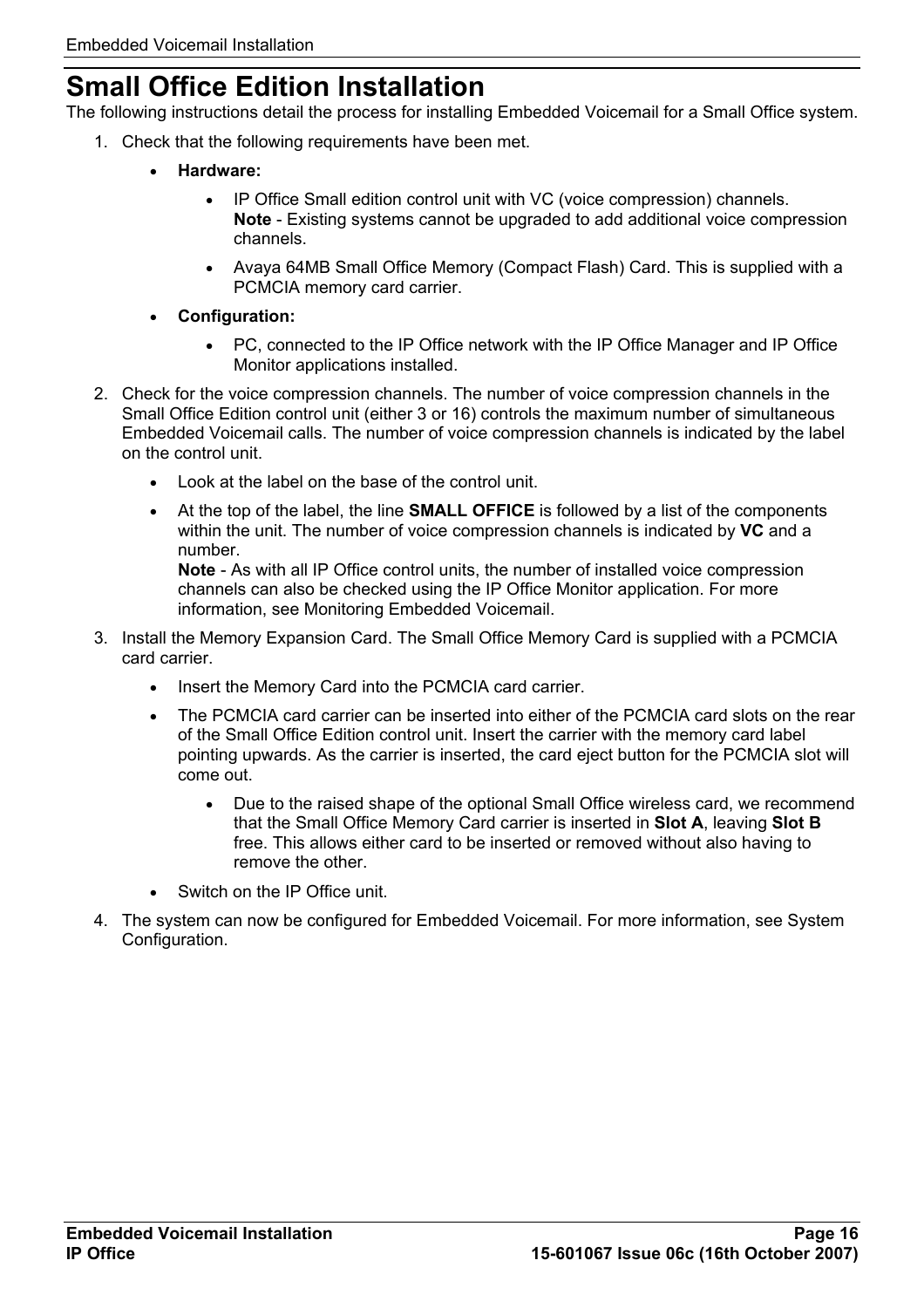# **IP 500 Installation**

The following instructions detail the process for installing Embedded Voicemail for an IP500 system.

- 1. Check that the following requirements have been met.
	- **Hardware:** 
		- IP Office 500 control unit. No voice compression channels are required.
		- Avaya supplied 512MB Memory (Compact Flash) Card.
	- **Configuration:** 
		- PC, connected to the IP Office network with the IP Office Manager application installed.
- 2. Install the Memory Expansion Card

The IP 500 Memory Card is a Type II Compact Flash memory card. Only a card supplied by Avaya can be used for Embedded Voicemail. Compact Flash cards from other sources **cannot** be used for Embedded Voicemail.

- Switch off the IP Office unit before you insert the memory card.
	- **Warning**

You must always switch off the IP Office before you insert or remove a memory card. Alternately when removing the card use a **ShutdownEmbeddedVoicemail** short code.

- Insert the memory card into the **C/F TII** card slot at the rear of the IP500 control unit. Insert the card with the memory card label upwards. As you insert the card, the card eject button adjacent to the slot will come out.
- Switch on the IP Office unit.
- 3. The system can now be configured for Embedded Voicemail. For more information, see System Configuration.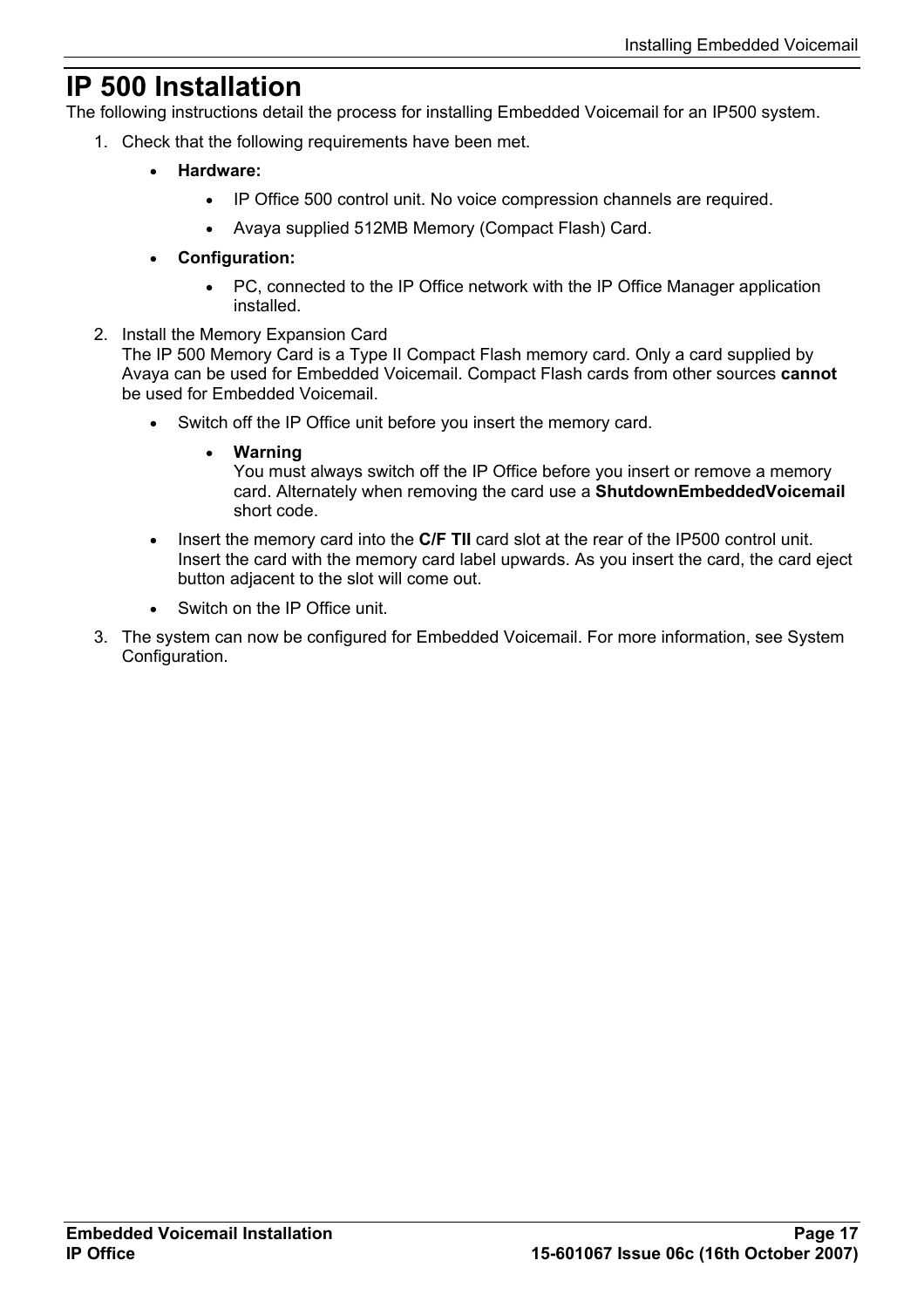# **Upgrading Prompts**

For IP Office 3.0 and higher, Embedded Voicemail memory cards are supplied with the necessary prompt files pre-installed. Previous releases required that the prompts be initially transferred using TFTP from a PC running IP Office Manager. All the prompts for Embedded Voicemail can be found in the *LVMSound* folder on the IP Office Administrator Applications CD. There are two sets, one for compressed memory cards in the *G723 Files* folder, and one for uncompressed memory cards in the *G711 Files* folder. Each set contains a folder for each supported language.

- **IP Office Small Office Edition Compressed Prompts** The sub-folders in *LVMSound/G723 Files* should be copied to *LVMAIL* on the memory card.
- **IP Office 406 V2 Uncompressed Prompts** The sub-folders in *LVMSound/G711 Files* should be copied to *LVMAIL* on the memory card.

#### **Important**

The upgrade batch file and new prompts are supplied on the Admin CD. Check to see if the files are zipped. If they are, extract the files onto your hard disk.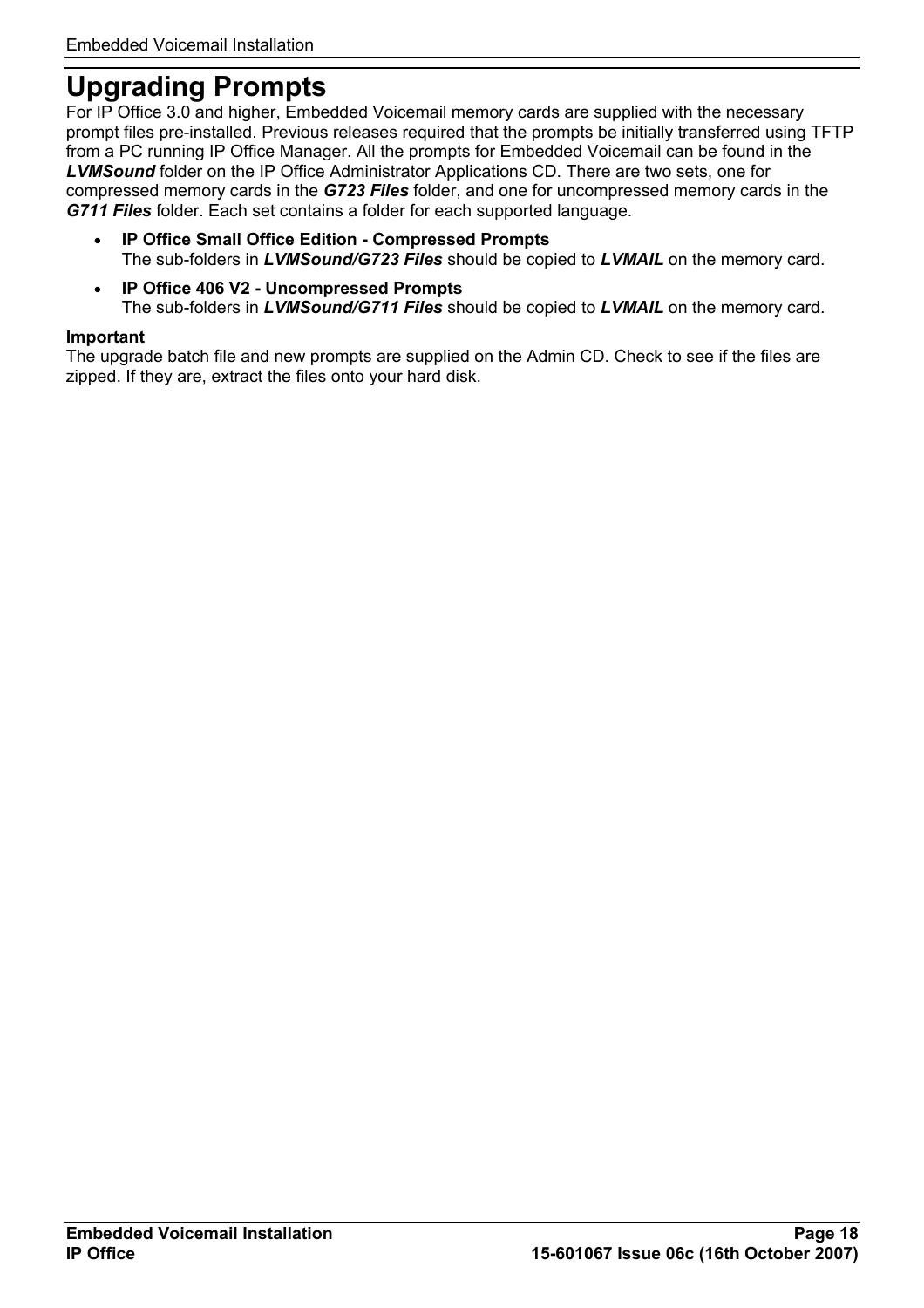#### *Upgrade Prompts Pre 3.0*

The instructions to upgrade assume that the files are stored on the CD. If you have extracted the files onto your hard disk please replace the reference to the CD with the directory that the files were extracted into.

This method uses IP Office Manager as a TFTP server to pass files from the CD drive to the memory card. It requires the IP Office to have already been upgraded to IP Office 4.0 and to be restarted.

- 1. Start IP Office Manager and receive the IP Office configuration.
- 2. Display the **System** configuration form.
- 3. Click the **System** tab.
- 4. In the **File Writer IP Address** box, type the IP address of the PC that you are using for the file transfer.
- 5. Click **to** to send this configuration back to the control unit and allow it to reboot.
- 6. Open a Command prompt window.
- 7. Type the CD drive letter and press **Enter**, for example enter *D:*
- 8. Type *cd LVMSOUND* and press **Enter**.
- 9. The next step depends on the IP Office control unit type:
	- For an IP406 V2 control unit:
		- 1. Type *cd G711 Files* and press **Enter**.
		- 2. Type *send711* followed by the IP Office's LAN1 IP address, for example *send711 192.168.42.1*.
		- 3. The batch file will start transferring all the necessary folders and prompt files. The whole process of transferring the prompt files can take up to 40 minutes.
	- For a Small Office Edition control unit:
		- 1. Type *cd G723 Files* and press **Enter**.
		- 2. Type *send723* followed by the IP Office's LAN1 IP address, for example *send723 192.168.42.1*.
		- 3. The batch file will start transferring all the necessary folders and prompt files. The whole process of transferring the prompt files can take up to 40 minutes.
- 10. When all the files have been transferred, close the Command prompt window.
- 11. Restart the IP Office control unit by removing and then reapplying power.
- 12. When the IP Office has restarted, wait approximately 10 minutes while it scans the new prompts that are available.
	- The IP Office Monitor application can be used to show this activity. For more information, see Monitoring Embedded Voicemail.
- 13. Test Embedded Voicemail operation by dialing **\*17** at an extension. Embedded Voicemail should answer and start to give you prompts.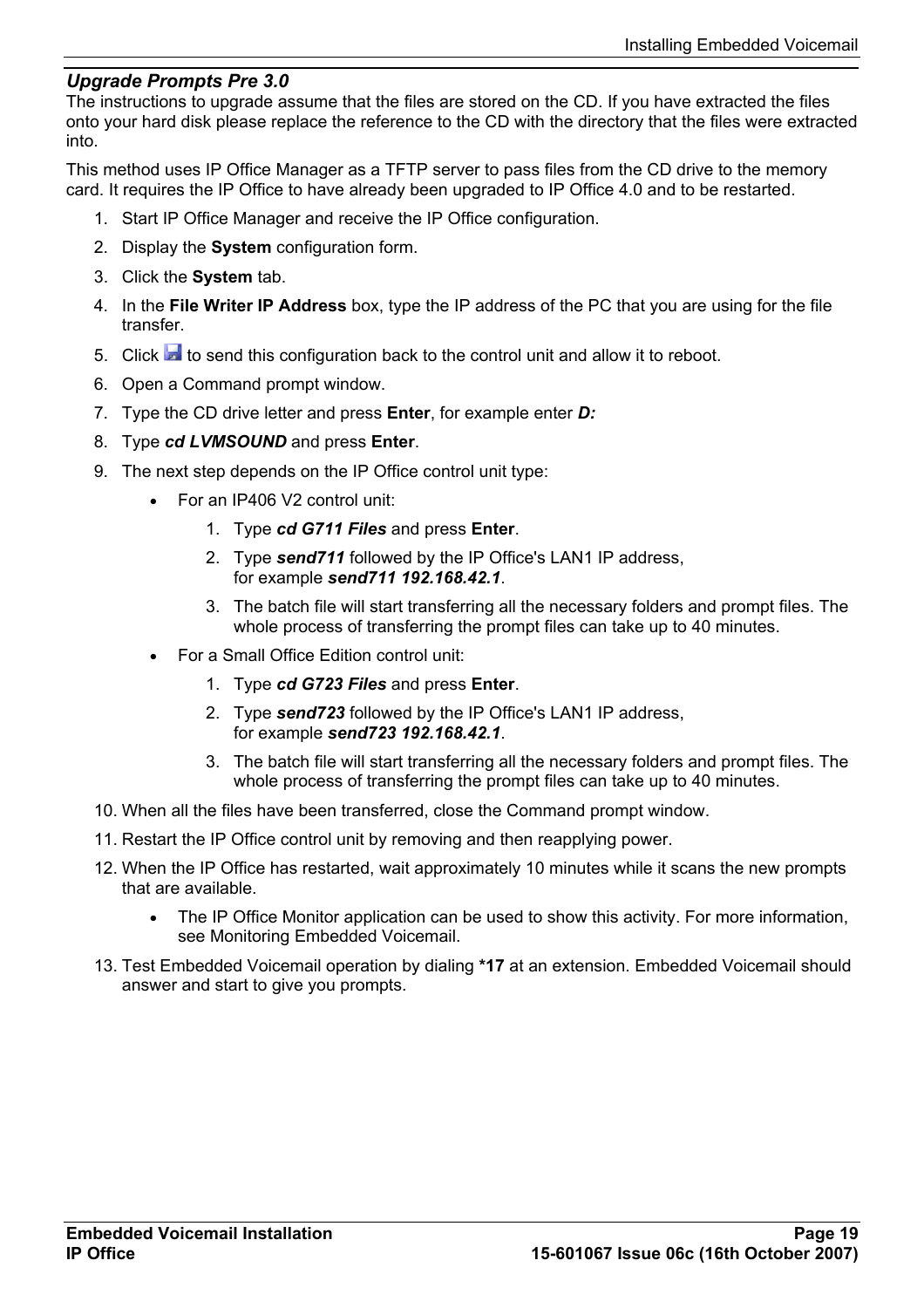#### *Upgrade to Version 4.0*

The instructions to upgrade assume that the files are stored on the CD. If you have extracted the files onto your hard disk please replace the reference to the CD with the directory that the files were extracted into.

#### **To upgrading a Small Office or IP 406v2:**

- 1. Install the 4.0 software and wait for the 'Voicemail Activated' message to be displayed on the SysMonitor utility.
- 2. Ensure that the system has a TFTP Server IP Address configured on the system tab. The File Writer IP Address should be configured to the IP address of the user's PC.
- 3. Put the installation CD into the PC.
- 4. Open a Command prompt window.
- 5. Type the CD drive letter and press **Enter**, for example enter *D:*.
- 6. Type *cd LVMSOUND* and press **Enter**.
- 7. The next step depends on the IP Office control unit type:
	- For an IP406 V2 control unit:
		- 1. Type *cd G711 Files* and press **Enter**.
		- 2. Run the batch file **Upgrade4p0\_711**. The batch file will start transferring all the necessary folders and prompt files. A separate 'Transfer Succeeded' message should be displayed for each sound clip transferred. The whole process should take approximately 5 minutes.
	- For a Small Office Edition control unit:
		- 1. Type *cd G723 Files* and press **Enter**.
		- 2. Run the batch file **Upgrade4p0\_723**. The batch file will start transferring all the necessary folders and prompt files. A separate 'Transfer Succeeded' message should be displayed for each sound clip transferred. The whole process should take approximately 5 minutes.

When all of the sound clips have been transferred, wait for the next housekeeping cycle to be performed (a maximum of 5 minutes). The system will assimilate the sound-clips during the next housekeeping cycle.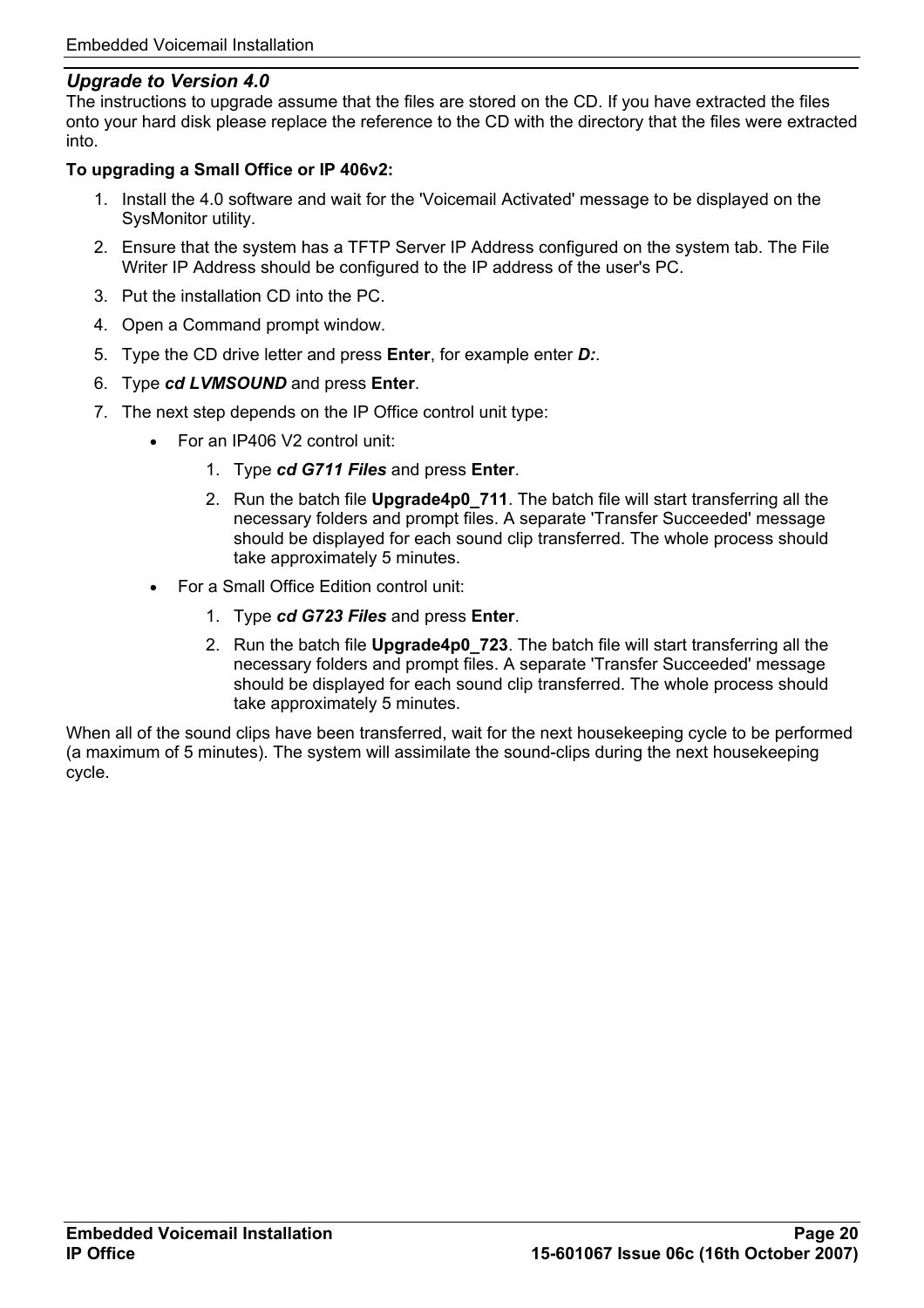# **Configuring Embedded Voicemail**

# **System Configuration**

The system configuration for Embedded Voicemail is common to all the IP Office systems that support Embedded Voicemail memory cards.

#### **To configure an IP Office for Embedded Voicemail:**

- 1. Open IP Office Manager and receive the IP Office configuration.
- 2. In the Navigation Pane click **System** and select the system.
- 3. View the **System** tab. The **Locale** setting should match the language for spoken prompts required from the Embedded Voicemail. For more information, see Languages Supported.
	- If it is not correct, consult with the customer first. This **Locale** setting controls many default aspects of IP Office operation and so should normally already be set to match the customer's locale.
- 4. Click the **Voicemail** tab.
- 5. From the **Voicemail Type** list select **Embedded Voicemail**.
	- Only one type of voicemail system can be used on an IP Office Control Unit at a time.
- 6. Set the **Maximum Record Time** for messages and prompts to the value required by the customer. The allowable range is 30 to 180 seconds with 110 seconds as default.
- 7. Click **OK** to save the voicemail system changes.
- 8. Click  $\blacksquare$  to send the configuration change back to the control unit.
- 9. From an extension on the system, dial **\*17**. The Embedded Voicemail should answer and start to give you prompts.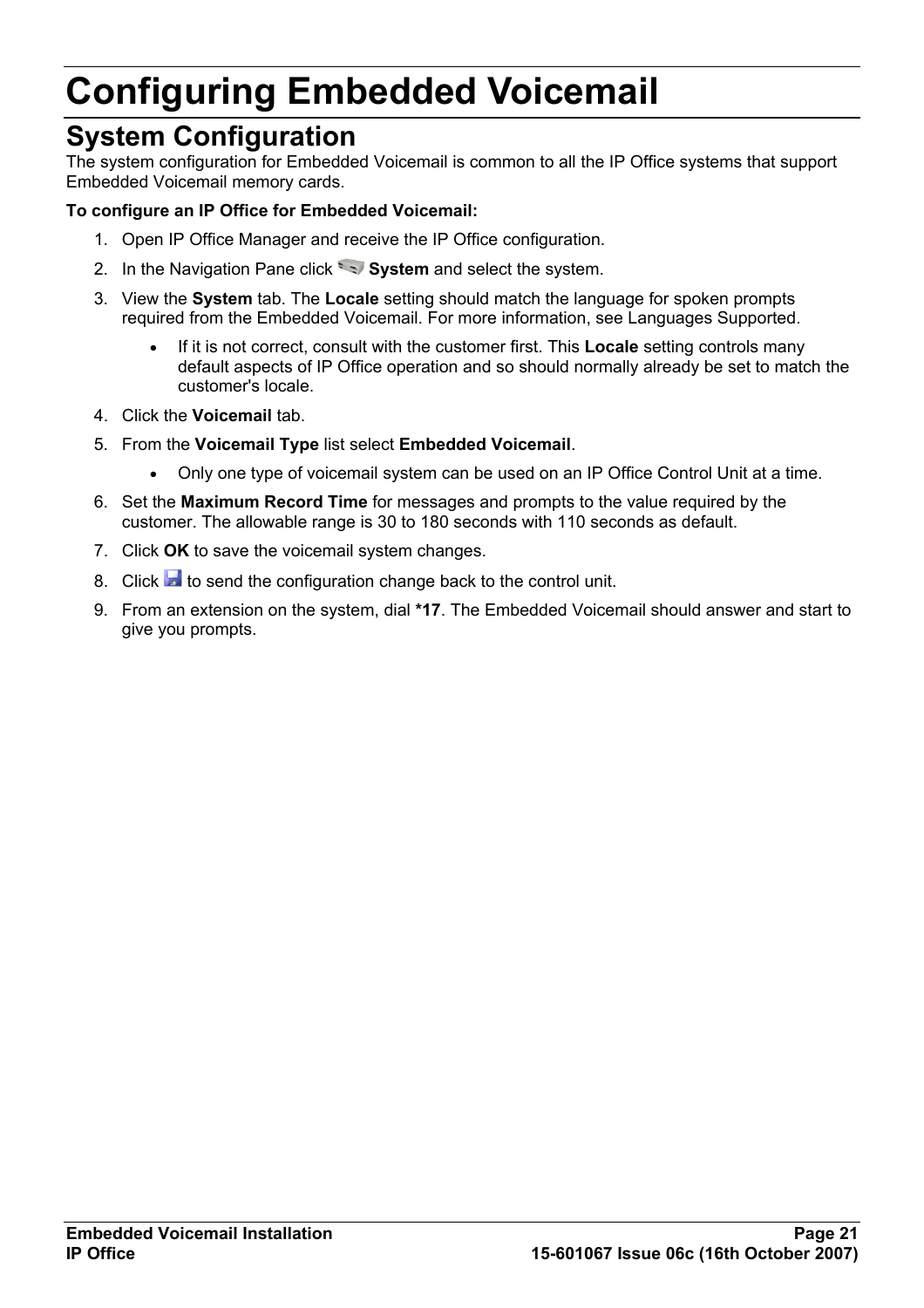# **User Mailbox Configuration**

Embedded Voicemail creates a mailbox for each user on the IP Office system. Calls are routed to the mailbox whenever the user's extension is busy or does not answer within the users allocated no answer time. This includes calls that are forwarded to another internal destination.

An individual user's mailbox can be configured either through the mailbox and system short codes (refer to the Embedded Voicemail User Guide) or by configuring the user settings in the IP Office Manager.

#### • **Message Waiting Indication**

If supported by the user's current extension, the user will receive message waiting indication whenever their mailbox contains new messages. The type of message waiting indication will depend on the telephone.

#### • **Mailbox Access**

The standard default short code (**\*17**) can be used to access an extensions associated user mailbox. Other methods of mailbox access can be configured.

#### • **Ringback**

Embedded Voicemail can be set to ring the user whenever they have new messages in their mailbox. This ringback is triggered the completion of a call at the user's extension. Ringback from a hunt group mailbox containing new messages may also occur if the user is configured to receive hunt group message waiting indication.

#### • **Voicemail On/Off**

The sending of calls to the user's mailbox can be switched off. Note however that this does not stop other methods of leaving messages directly in the user's mailbox.

#### • **Access Code**

An access code can be assigned to the mailbox. Anyone accessing the mailbox must first enter this code, before they can collect messages. The access code can be reset by the user once they are in their mailbox.

#### • **Voicemail Reception & Breakout Numbers**

Setting a Voicemail Reception number for a user, allows callers leaving a message in their mailbox to dial 0 to be transferred to that number. If used this feature should be announced in the mailbox greeting prompt. Two transfer numbers can also be entered. The user can record a message stating that the caller can press 2 or 3 to transfer to the specified telephone numbers.

#### • **Announcements**

IP Office 4.0+ allows Embedded Voicemail to provide announcements to calls waiting to be answered by users. This is similar to the announcements provided for **hunt groups**, with announcements being played to callers waiting to be answered. Due to the overlap of various timeouts, the use of user announcements is not recommended in conjunction with forwarding and voicemail.

#### **WARNING: Changing User Names**

Mailboxes are created based on the unique user name within the IP Office configuration. Changing a user name will associate that user with a new mailbox. If it is necessary to change a user name, ensure that they have played and deleted all messages first. If a user name is changed without clearing the original mailbox, it will be necessary to create a short code based on the old user name in order to access the old mailbox.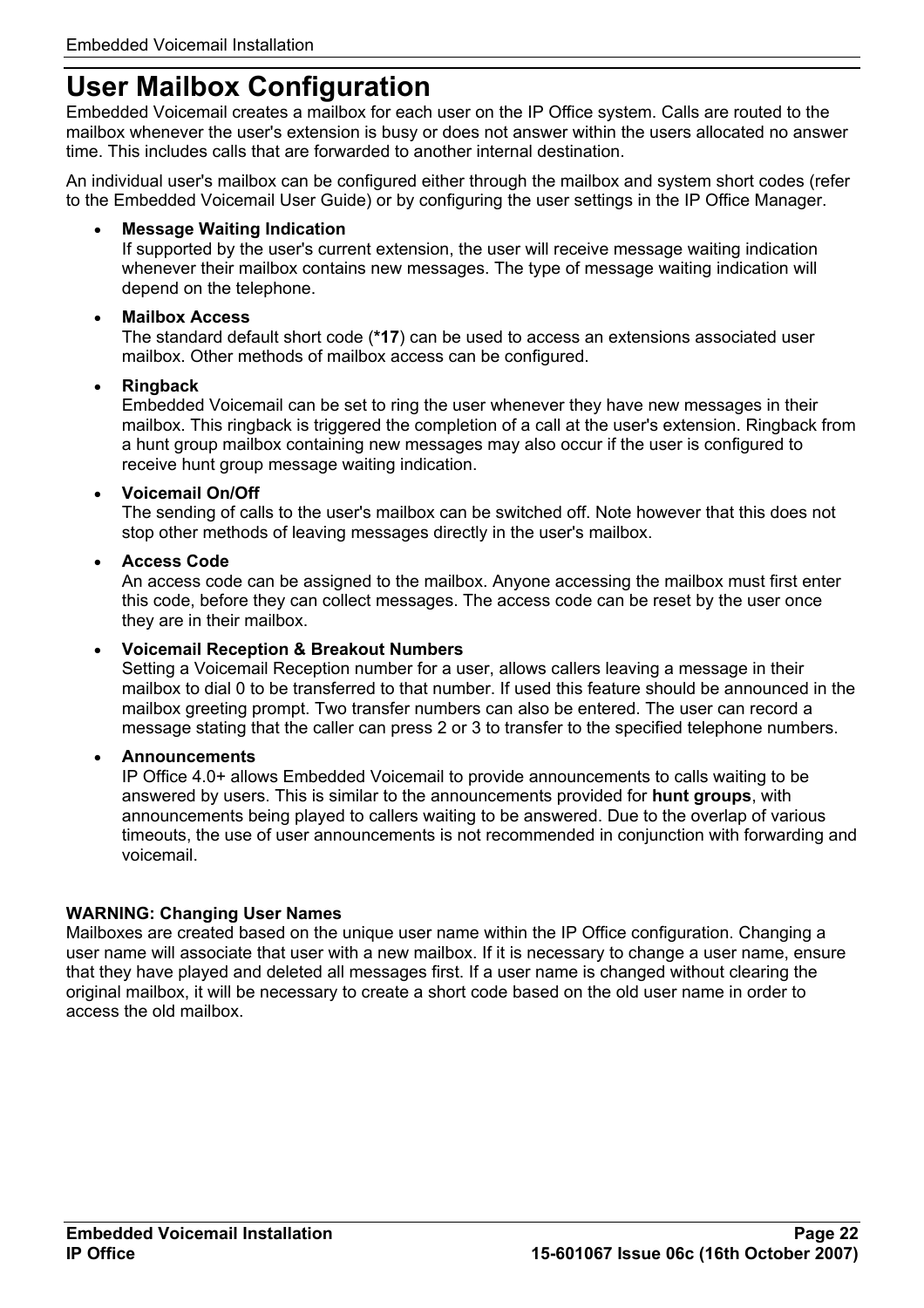#### **To change voicemail configuration for an individual:**

- 1. Open IP Office Manager and receive the IP Office configuration.
- 2. In the Navigation pane click **User** and select the individual user.
- 3. View the **Voicemail** tab.

| Voicemail Code         |  |                | Voicemail On            |  |
|------------------------|--|----------------|-------------------------|--|
| Confirm Voicemail Code |  | Voicemail Help |                         |  |
| Voicemail Email        |  |                | Voicemail Ringback<br>U |  |
|                        |  |                | Voicemail Email         |  |
|                        |  |                | Reading                 |  |
| Voicemail Email        |  |                |                         |  |

- 4. Optional: Enter a voicemail code between 4-15 digits in the **Voicemail Code** field. This is required when users retrieve voicemail messages remotely, for example from another user's extension or from an external telephone.
	- The Voicemail Code must be retyped in the **Confirm Voicemail Code** field to ensure it has been correctly entered.
- 5. Optional: Voicemail can be turned off by un-checking the **Voicemail On** option. When on, the mailbox is used to answer the user's unanswered or busy calls.
- 6. Optional: When a new message is received, the voicemail server can call the user's extension whenever the extension returns from off-hook to on-hook. The voicemail server will not ring the extension more than once every 30 seconds. Check the **Voicemail Ringback** option to enable this feature.
- 7. Optional: When a caller reaches voicemail they can be given the option to be transferred to a different extension. The greeting message needs to be recorded telling the caller the options available. The extension numbers that they can be transferred to are entered in the field. External breakout numbers can be used if the user has the option 'Inhibit Off-Switch Forward/Transfer' checked in their Telephony tab.

#### • **Reception/Breakout (DTMF 0)**

The number to which callers are to be transferred if they are directed to voicemail and press \***0**. Usually this is the reception number.

#### • **Breakout (DTMF 2)**

The number to which callers are to be transferred if they are directed to voicemail and press **\*2**. This number might be, for example, the number of a colleague of the mailbox owner whose extension was originally dialed.

#### • **Breakout (DTMF 3)**

The number to which callers are to be transferred if they are directed to voicemail and press **\*3**. This number might be, for example, the mobile or cell number of the mailbox owner whose extension was originally dialed.

- 8. Click **OK** to save the voicemail changes for the user.
- 9. Amend any other user details, then save and merge the configuration changes.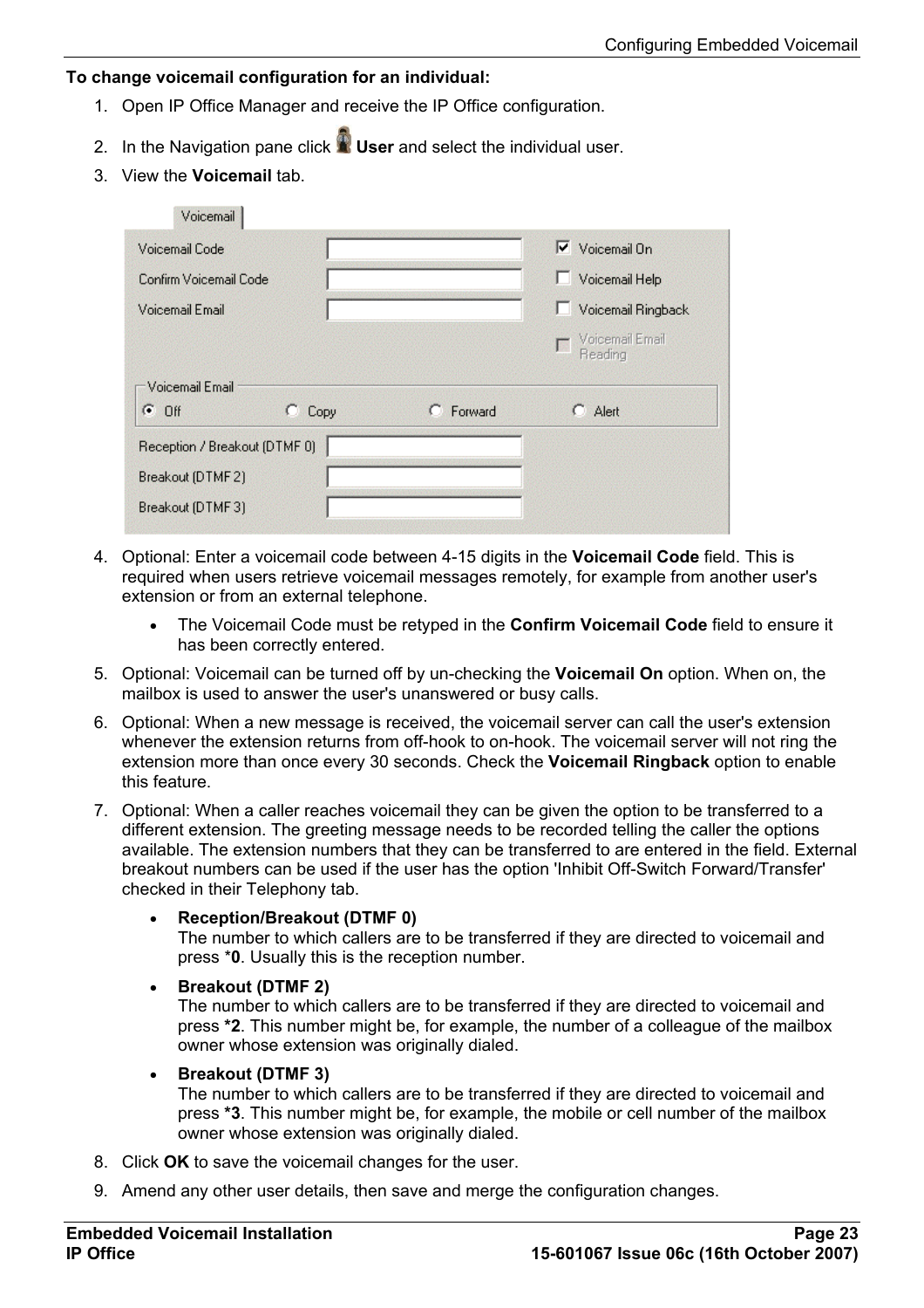# **Remote Mailbox Access**

The standard methods for remote mailbox access apply to users or to hunt groups. Remote Mailbox Access is defined as:

- Accessing a mailbox from an extension that does not match the mailbox number.
- External caller access to voicemail to collect messages from a mailbox.

#### **WARNING**

Where remote access is setup for any mailbox there must be a mailbox access code is set for the user or hunt group. If a mailbox does not have an access code remote access is not available.

There are a number of ways to enable remote mailbox access.

- 1. An auto attendant can be used to enable remote access to a mailbox. A short code similar to the example could be entered as the Destination for one of the auto attendant **Normal Transfer** key options. For more information, see Using Auto Attendant to Access Voicemail.
- 2. An incoming call route could be configured to enable remote access to a mailbox. The option *Voicemail* can be selected as the **Destination** and/or **Night Service Destination** of an **Incoming Call Route**.
- 3. A short code can be created that uses the **Voicemail Collect** feature but without a mailbox name specified in the **Telephone Number** field will trigger remote access. An example is shown below. This short code could be utilized by users on the system, as the destination in an Incoming Call Route or as the destination for a auto attendant option.

| <b>Field</b>              | Contains                 |
|---------------------------|--------------------------|
| Code                      | *99                      |
| Feature                   | <b>Voicemail Collect</b> |
| <b>Telephone Number</b>   | ?                        |
| Line Group Id             | 0                        |
| Locale                    | [Leave blank]            |
| <b>Force Account Code</b> | [Leave blank]            |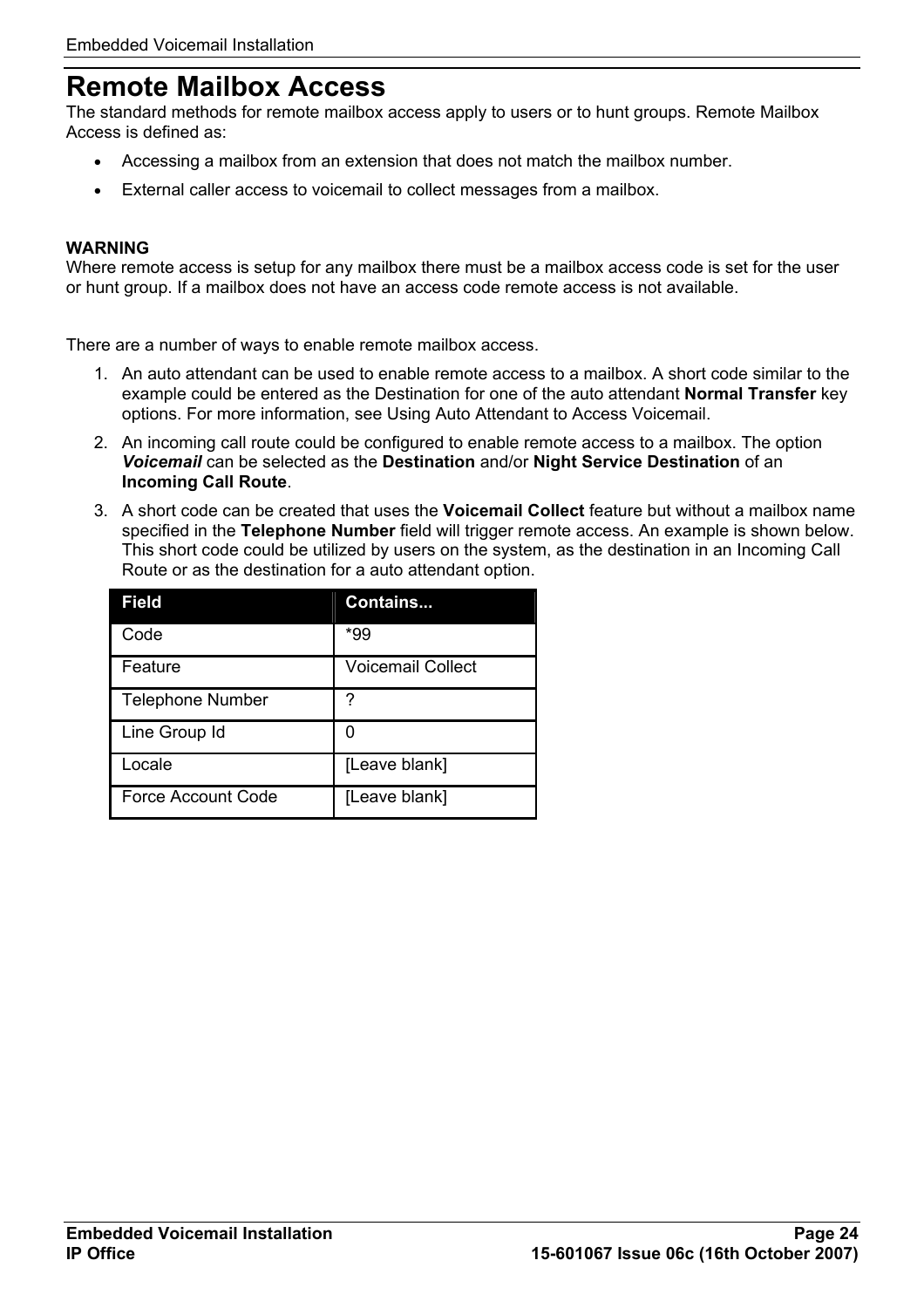# **Hunt Group Mailbox Configuration**

### **Overview**

Embedded Voicemail creates a mailbox for each hunt group on the IP Office system. Calls are sent to the mailbox only when each available group member has been rung for the group's set ring time.

The group mailbox can be configured either through the mailbox (refer to the Embedded Voicemail User Guide) or through the hunt group settings in the IP Office Manager.

#### • **Message Waiting Indication**

By default there is no message waiting indication to any user for hunt group messages. Users must be configured individually. For more information, see Message Waiting Indication.

#### • **Mailbox Access**

By default there is no mailbox access to hunt group mailboxes to collect messages. Users assigned hunt group message waiting indication may also gain access depending on their phone type or if using IP Office Phone Manager. Otherwise an access short code must be created for the hunt group. For more information, see Hunt Group Mailbox Access.

#### • **Ringback**

Embedded Voicemail can be set to ring the user whenever they have new messages in a hunt group mailbox for which they receive message waiting indication. This ringback is triggered the completion of a call at the user's extension.

#### • **Voicemail On/Off**

The sending of calls to the group's mailbox can be switched off. Note however that this does not stop other methods of leaving messages directly in the mailbox.

#### • **Access Code**

An access code can be assigned to the mailbox. Anyone accessing the mailbox must first enter this code before they can collect messages. The access code can be reset by the user once they are in the mailbox.

#### **WARNING: Changing Hunt Group Names**

Mailboxes are created based on the unique group name within the IP Office configuration. Changing a group name will associate that group with a new mailbox. If it is necessary to change a group name, ensure that they have played and deleted all messages first. If a group name is changed without clearing the original mailbox, it will be necessary to create a short code based on the old group name in order to access the old mailbox.

The group mailbox can be configured either through the mailbox and system short codes or through the hunt group settings within the IP Office configuration.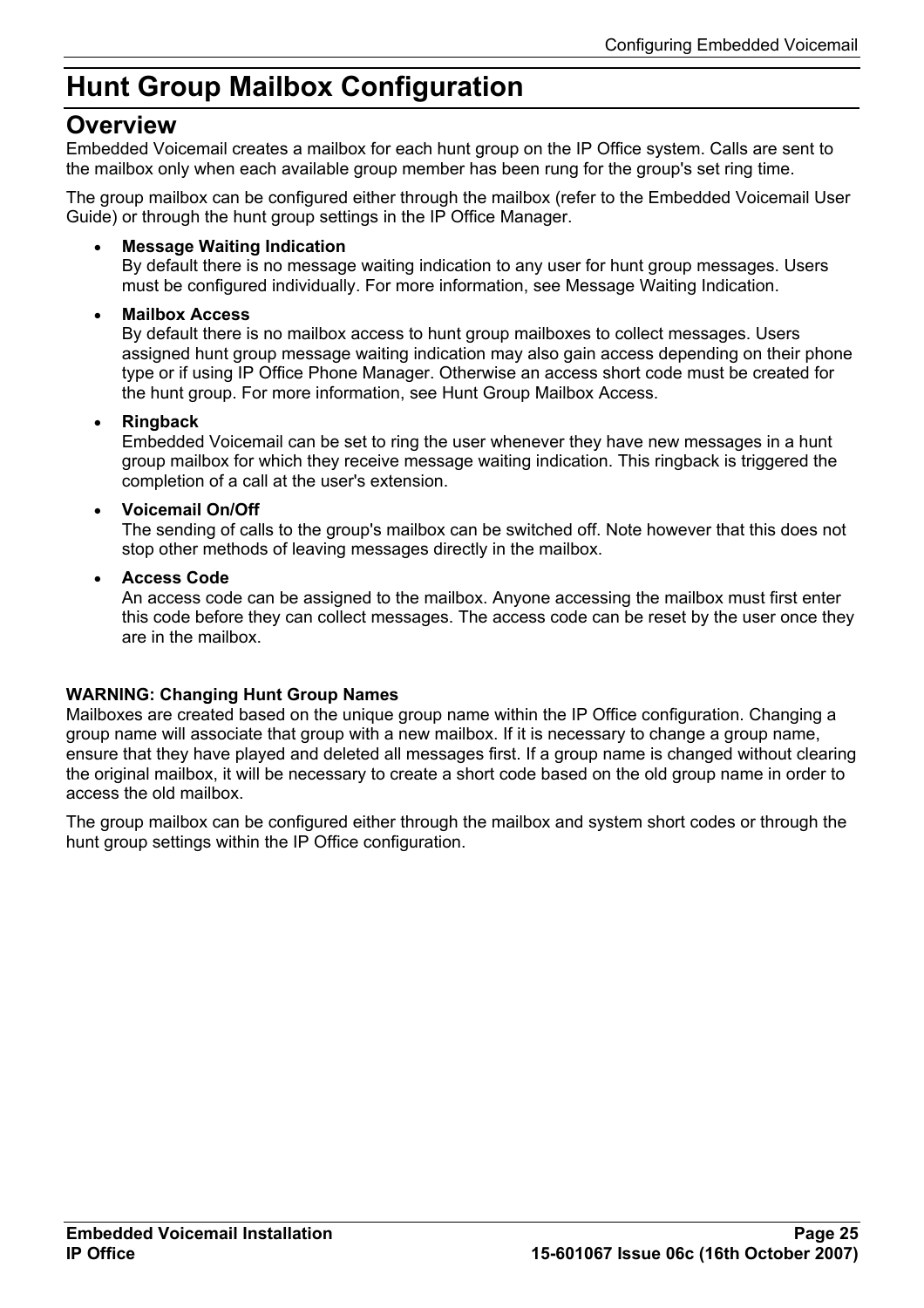#### **To configure a group mailbox in IP Office Manager:**

- 1. Open IP Office Manager and receive the IP Office configuration.
- 2. Click **Hunt Group** to display the list of existing hunt groups.
- 3. Double-click the required hunt group.
- 4. Click the **Voicemail** tab. This tab includes settings that are used by IP Office Voicemail Lite and Voicemail Pro. For Embedded Voicemail complete the following details:
	- **Voicemail Code**

This field can be used to set a mailbox access code. That code must then be entered by anyone attempting to retrieve messages from the mailbox.

- **Voicemail On** When ticked, calls to the hunt group's number will divert to voicemail if all available group members are busy or do not answer within the group's set allocated answer interval.
- 5. Make any changes as required for the hunt group and click **OK**.
- 6. Repeat for any other hunt group.
- 7. Use  $\mathbf{r}$  to save the new changes back to the IP Office system.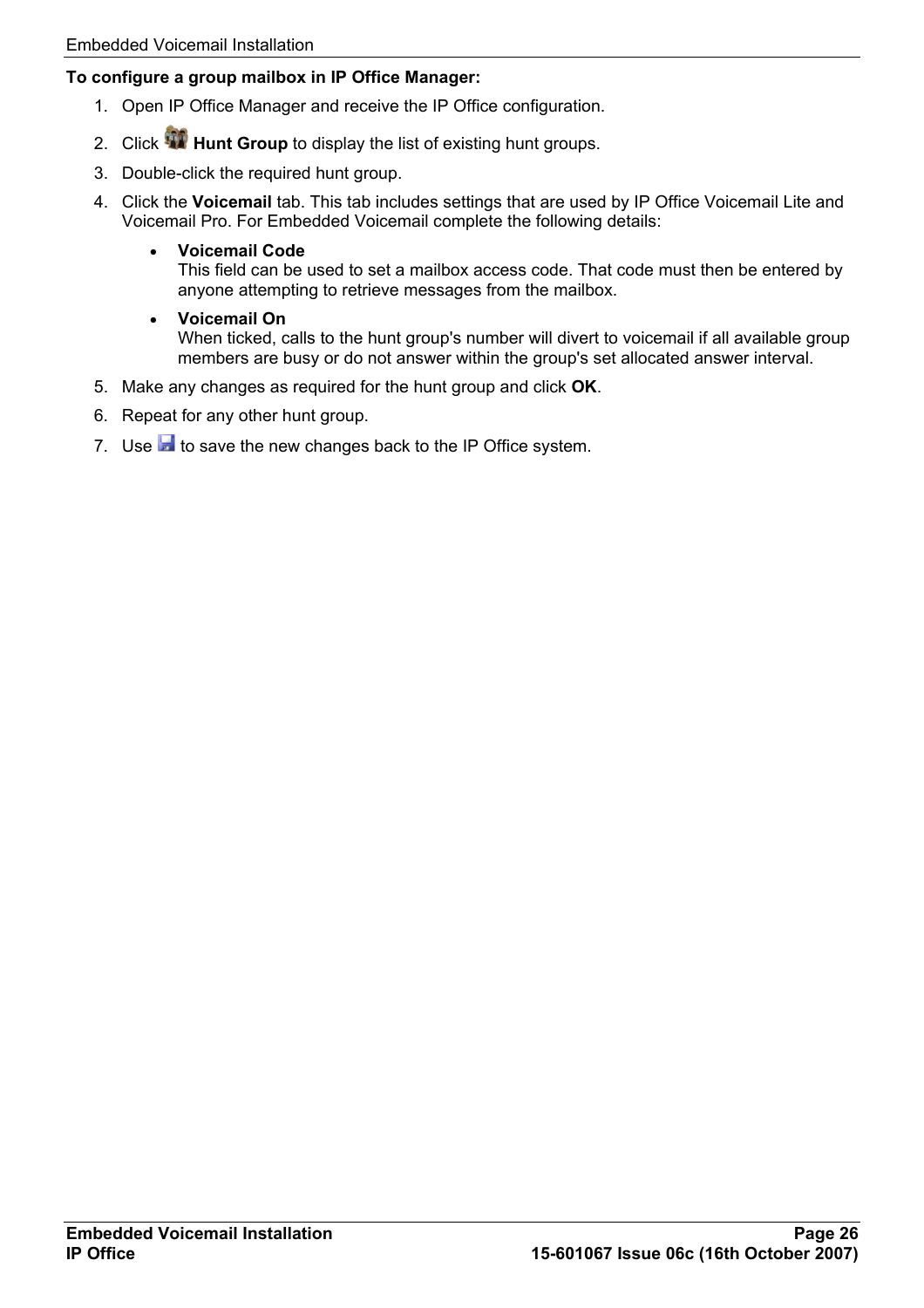### **Message Waiting Indication**

By default no message waiting indication is sent to any user for a hunt group mailbox. The following process shows how to give a user message waiting indication from a hunt groups mailbox. The method of indication will depend on the type of telephone the user has and whether they are using IP Office Phone Manager.

- 1. Start IP Office Manager and receive the IP Office configuration.
- 2. Click **User** to display the list of existing users.
- 3. Double-click the name of the user who requires message waiting indication.
- 4. Click the **Source Numbers** tab.
- 5. Click **Add**.
- 6. In the **Source Number** field, enter **H** followed by the name of the hunt group. For example, for the hunt group Main, enter *HMain*.
- 7. Click **OK** and repeat for any other hunt groups for which the user requires message waiting indication.
- 8. Click **OK** and repeat for any other users.
- 9. Use **the save the new changes back to the IP Office system.**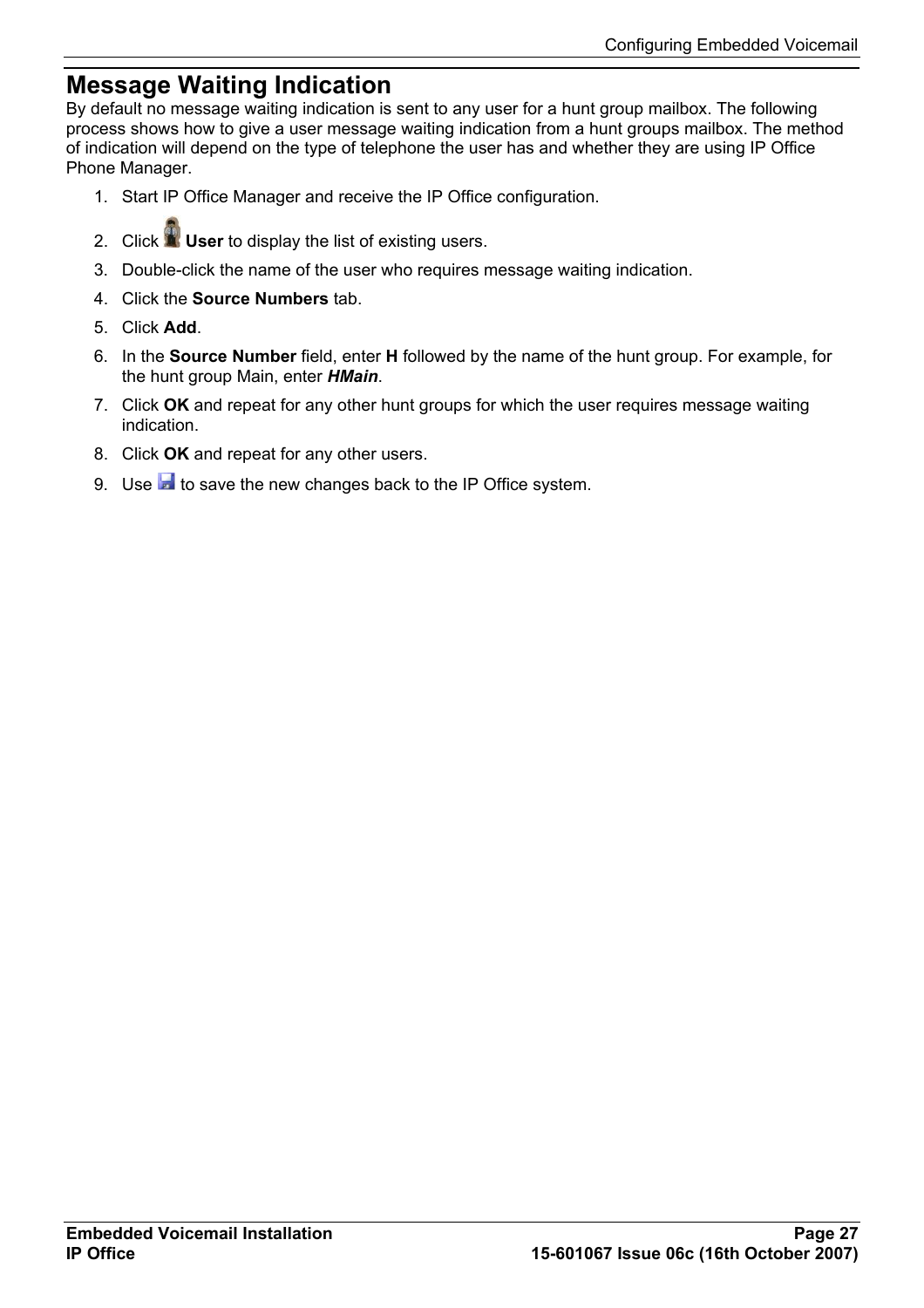### **Hunt Group Mailbox Access**

By default no user has access to a hunt group mailbox until specifically configured for such access. Hunt group mailboxes can be accessed using the following methods:

#### **Message Waiting Indication**

Users who have been assigned hunt group message waiting indication are also given methods to access the hunt group mailbox. The method will depend on the telephone and/or software they are using. For more information, see Message Waiting Indication.

#### 1. **Avaya 4400 Series Telephone Users**

DS display phone users on telephone models with a **MENU** key also gain access once they have been configured for hunt group message waiting. The hunt group name is then displayed when the user presses **MENU**, **MENU**, **MENU**, **Msgs**, **Voice**. For more information, see your telephone user guide.

#### 2. **Phone Manager Users**

Phone Manager users see the hunt group name and number of messages listed on the Messages tab. They can click this to access the hunt group mailbox.

#### 3. **Voicemail Ringback**

If a user has voicemail ringback enabled, ringback will occur for new group messages as well as new personal messages. Ringback for personal messages takes place before any ringback for new group messages.

#### 4. **Visual Voice**

If Visual Voice is available the user will see the name of the hunt group listed. The number of new calls are shown in brackets next to the hunt group name.

#### **Short Code and button Access**

A short code can be created for hunt group mailbox access, as detailed in the table. This can be a system wide or user specific short code. For information about setting up short codes, see the IP Office Manager help or guide.

| <b>Field</b>            | Contains                 |
|-------------------------|--------------------------|
| Code                    | *99                      |
| Feature                 | <b>Voicemail Collect</b> |
| <b>Telephone Number</b> | "?Sales"                 |
| Line Group Id           | 0                        |
| Locale                  | [Leave blank]            |
| Force Account Code      | [Leave blank]            |

The Voicemail Collect feature and hunt group mailbox name can also be assigned to a user's programmable button.

#### **Remote Access**

The standard methods for remote mailbox access apply to users or to hunt groups. For more information, see Remote Mailbox Access.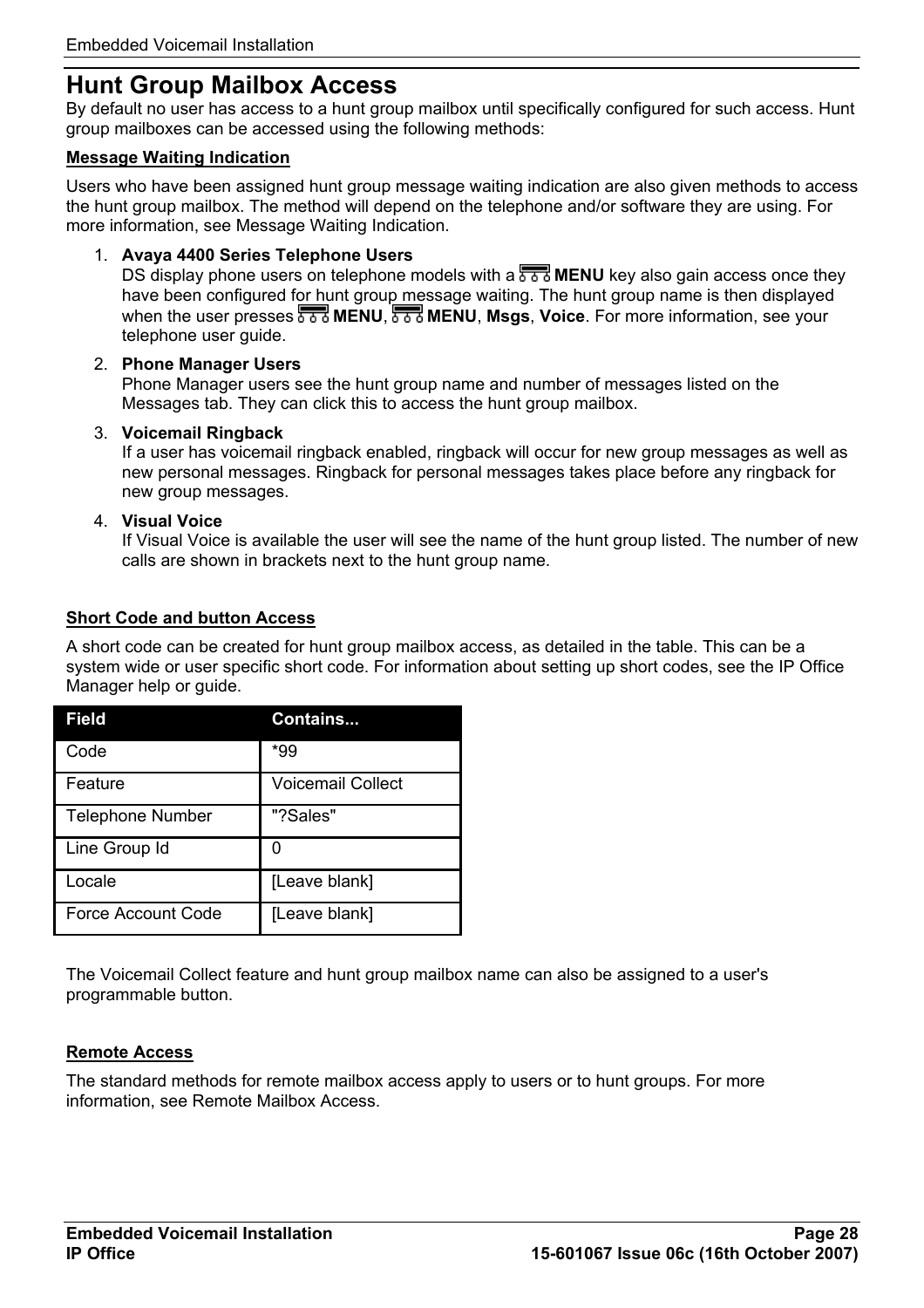### **Configuring Queues**

If hunt group queuing options are enabled, a call will be held in a queue when **all** available extensions in the hunt group are busy. Queuing is configured for each hunt group in IP Office Manager. When queuing is selected, announcements can be played to the queued caller. For more information, see Configuring Queue Announcements.

#### **To configure queuing for a hunt group:**

- 1. Open IP Office Manager.
- 2. In the Navigation pane click **HuntGroup** and select the hunt group.
- 3. View the **Queuing** tab.

|                            | Queuing        |                        |  |
|----------------------------|----------------|------------------------|--|
| Queuing On<br>Queue Length | No Limit $\pm$ | Normalize Queue Length |  |
|                            |                |                        |  |

- **Queuing On :** *Default = On* If selected, queuing will be available for the hunt group.
- **Queue Length:** *Default = No Limit* This feature sets the number of calls that will be held in the queue at any one time. If this number is exceeded the caller will receive the busy tone or be passed to voicemail.
- **Normalize Queue Length:** *Default = Blank* This facility selects whether to include calls that are ringing but not answered in the queue length.

For more information, see the IP Office Manager help.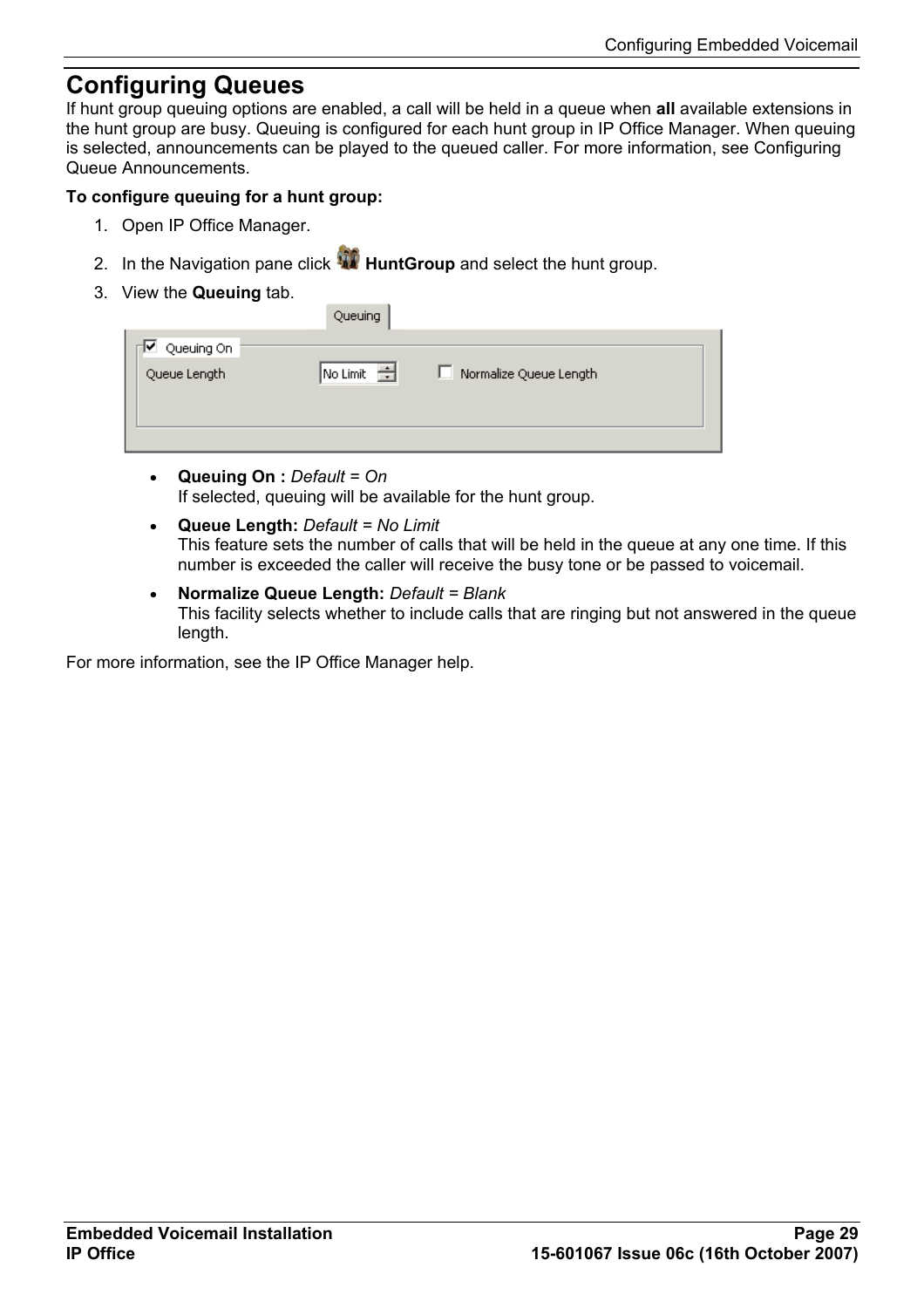### **Configuring Queue Announcements**

When a callers is in a queue, announcements can be played to the queued caller. The announcements are activated in IP Office Manager. For more information, see the IP Office Manager help.

#### **To configure your announcements:**

- 1. Open IP Office Manager.
- 2. In the Navigation pane click **HuntGroup** and select the hunt group.
- 3. View the **Announcements** tab.

|                                                                          |                       | Announcements |                   |
|--------------------------------------------------------------------------|-----------------------|---------------|-------------------|
| $\nabla$ Announcements On                                                |                       |               |                   |
|                                                                          |                       |               |                   |
| Wait before 1st announcement (seconds) $\begin{vmatrix} 1 \end{vmatrix}$ | ÷                     |               | Synchronise Calls |
|                                                                          |                       |               |                   |
| Flag call as answered                                                    |                       |               |                   |
|                                                                          | Play 1st announcement |               |                   |
|                                                                          |                       |               |                   |
| Post announcement tone                                                   | Music on hold         |               |                   |
|                                                                          |                       |               |                   |
| 2nd Announcement                                                         |                       |               |                   |
| Wait before 2nd announcement                                             |                       |               |                   |
| (seconds)                                                                | ÷<br>20               |               |                   |
|                                                                          |                       |               |                   |
|                                                                          | Play 2nd announcement |               |                   |
|                                                                          |                       |               |                   |
| Repeat last announcement                                                 |                       |               |                   |
|                                                                          |                       |               |                   |
| Wait before repeat (seconds)                                             | ÷<br>20               |               |                   |
|                                                                          |                       |               |                   |
|                                                                          |                       |               |                   |
|                                                                          |                       |               |                   |

- 4. Check **Announcements On**. Announcements will be played to a caller who is in a queue for the hunt group.
- 5. Select the amount of time for the caller to be queues before they hear the first announcement. The **Wait before 1st announcements (seconds)** default is 10.
- 6. Select the **Post announcements tone**. The options are Ringing, Music on hold or Silence. The default selection is Music on hold.
- 7. (Optional) Check **2nd announcement** to play another message to the queued caller.
- 8. (Optional) Select the amount of time between the first and second announcements. The default time is 20 seconds.
- 9. (Optional) If the second announcement is to be repeatedly played to the caller until their call is answered, check **Repeat last announcement**.
- 10. Click **OK** to save the changes.
- 11. Click  $\mathbf{r}$  to merge the configuration back to the IP Office.

There are no default queue announcements for user and hunt groups. On new IP Office 4.0+ systems there are two default short codes that enable you to record announcements. The short codes are:

- **\*91N; / N".1" / Record Message** Used to record an announcement 1. For example, to record announcement 1 for a hunt group on extension 300 dial **\*91300#** and follow the instructions to record the new announcement.
- **\*92N; / N".2" / Record Message** Used to record an announcement 2. For example, to record announcement 2 for a hint group on extension 300 dial **\*92300#** and follow the instructions to record the announcement.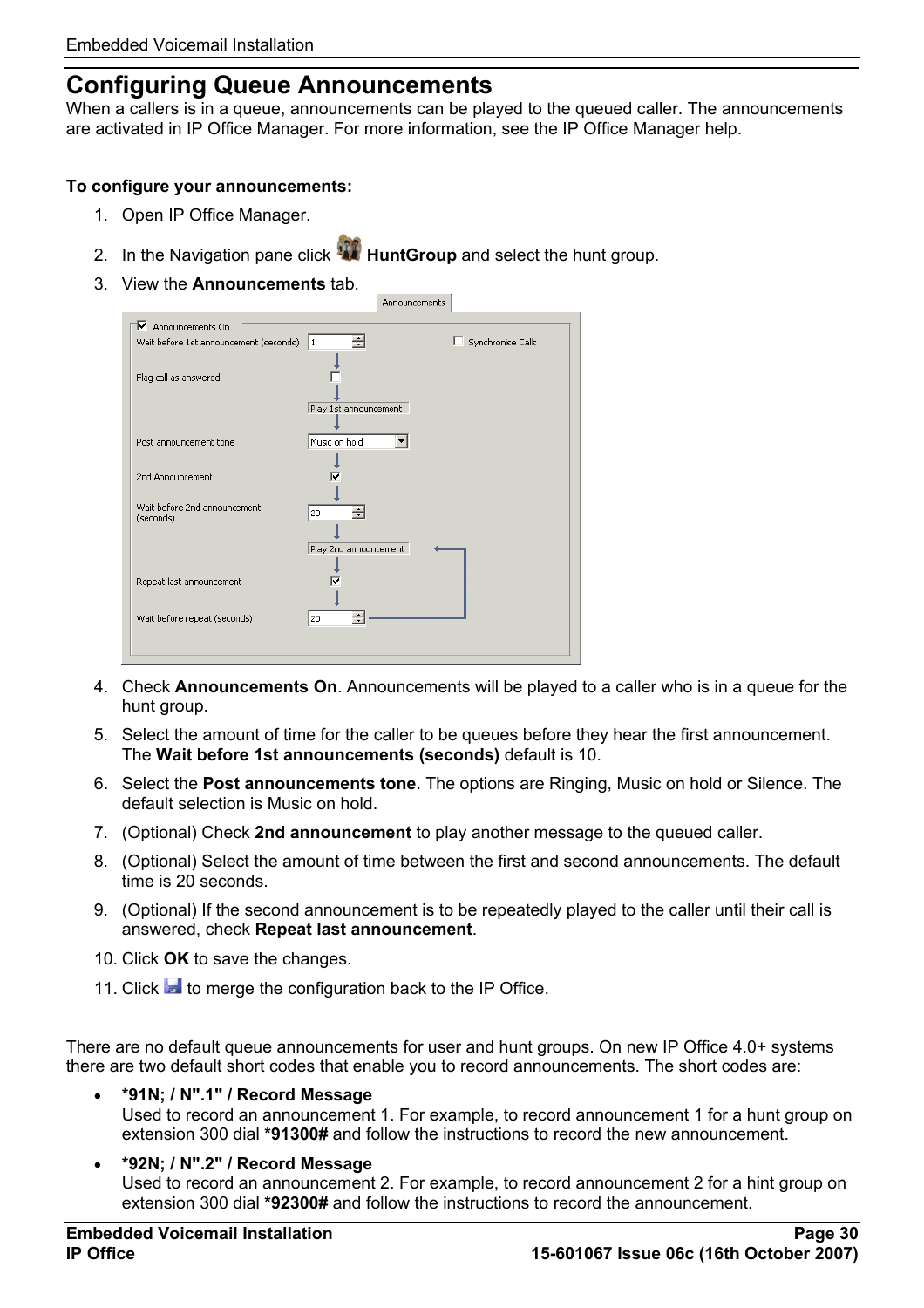# **Auto Attendant Configuration**

### **Overview**

In addition to basic voicemail operation, you can create auto attendants using Embedded Voicemail. Up to 4 auto attendant services are supported.

The IP406 V2 and IP500 support up to 4 simultaneous calls to Embedded Voicemail services. The Small Office Edition supports up to 10 simultaneous calls to Embedded Voicemail depending on available voice compression channels.

Each auto attendant consists of:

#### • **Actions**

Each of the normal DTMF dialing keys; \*, # and 0 to 9, can be assigned to an action. Callers can dial-through prompts, that is press an action key while listening to the greetings prompts. For IP Office 4.0+, you can also assign an action to the key Fax. If a transfer action is set, on detecting fax tone the auto attendant will route the call to the fax transfer destination as specified using the Blind Transfer action.

#### • **Blind Transfer**

Callers are transferred to the selected destination. This action is used with the key Fax so that when a fax tone is detected the call is transferred to the specified extension.

#### • **Dial by Number**

Callers can dial the required extension number. There is no prompt associated with the action. If a prompt is required you need to record your own.

Unexpected results may occur if the dial plan is not a uniform length. Hunt group and user extension numbers should all be the same length.

#### • **Normal Transfer**

Transfers the caller to a specified number. This is a supervised transfer, that is, if busy or unanswered the call will follow the settings of the target user or hunt group. If the destination field is left blank, callers can dial the extension number that they require, however no prompts will be played.

#### • **Not Defined**

Take no action.

• **Replay Greeting** Repeat the menu greeting.

#### • **Transfer to Attendant**

Used to access one auto attendant from another.

#### • **Prompts**

You can record separate morning, afternoon and evening (out of hours) greeting prompts. Which prompt is used is defined by associated Time Profiles. The greeting prompt is followed by a menu options prompt. This is used to inform the caller of the auto attendant options. For more information, see Recording Prompts.

• In situations where time profiles are absent, overlap or conflict; the order of precedence given is to time profiles assigned to *Morning*, *Afternoon* and then *Evening*.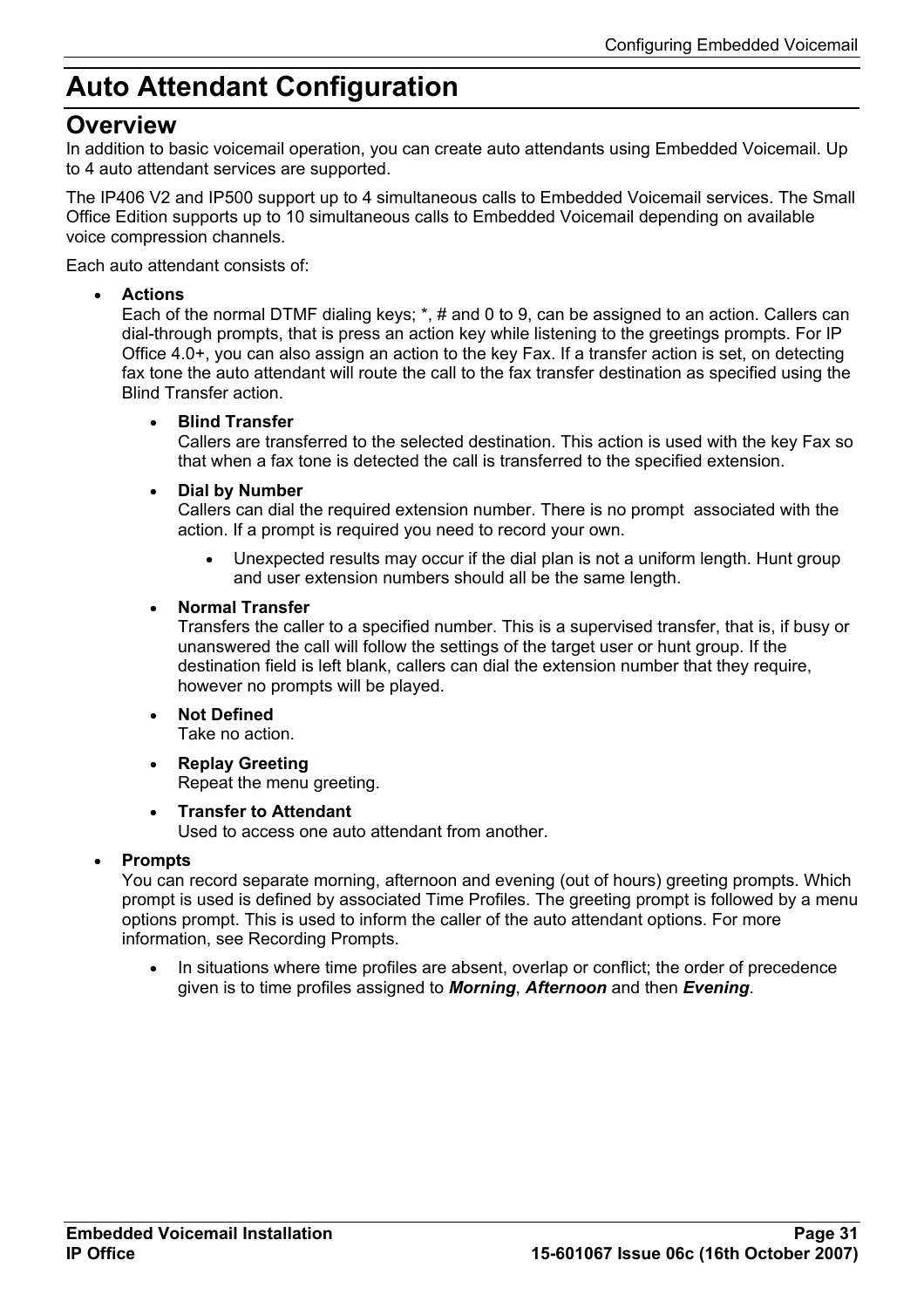### **Create an Auto Attendant**

The following process shows by example the setup for an auto attendant for Embedded Voicemail. In this example the auto-attendant should give callers the option to press 0 for reception (hunt group 200) or 1 for sales (hunt group 301).

#### **To create an auto attendant:**

- 1. Start IP Office Manager and load the required configuration.
- 2. Note that if time profiles are going to be used in an auto attendant, the time profile has to be created before creating the auto attendant. For more information, see the IP Office Manager help.
- 3. Click **Auto Attendant**. Any existing Auto Attendants are listed.
- 4. Click **Create a New Record** in the Group Pane. Select **Auto Attendant**.
- 5. View the Auto Attendant tab. In the **Name** field enter the name for the auto attendant. This can be up to 15 characters in length.

| Name                   | <auto atten:0=""></auto> |                          |                |              |           |
|------------------------|--------------------------|--------------------------|----------------|--------------|-----------|
| Maximum Inactivity     | 18                       | ×                        |                |              |           |
| Enable Local Recording | ☑                        |                          |                |              |           |
|                        | <b>Time Profile</b>      |                          | Recording Name |              | Shortcode |
|                        | <none></none>            | $\overline{\phantom{a}}$ | <none></none>  | $\checkmark$ | $*311$    |
|                        |                          |                          |                |              |           |
| Morning<br>Afternoon   | <none></none>            | $\checkmark$             | <none></none>  | $\checkmark$ | *812      |
| Evening                | <none></none>            | $\checkmark$             | <none></none>  | $\checkmark$ | *813      |

- For IP Office 4.1+, an AA Name field is shown, with a number assigned to the auto attendant by the IP Office Manager.
- 6. In the **Time Profile** area select the appropriate time profile for the different time periods of **Morning**, **Afternoon** and **Evening**.
	- If the periods in which particular time profiles are active overlap, preference is given in the order **Morning**, **Afternoon** and then **Evening**.
	- Any in periods not covered by a time profile are assumed to be part of the **Morning**.
	- Callers will hear two prompts, first the greeting prompt matching the time profile periods, for example *"Good morning"*, and then the menu options prompt, for example *"Press 0 for reception, press ..."*.
- 7. Set the required **Maximum Inactivity** time. This is how long, after playing the prompts, the auto attendant should wait for a valid key press. The time can be set between 1 and 20 seconds, the default is 8 seconds.
	- If exceeded, the caller is transferring to the **Fallback Destination** in the **Incoming Call Route** used to route their call to the auto attendant, or disconnected.
- 8. Click the **Actions** tab. The option to press 0 for reception (hunt group **Main**) is entered by:
	- Click with the Key 0 row.
	- Click **Edit**.
	- Select the action **Normal Transfer** from the available options.
	- Select the required destination. In this example the group **Main** is selected.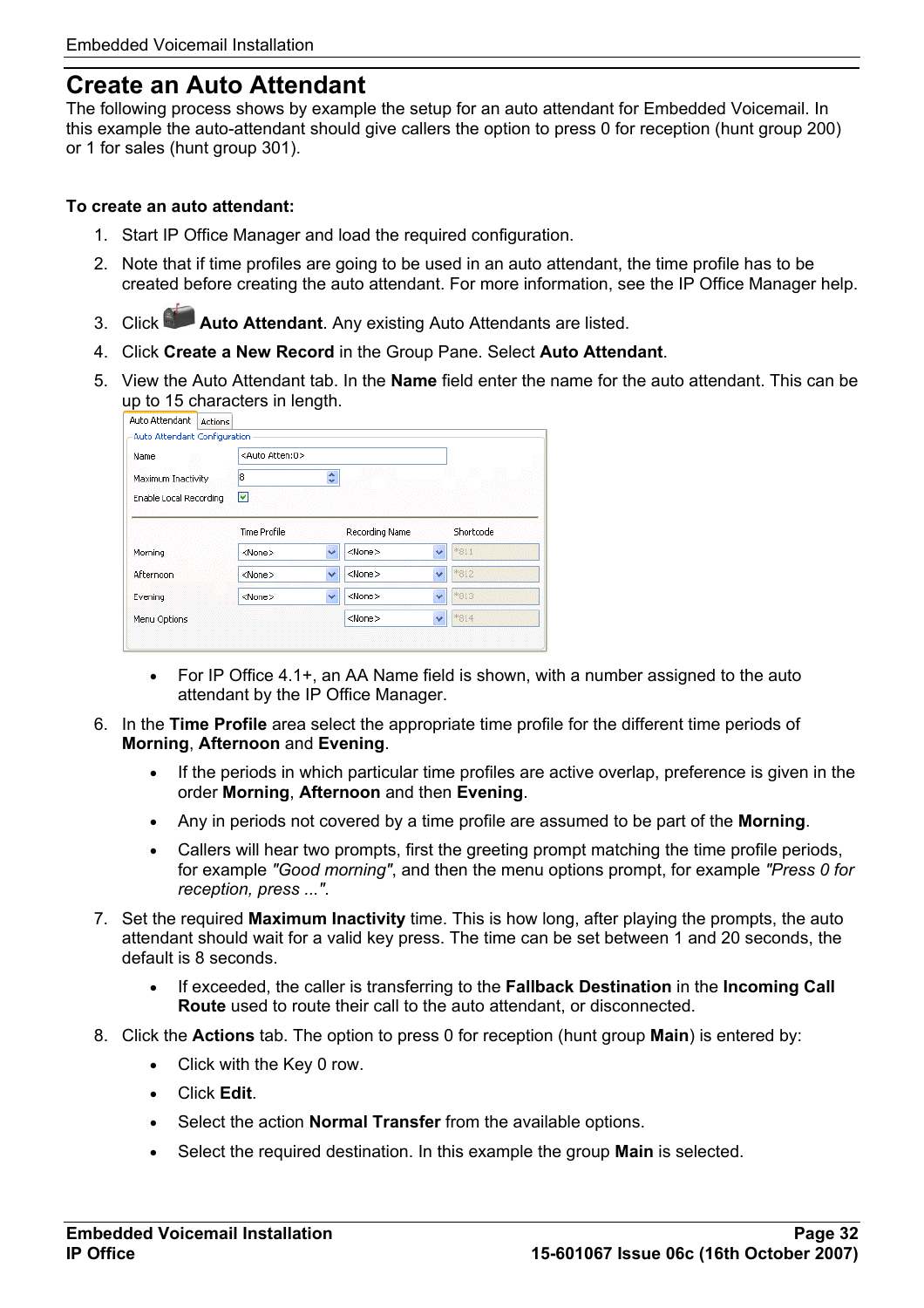• Click **OK**.

| Key            | Action      | Destination | Edit |
|----------------|-------------|-------------|------|
| $\Omega$       | Normal T    | Main        |      |
| $\mathbf{1}$   | Not Defined |             |      |
| $\overline{2}$ | Not Defined |             |      |
| 3              | Not Defined |             |      |
| 4              | Not Defined |             |      |
| 5              | Not Defined |             |      |
| 6              | Not Defined |             |      |
| 7              | Not Defined |             |      |
| 8              | Not Defined |             |      |
| 9              | Not Defined |             |      |
| *              | Not Defined |             |      |
| #              | Not Defined |             |      |
| Fax            | Not Defined |             |      |

- 9. The option to press 1 for sales (hunt group 301) is entered by:
	- Click within the Key 1 row.
	- Click **Edit**.
	- Select the action **Normal Transfer** from the available options.
	- Select the required destination, for this example the group **Sales**.
	- Click **OK**.
- 10. Click **OK** to save the auto attendant. Short codes are automatically created for the auto attendant and the codes can be viewed in the Auto Attendant tab.

| Name                   | <auto atten:0=""></auto> |              |                |              |           |
|------------------------|--------------------------|--------------|----------------|--------------|-----------|
| Maximum Inactivity     | 18                       | A<br>v       |                |              |           |
| Enable Local Recording | ☑                        |              |                |              |           |
|                        | <b>Time Profile</b>      |              | Recording Name |              | Shortcode |
| Morning                | <none></none>            | v            | <none></none>  | v            | *811      |
| Afternoon              | <none></none>            | $\checkmark$ | <none></none>  | v            | *812      |
| Evening                | <none></none>            | $\checkmark$ | <none></none>  | $\checkmark$ | *813      |
| Menu Options           |                          |              | <none></none>  | $\ddotmark$  | *814      |

- 11. Click **b** to save the new changes back to the IP Office system.
- 12. Following the system reboot, you can record prompts for the auto attendant using the short codes created. For more information, see Recording Prompts.

For details of routing calls to the auto attendant see Routing Incoming Calls to an Auto Attendant.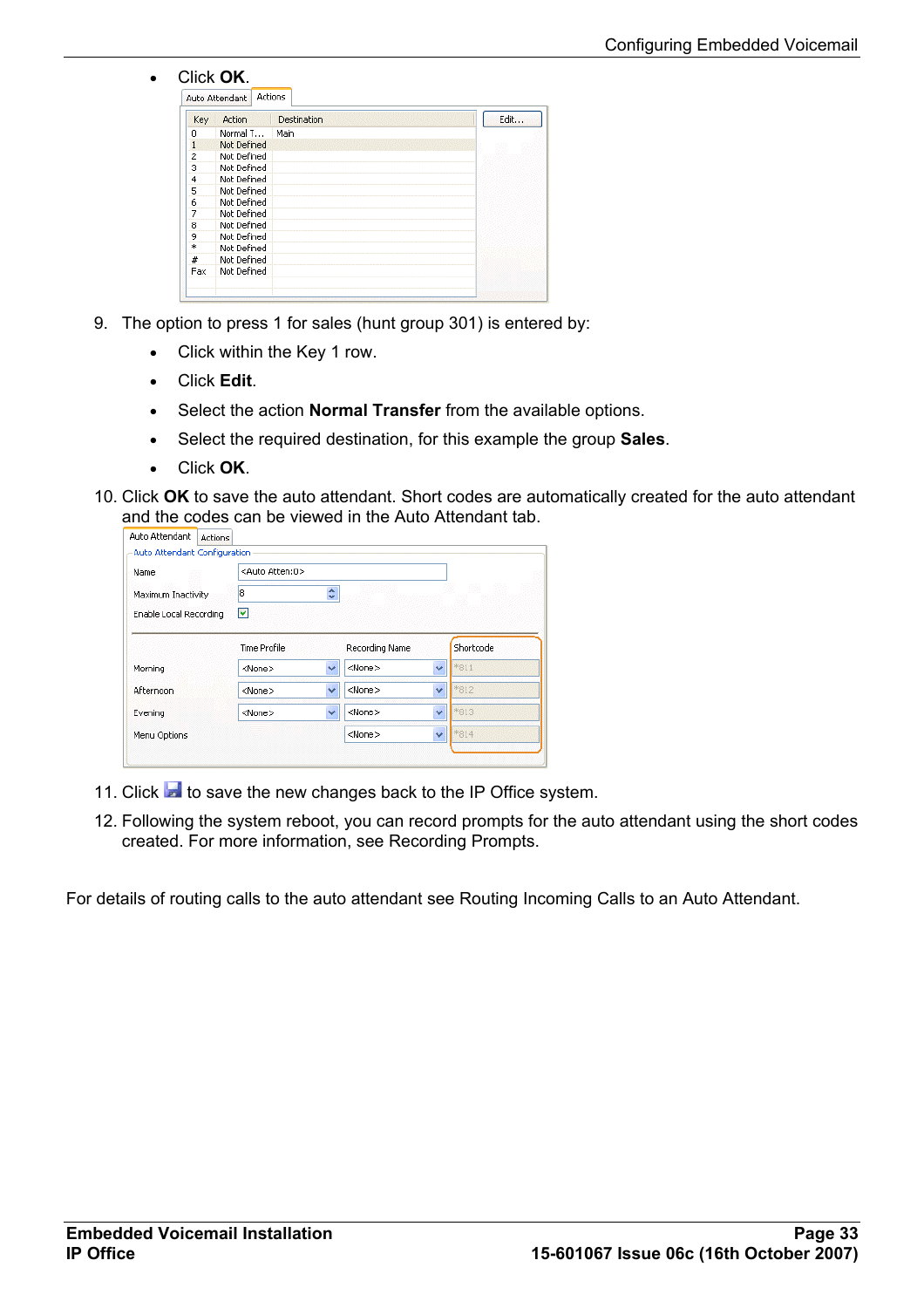### **Recording Prompts**

When a new auto attendant is created, a number of short codes are automatically added to the system short codes table. The short codes allow the recording of the various auto attendant prompts. The appropriate number to dial is indicated against each greeting on the Auto Attendant tab in IP Office Manager.

The telephone number part takes the form **AA:***Name***.***x*, where *Name* is the name of the auto attendant service, and *x* is *1* for the morning greeting, *2* for the afternoon greeting, *3* for the evening greeting and *4* for the menu options prompt.

For IP Office 4.1+ the number can also take the form *"AA:"N".x"* where *N* is the auto attendant number and *x* is as above.

When using any of these short codes, you hear the options:

- 1 to hear the current prompt.
- **2** to record a new prompt.
- **3** to save the new prompt.

#### **Notes**

- To prevent abuse of these default short codes, they can be deleted or changed. They can also be removed from the system short codes section and rebuilt in the user short codes of a trusted user. Alternately disabling the **Enabling Local Recording** option (IP Office 4.0 May 2007 maintenance release and higher) stops the use of short codes to record the auto attendant greetings.
- Using the **Dial** feature, the short codes can be assigned to a programmable button. This allows quick access and recording of any prompts that change frequently.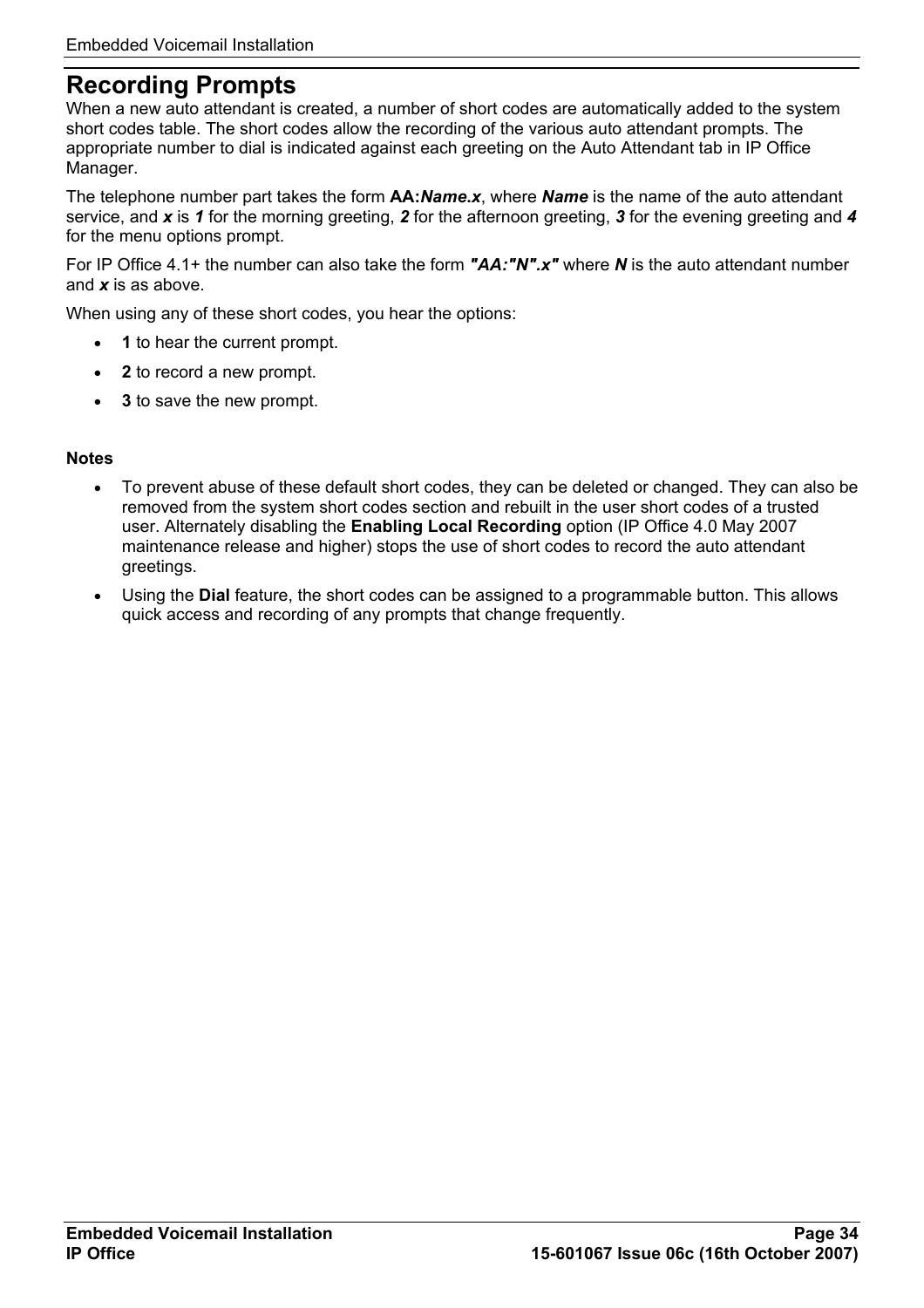## **Routing Incoming Calls to an Auto Attendant**

An integral voicemail auto attendant created can be specified as a destination in the IP Office Incoming Call Routes table. Internal callers can access an auto attendant through a programmed DSS button or Phone Manager speed dial.

#### **To route incoming calls to an auto attendant:**

 $\sim$   $\sim$   $\sim$   $\sim$ 

- 1. Start IP Office Manager and load the required configuration.
- 2. Click **Incoming Call Route** and select the required route.
- 3. View the **Standard** tab. Click the **Destination** drop-down box and select **AA:***Name* where *Name* is the auto attendant name. This will now route all incoming voice calls, on lines in Line Group selected (0 is the default) to the auto attendant.

| standard<br>  Voice Recording |               |  |  |
|-------------------------------|---------------|--|--|
| Bearer Capability             | Any Voice     |  |  |
| Line Group Id                 | Įо            |  |  |
| <b>Incoming Number</b>        |               |  |  |
| Incoming Sub Address          |               |  |  |
| Incoming CLI                  |               |  |  |
| Destination                   | AA:Example    |  |  |
| Locale                        |               |  |  |
| Priority                      | 1             |  |  |
| Fallback Extension            | 200 Main      |  |  |
| Night Service Profile         | <none></none> |  |  |
| Night Service Destination     |               |  |  |
|                               |               |  |  |
|                               |               |  |  |
|                               |               |  |  |

- In this example a **Fallback Extension** has also been set to route calls direct to the **Main** hunt group. This will be used for callers in the auto attendant who do not make a valid key press within the auto attendants **Maximum Inactivity** time.
- Another auto attendant could be created to provide options for when the Main and Sales hunt groups are not open. This could then be set as the **Night Service Destination** along with a **Night Service Time Profile**.
- For IP Office 4.1+, the incoming call route destinations are set through the **Destinations** sub-tab. However the general method of selection and entry remains the same.
- 4. Click **OK**.
- 5. Use **the same the new changes back to the IP Office system.**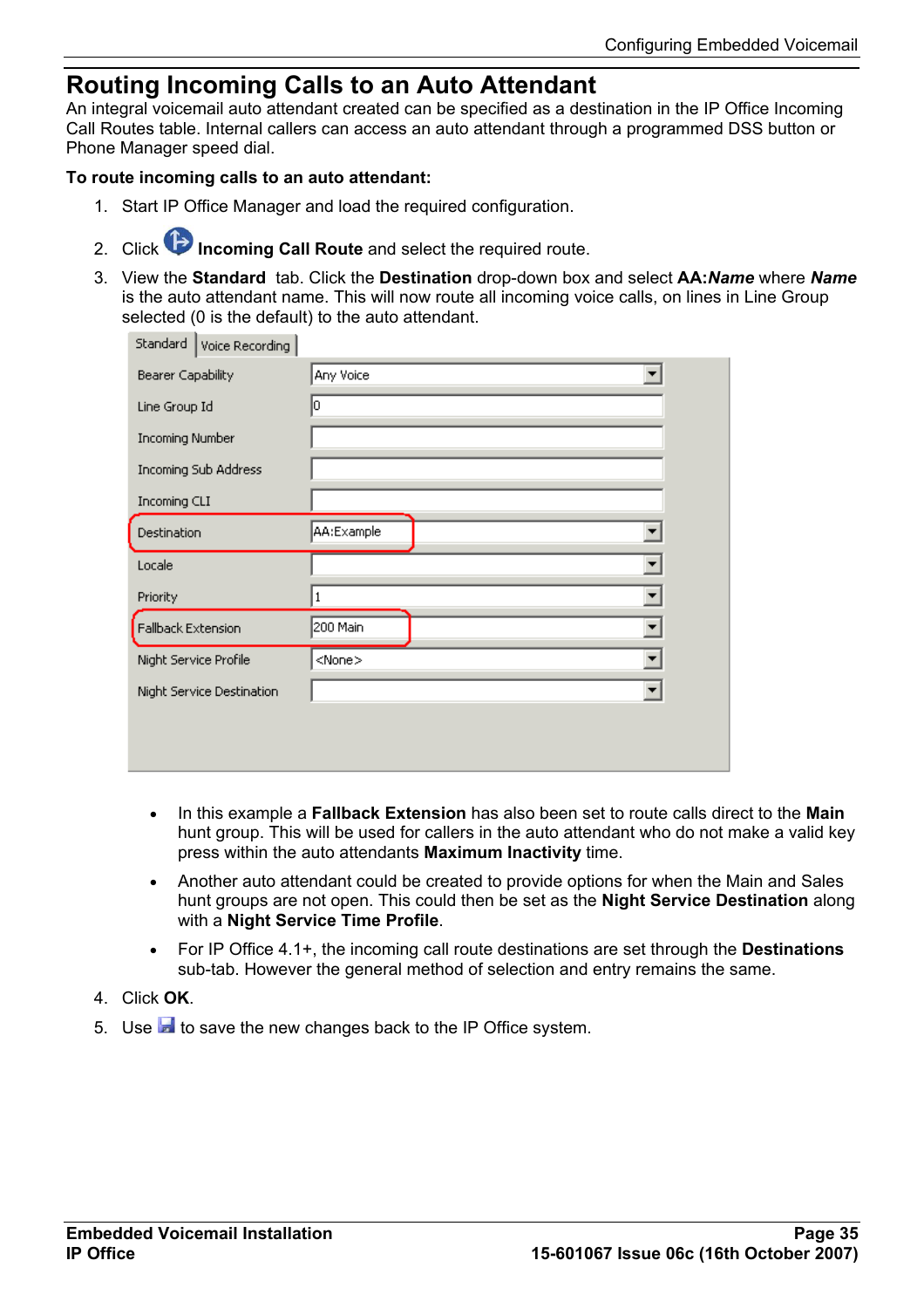### **Transferring Calls to an Auto Attendant**

Normally calls are directed to an auto attendant by an IP Office incoming call route. However it can also be useful to transfer calls received at an internal extension to an auto attendant.

You can transfer calls to an Auto Attendant by:

- Using Programmed Buttons.
- Using Phone Manager.
- Using SoftConsole.
- Using Short Codes.

#### **Using Programmed Buttons**

On Avaya phones with programmable buttons, those buttons can be programmed to access auto attendant services.

#### **To create an auto attendant button:**

- 1. From the IP Office system configuration, set the action of one of the users programmable buttons to **Dial**.
- 2. Set the associated telephone number to **AA:***Name* where *Name* matches the name of the auto attendant.
- 3. Save this configuration change back to the IP Office.

When the user receives a call they want to transfer to the auto-attendant, they can use a programmed button.

#### **To transfer a call using the programmed button:**

- 1. Place the call on hold.
- 2. Press the button programmed for the auto-attendant.
- 3. Hang-up the call at their extension. This will cause a blind transfer of the held call to the autoattendant.

#### **Using Phone Manager**

#### **To create an auto attendant speed dial:**

- 1. Within the user's Phone Manager, click the **Speed Dials** tab.
- 2. Right-click the speed dial panel and select **New** > **Speed Dial Group Member**. The Speed Dial window opens.
- 3. In the **Name** field, enter a name for the Auto Attendant.
- 4. In the **Number** field, enter **AA:***Name* where *Name* matches the name of the auto attendant.
- 5. Click **OK**.

#### **To transfer a call using the Speed Dial:**

- 1. During a call that you want to transfer to the auto attendant click  $\blacktriangleright$  Hold to place the call on hold.
- 2. Click the Speed Dials tab.
- 3. Click the speed dial created for the auto attendant.
- 4. Click <sup>M</sup> Complete Transfer to transfer the held caller.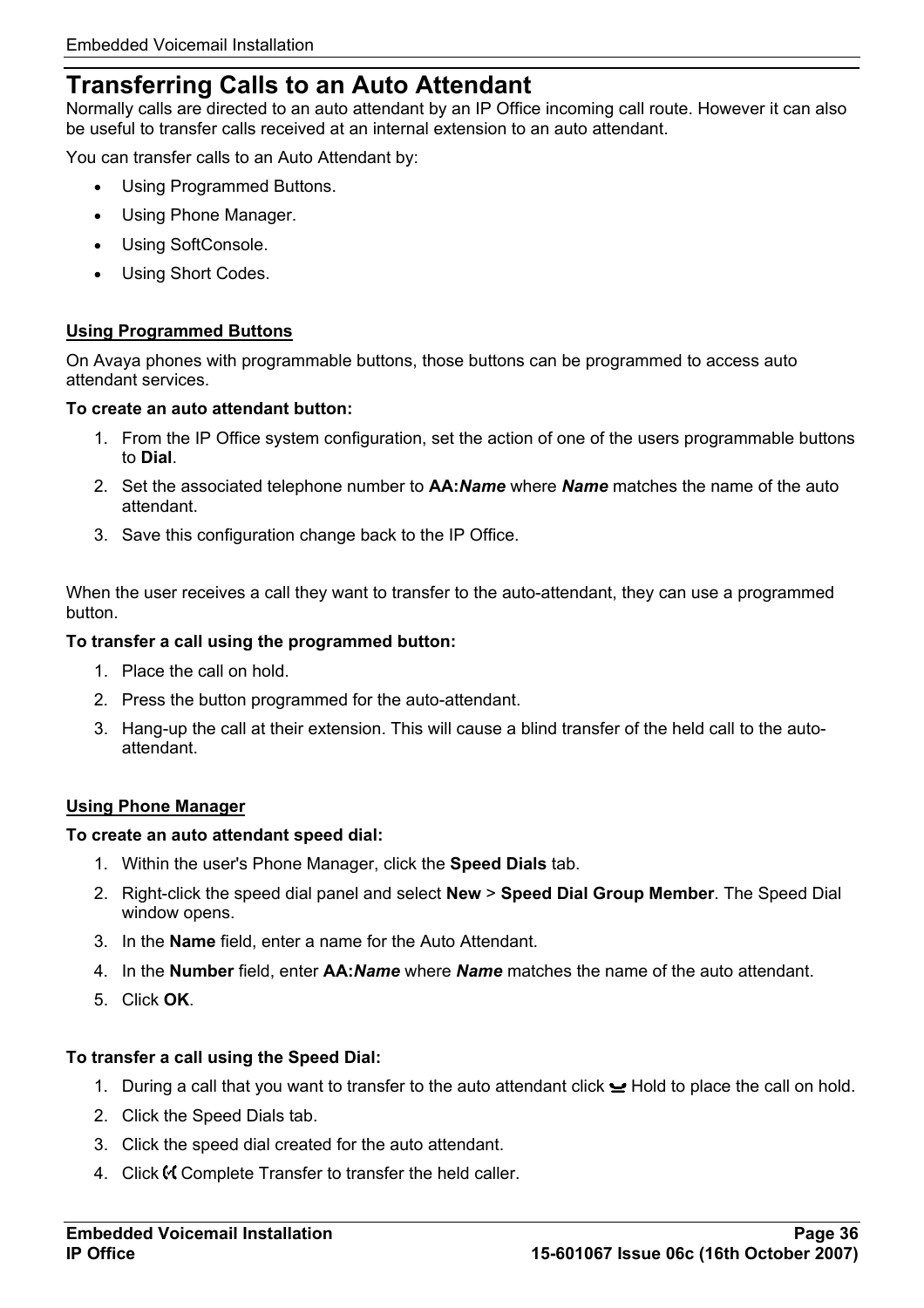#### **Using SoftConsole**

#### **To create an auto attendant speed dial:**

- 1. Click the required BLF Group tab.
- 2. Right-click the speed dial panel and select **New** > **BLF Group Member**. The New BLF Group Member window opens.
- 3. In the **Name** field, enter a name for the Auto Attendant.
- 4. In the **Number** field, enter **AA:***Name* where *Name* matches the name of the auto attendant.
- 5. Click **OK**.

#### **To transfer a call using the Speed Dial:**

- 1. During a call that you want to transfer to the auto attendant click  $\blacktriangleright$  Hold to place the call on hold.
- 2. Click the BLF Group tab.
- 3. Click the speed dial created for the auto attendant.
- 4. Click  $\mathsf{C} \mathsf{C}$  Complete Transfer to transfer the held caller.

#### **Using Short Codes**

The **Auto Attendant** short code feature can be used to connect to a particular auto attendant. The **Telephone Number** field takes the form **AA:** followed by the Auto Attendant service name.

In the example below, dialing *\****98** would connect the user with the auto attendant named *Example*.

| <b>Field</b>              | Contains       |
|---------------------------|----------------|
| Code                      | *98            |
| Feature                   | Auto Attendant |
| <b>Telephone Number</b>   | AA:Example     |
| Line Group Id             | O              |
| Locale                    | [Leave blank]  |
| <b>Force Account Code</b> | [Leave blank]  |

Once a short code for a particular auto attendant has been created, callers can be transferred.

#### **To transfer a caller:**

- 1. Place the caller on hold.
- 2. Dial the auto attendant short code.
- 3. Hang up.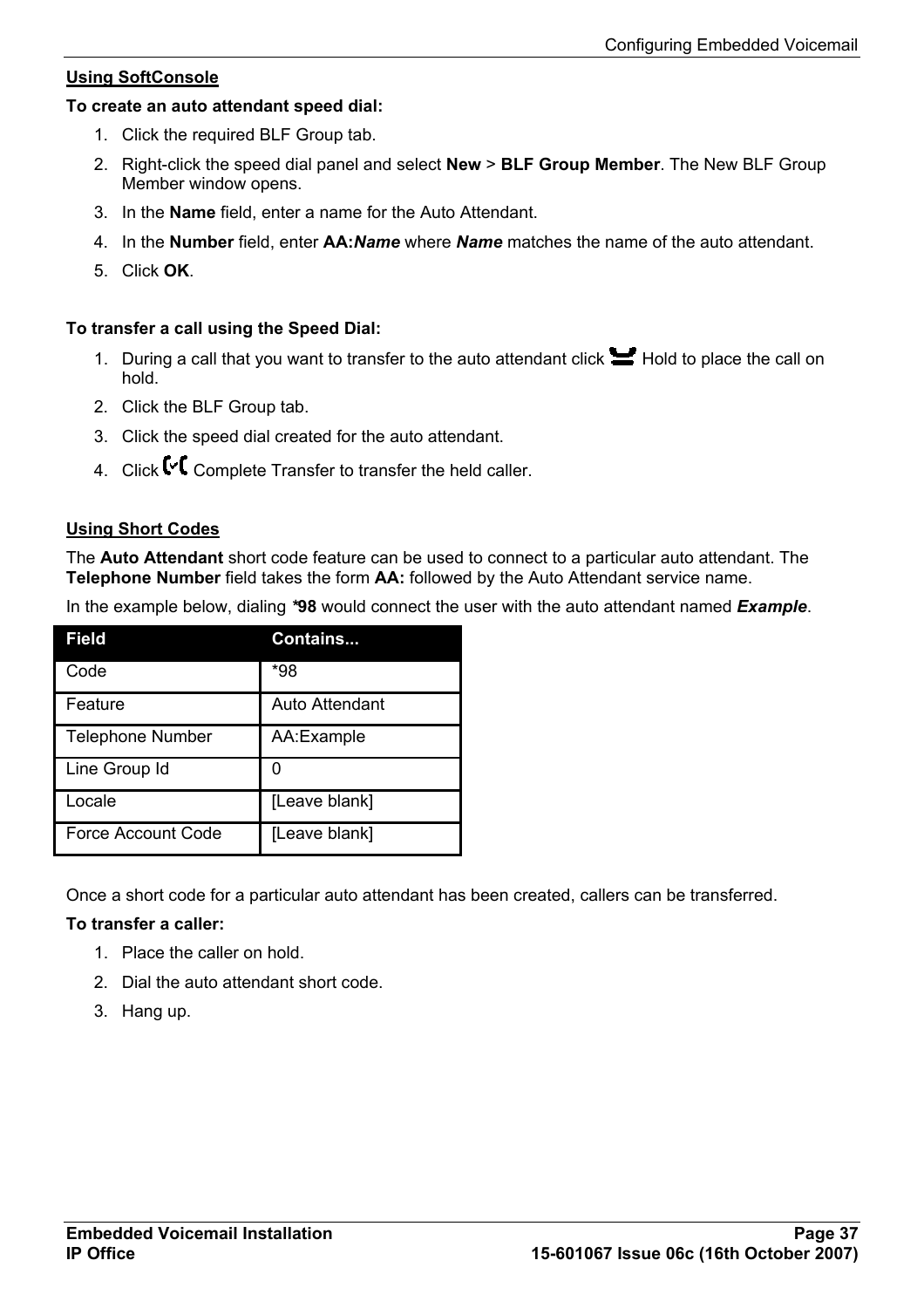### **Using Auto Attendant to Access Voicemail**

A useful function in auto attendants is to let callers access their own voicemail mailbox. This can be achieved by first creating a short code and then using the short code as an auto attendant destination.

#### **To create a short code for remote access:**

- 1. Start IP Office Manager and load the required configuration.
- 2. For the user or hunt group for which you want to create remote access, open their settings and on the **Voicemail** tab ensure that a **Voicemail Code** has been set. Remote access will not work without this.
- 3. In the configuration tree panel, click **Shortcode**. Any existing system short codes are listed.
- 4. Click **Create a New Record** in the Group Pane. Select **Short Code**.
- 5. Create a short code such as the following example:

| <b>Field</b>              | <b>Contains</b>          |
|---------------------------|--------------------------|
| Code                      | *99                      |
| Feature                   | <b>Voicemail Collect</b> |
| <b>Telephone Number</b>   | ?                        |
| Line Group Id             |                          |
| Locale                    | [Leave blank]            |
| <b>Force Account Code</b> | [Leave blank]            |

- 6. Click **OK** to add the new short code.
- 7. Create an auto attendant and select the key that the caller should use. Set the keys **Action** to **Normal Transfer**. Type the short code in the destination, in the example it would be *\*99*.
- 8. Click **OK**.
- 9. Click  $\blacksquare$  to save the new changes back to the IP Office system.

External callers to the auto-attendant selecting that right option will now be challenged to enter the mailbox number and then the mailbox access code. If entered correctly they will be able to collect messages.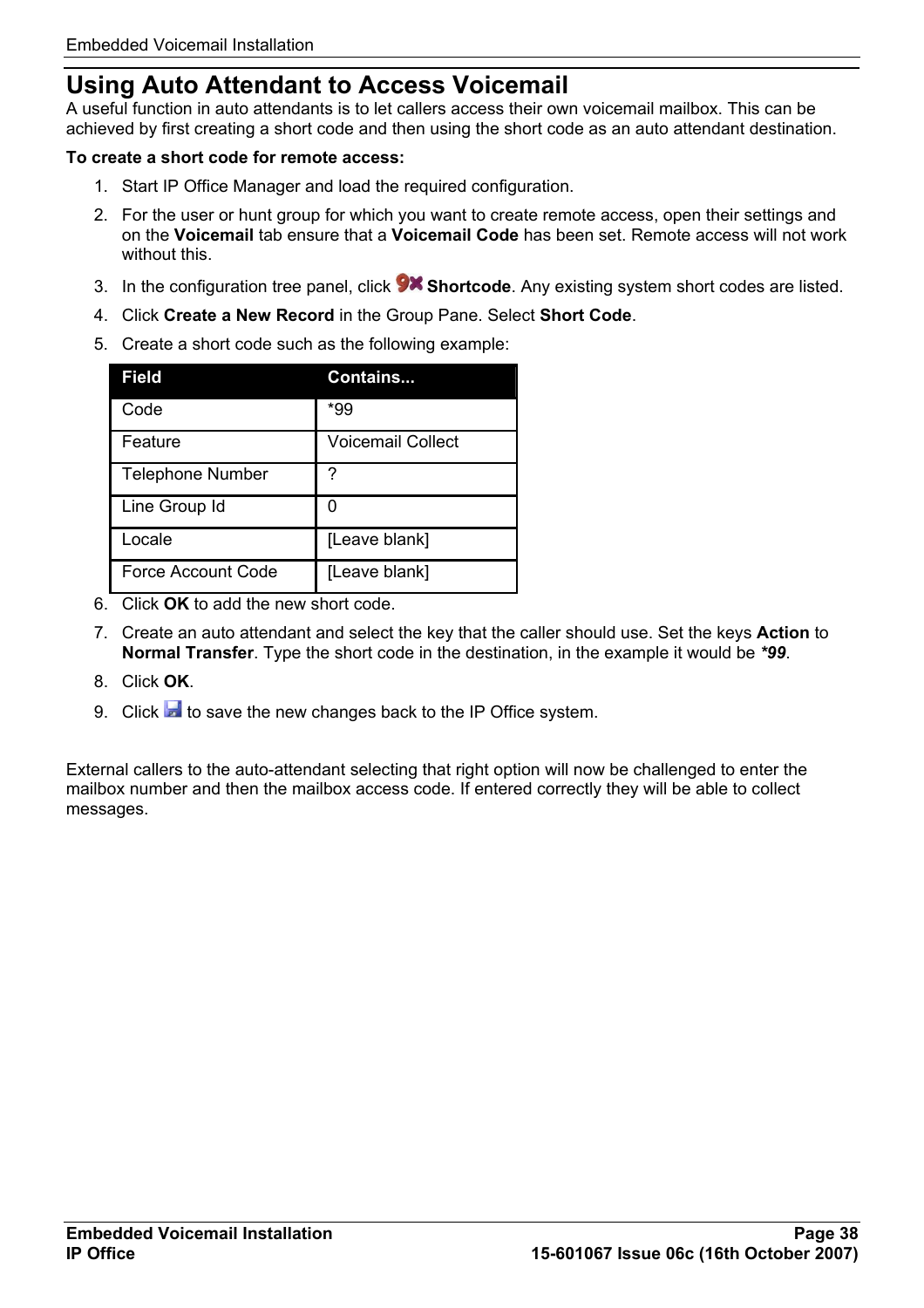### **Using Named Announcement Files**

 IP Office 4.1+ allows pre-recorded files to be converted and used as auto attendant greetings. This approach allows greetings to be recorded by methods other than through the IP Office phone short codes. It also allows the same greeting to be shared between by several auto attendants.

#### **Notes**

#### • **Preventing Over Recording of Uploaded Files**

Once uploaded to the IP Office, the converted files can still be recorded over using the default short codes for recording auto attendant greetings. To prevent this use de-select the Enable Local Recording option of the auto attendant.

#### • **Keep Backup Copies of Files**

Files uploaded to the auto attendant greeting folder on the Embedded Voicemail memory card, which are not listed as in use by any auto attendant, are automatically deleted during the Embedded Voicemails housekeeping process (this occurs approximately every 5 minutes).

#### **A. Converting the Recordings**

This process converts the source WAV file recording to the format required by the IP Office Embedded Voicemail.

- 1. The original recording must be in the following WAV file format. If it is in a different format, convert the file using a tool such as Windows Sound Recorder.
	- **PCM/Uncompressed.**
	- **8000 KHz, 16bit, Mono.**
- 2. Start IP Office Manager.

#### 3. Select **File | Advanced | LVM Greeting Utility**.

| <b>LI LVM Greeting Utility</b> |      |           |        |
|--------------------------------|------|-----------|--------|
| <b>Input File</b>              |      |           |        |
| <b>Output File</b>             |      |           |        |
| <b>Recording Name</b>          |      |           |        |
| Format                         | G711 |           |        |
|                                |      | <b>DK</b> | Cancel |

- 4. Click on the **...** button for **Input File** and select the WAV file.
- 5. Click on the **...** button for **Output File** and select the location into which you want the converted file saved.
	- Select the required file type. For Small Office Edition systems this should be *G723 Files (\*.c23)*. For other IP Office systems use *G711 Files (\*.c11)*.
	- Enter a name for the file (up to 8 characters with no spaces) and end the file name as either *.c23* or *.c11* to match the selected file type.
- 6. Enter a name for the recording in the **Recording Name** field. This is the name that will be entered into the IP Office configuration to use the recording. Note that the field in case sensitive.
- 7. Ensure that the **Format** matches that selected for the **Output File** settings chosen above.
- 8. Click **OK**.

#### **B. Editing an Auto Attendant to Use Named Recordings**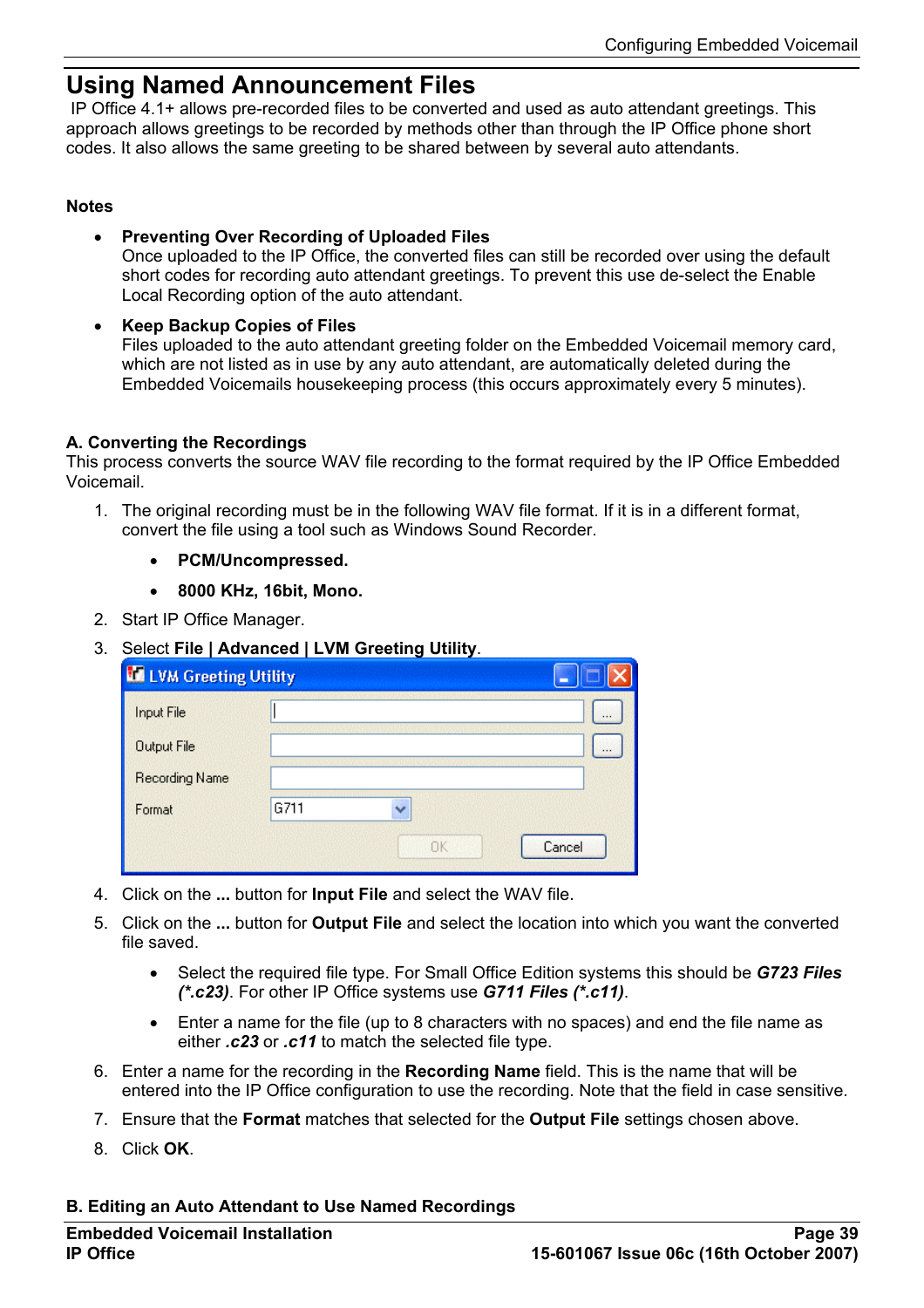- 1. Start IP Office Manager and receive the IP Office configuration.
- 2. Select the **Auto Attendant** form and select or create the required auto attendant.
- 3. In the **Recording Name** field enter the name of the greeting to be used. This is the **Recording Name** entered during the files conversion, not the actual file name. It is case sensitive.
- 4. If only converted greeting files are to be used with the auto attendant, it may be advisable to disable the **Enable Local Recording** option to stop any system user recording over the file.
- 5. Send the configuration back to the IP Office.

#### **C. Transferring the Recording to the Embedded Voicemail Memory Card**

This process uses TFTP to transfer the converted file to the Embedded Voicemail memory card. It first requires the IP Office to be configured with the IP address of the PC from which it should accept TFTP file transfers.

- 1. Determine the IP address of the PC from which you want to transfer the files.
- 2. Start IP Office Manager and receive the IP Office configuration.
- 3. Select the **System** configuration form.
- 4. Select the **System** tab.
- 5. In the **File Writer IP Address** field, type the IP address of the PC from which you want the sending of files to the memory card to be allowed.
- 6. Click  $\mathbf{F}$  to send the configuration back to the control unit.
- 7. Open a command window in Windows (select **Start | Run** and enter *cmd*).
- 8. From the command window, you can use TFTP to upload files to the memory card.
	- The command is *tftp -i <IP Office IP address> put <source file> a:\lvmail\<filename>*
	- For example, to transfer the file *c:\greeting01.c11* to an IP Office with a LAN1 IP address of 192.168.42.1, the command would be *tftp -i 192.168.42.1 put c:\greeting01.c11 a:\lvmail\AAG\greeting01.c11*
	- **a:\Ivmail\AAG** is the destination folder on the Embedded Voicemail memory card used for auto-attendant greetings.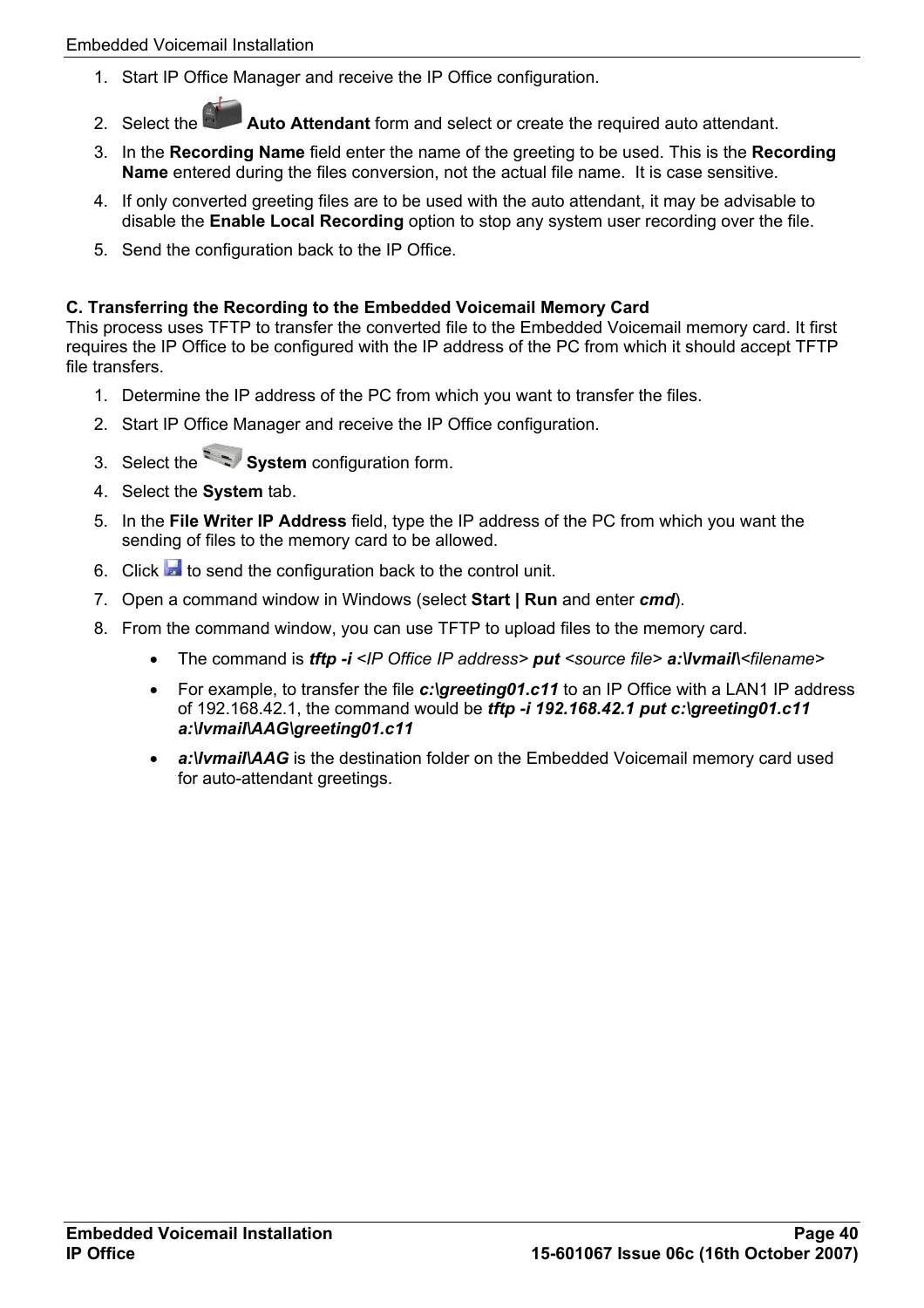# **Miscellaneous**

# **Monitoring Embedded Voicemail**

The IP Office Monitor application can be used to observe the operation of Embedded Voicemail.

- 1. From the Start menu select **Programs > IP Office**.
- 2. Select **Monitor**.
- 3. From the File menu, click **Select Unit**. The Select System to Monitor window opens.
- 4. Enter the **Control Unit IP Address** and password. Depending on the IP Office system's configuration, the password required is either the system password or the separate monitor password if set.
- 5. Check that the **Control Unit Type** is set to **IP Office**.
- 6. Click **OK**.
- 7. The Monitor application attempts to connect with the control unit. If successful, something similar to the following will appear.

```
********** SysMonitor v6.0 (11031) **********
```

```
********** contact made with 192.168.42.119 at 10:08:25 15/11/2006 **********
```
\*\*\*\*\*\*\*\*\*\* System (192.168.42.119) has been up and running for 1day, 19hrs, 3mins and 7secs(154987775mS) \*\*\*\*\*\*\*\*\*\*

```
 154987776mS PRN: Monitor Started IP=192.168.42.130 IP 500 4.0(11031) IP500_40
```

```
 (IP Office: Supports Unicode, System Locale is eng)
```
 154987776mS PRN: LAW=A PRI=0, BRI=4, ALOG=4, ADSL=0 VCOMP=32, MDM=0, WAN=0, MODU=0 LANM=0 CkSRC=1 VMAIL=1(VER=2 TYP=3)  $CAT.LS=0$  (TOT=6)

```
 154987778mS LIST2: IFACE(4) "LAN1","LAN2","DialIn","RemoteManager"
```

```
A:\lvmail\ENG\*.*
```

```
 155088356mS PRN: LVM Flash A: NextFlashItemScan: Scanning A:\lvmail\ITA\*.* 
155088456mS PRN: LVM Flash A: NextFlashItemScan: Finished Scanning A:\lvmail\ITA\*.* 
155088462mS PRN: LVM Flash A: NextFlashItemScan: Finished Scanning A:\lvmail\*.* 
155088462mS PRN: LVM Flash A: NextFlashItemScan: END-OF-LIST found 
155088462mS PRN: LVM FlashMan: FiveMinuteActions: called 2006/11/15 10:10:02 
155088520mS PRN: LVM FlashMan: FiveMinuteActions: Free: 955.9 MBytes ( 92% ) 
155088520mS PRN: 33 Hours 11 Minutes Approx. Remaining 
155088520mS PRN: FMML Size: 27
```
- 8. From the **Filters** menu select **Trace Options**. The All Settings window opens.
- 9. The following Embedded Voicemail events can be selected to be included on the monitor trace:
	- On the **Call** tab, select the options that you want to monitor in the **Embedded Voicemail** section.
	- On the **System** tab, select **Print**.
		- The **Trace Color** selection on the System tab is applied to Embedded Voicemail events.
- 10. Click **OK**.
- 11. Embedded Voicemail events are now shown in the Monitor trace when running. These events are all prefixed **LV**.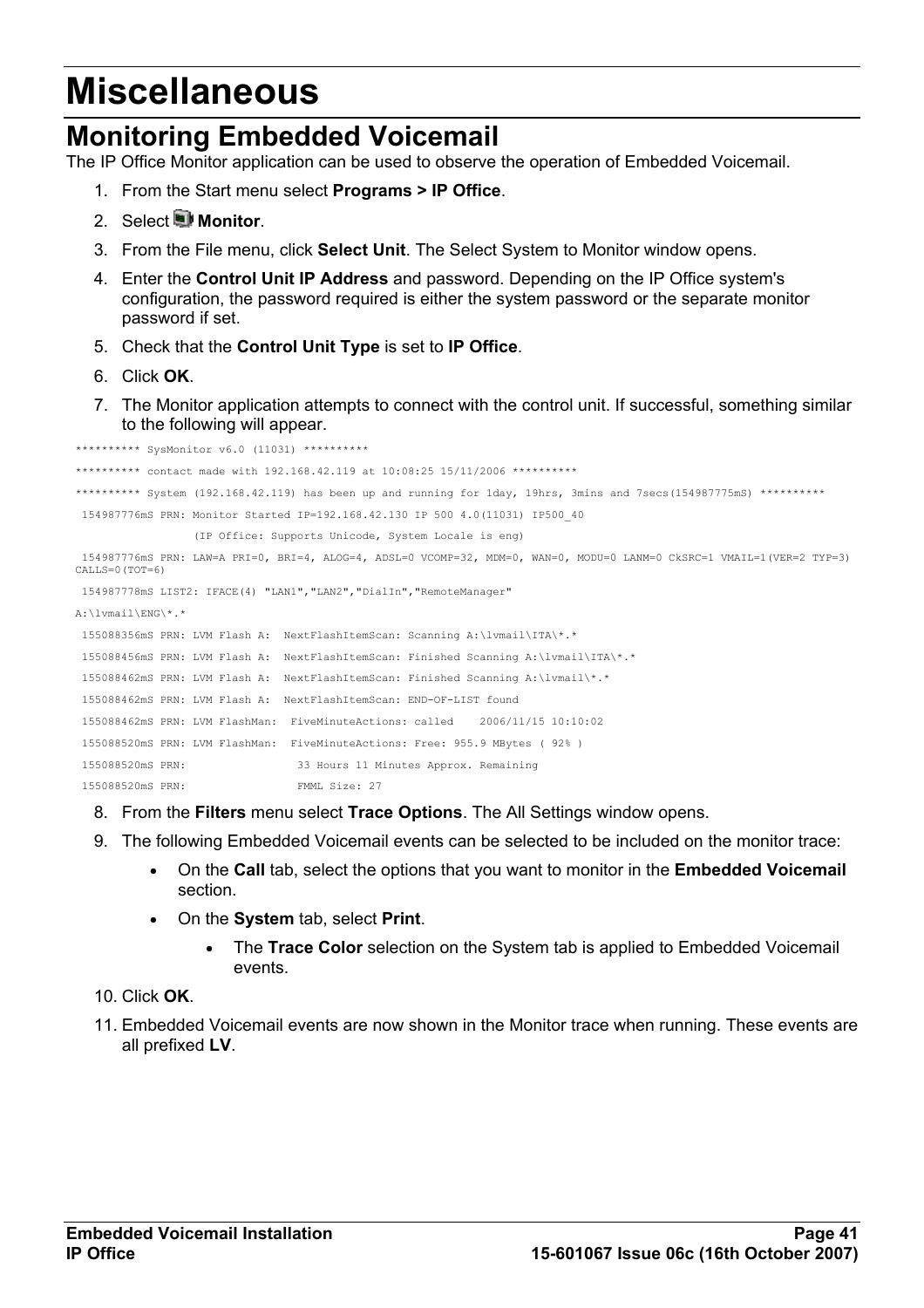# **Button Programming**

The same features used for Embedded Voicemail short codes can also be assigned to telephone buttons.

- 1. Start IP Office Manager and receive the IP Office configuration.
- 2. Click **User** to display the list of existing users.
- 3. Click the required user.
- 4. Click the **Button Programming** tab.
- 5. Click the button line that you want to change. Click **Edit**. The Edit Button fields are shown at the bottom of the form.
- 6. Click at the end of the **Action** field. The Button Programming window opens.
- 7. Select **Advanced** > **Voicemail** to display the list of voicemail features.

|                                           | Button Programming                 |                                   |                                         |                          |
|-------------------------------------------|------------------------------------|-----------------------------------|-----------------------------------------|--------------------------|
| Button                                    | Label                              | Action                            | Action Data                             | Remove                   |
| 1                                         |                                    | Appearance                        | $a =$                                   | Edit                     |
| $\overline{c}$                            | <b>Button Programming</b>          |                                   |                                         |                          |
| 3<br>$\ddot{\bf{4}}$                      |                                    |                                   |                                         | Copy                     |
| 5                                         | Please select the required action: |                                   |                                         | Paste                    |
| 6                                         | IDial<br>Group                     | Call ><br>$Dial - >$              | Voicemail Collect<br>۸<br>Voicemail Off |                          |
| 7<br>8                                    | User<br>Emulation ->               | Do Not Disturb -><br>Extension -> | Voicemail On<br>Voicemail Ringback Off  |                          |
| 9                                         | Advanced ->                        | Follow Me ->                      | Voicemail Ringback On                   |                          |
| $\overline{1}$<br>$\mathbf{1}$            | Appearance ->                      | Forward -><br>Hold ->             |                                         |                          |
| $\mathbf{1}$                              |                                    | HuntGroup -><br>Miscellaneous ->  |                                         |                          |
| $\mathbf{1}$                              |                                    | Relay -><br>Set ->                |                                         | E<br>Display all buttons |
| 1 <sub>1</sub><br>1!                      |                                    | Suspend -><br>Voicemail ->        | ۰                                       |                          |
| $\overline{1}$                            |                                    |                                   |                                         |                          |
| $\mathbf{1}^{\prime}$                     | Action                             |                                   |                                         |                          |
| $\mathbf{1}$<br>$1^{\circ}$               | <b>Action Data</b>                 |                                   | Immediate<br>$\overline{\phantom{a}}$   |                          |
| $\overline{2}$                            |                                    |                                   |                                         |                          |
| $\overline{c}$<br>$\overline{\mathbf{r}}$ |                                    | <b>OK</b>                         | Help<br>Cancel                          |                          |
| Edit                                      |                                    |                                   | M                                       |                          |
|                                           | Button No.                         | 1                                 |                                         | OK                       |
| Label                                     |                                    |                                   |                                         | Cancel                   |
| Action                                    |                                    | Appearance                        |                                         |                          |
|                                           |                                    |                                   |                                         | $\sim$ 100 $\pm$         |
|                                           | Action Data                        |                                   | Immediate<br>$\blacksquare$             |                          |
|                                           |                                    |                                   |                                         |                          |

8. Select the feature required:

#### • **Voicemail Collect**

Allows access to a mailbox to collect or leave messages. The mailbox and action are determined by the associated telephone number. This takes the form **"?***Name***"** for message collection and **"#***Name***"** for leaving a message. The *Name* part must match the user or hunt group name set in the IP Office configuration. On suitable phones the DSS key displays **VMCol** followed by the name.

• **Voicemail On**

This feature switches the diversion of calls to the user or group mailbox on/off. When programmed on a DSS key, the action toggles so no separate Voicemail Off key is required. On suitable phones the DSS key displays **VMOn**.

• **Voicemail Ringback On**

This feature switches new message ringback notification on/off. When programmed on a DSS key, the action toggles so that no separate Voicemail Ringback Off key is required. On suitable phones the DSS key displays **VMRB+**.

- 9. Repeat for all the keys required.
- 10. Click **OK**.
- 11. Repeat for any other users.
- 12. Use  $\mathbf{r}$  to save the new changes back to the IP Office system.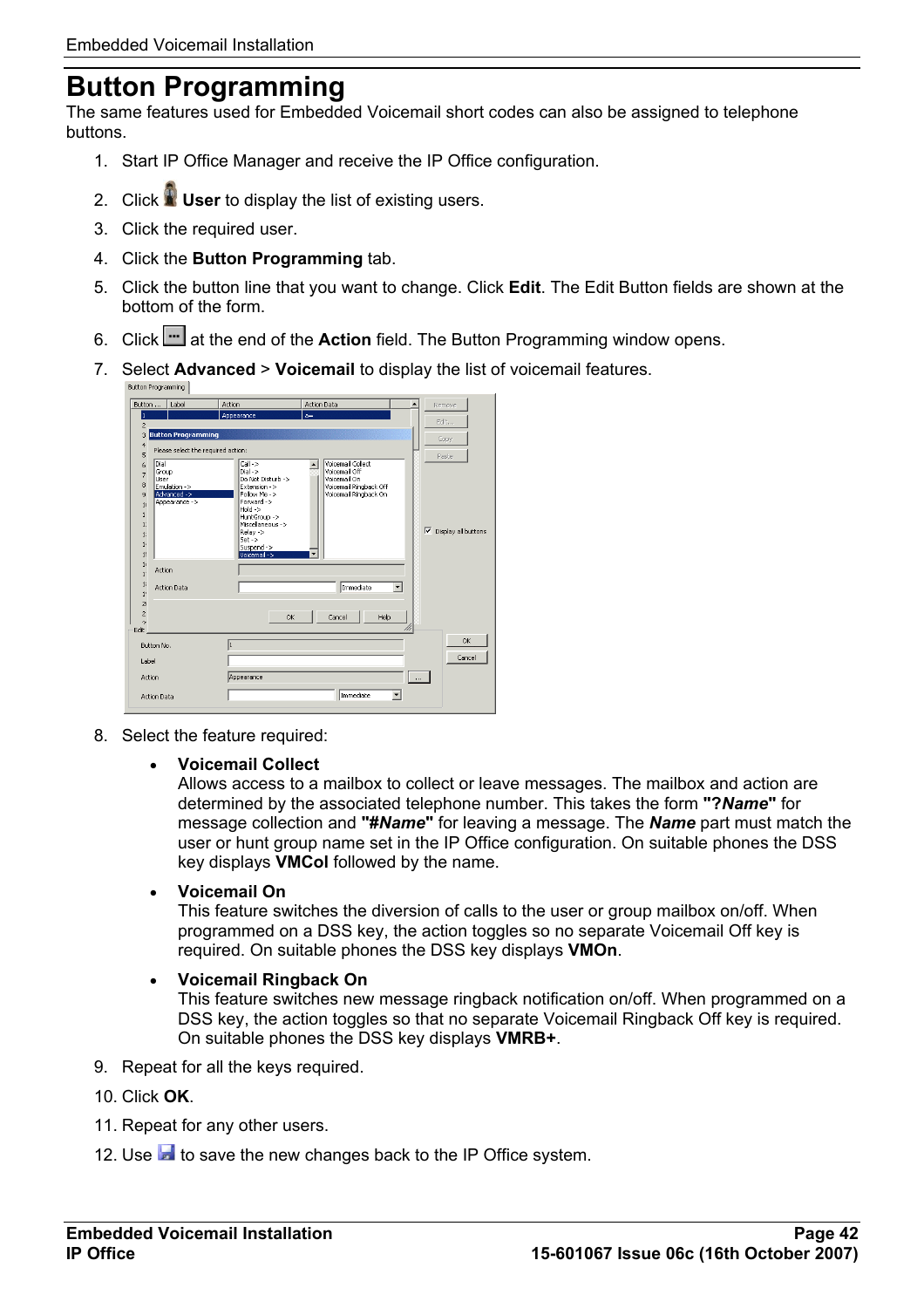# **Visual Voice**

A user can be given a display menu to user for access to their mailbox. The menu provides the user with options to listen to messages, send messages, change their greetings and password.

• **Note**

The Visual Voice feature is not available on all telephones. For more information, see the appropriate telephone guide.

#### **To give a user access to Visual Voice:**

- 1. Start IP Office Manager and receive the IP Office configuration.
- 2. Click **User** to display the list of existing users.
- 3. Click the required user.
- 4. Click the **Button Programming** tab.
- 5. Click the button line that you want to change.
- 6. Right-click in the **Action** field.
- 7. Select **Emulation** > **Visual Voice**.
- 8. Click **OK** to save the button details for the selected user.
- 9. Repeat for any other users.
- 10. Use  $\mathbb H$  to save the new changes back to the IP Office system.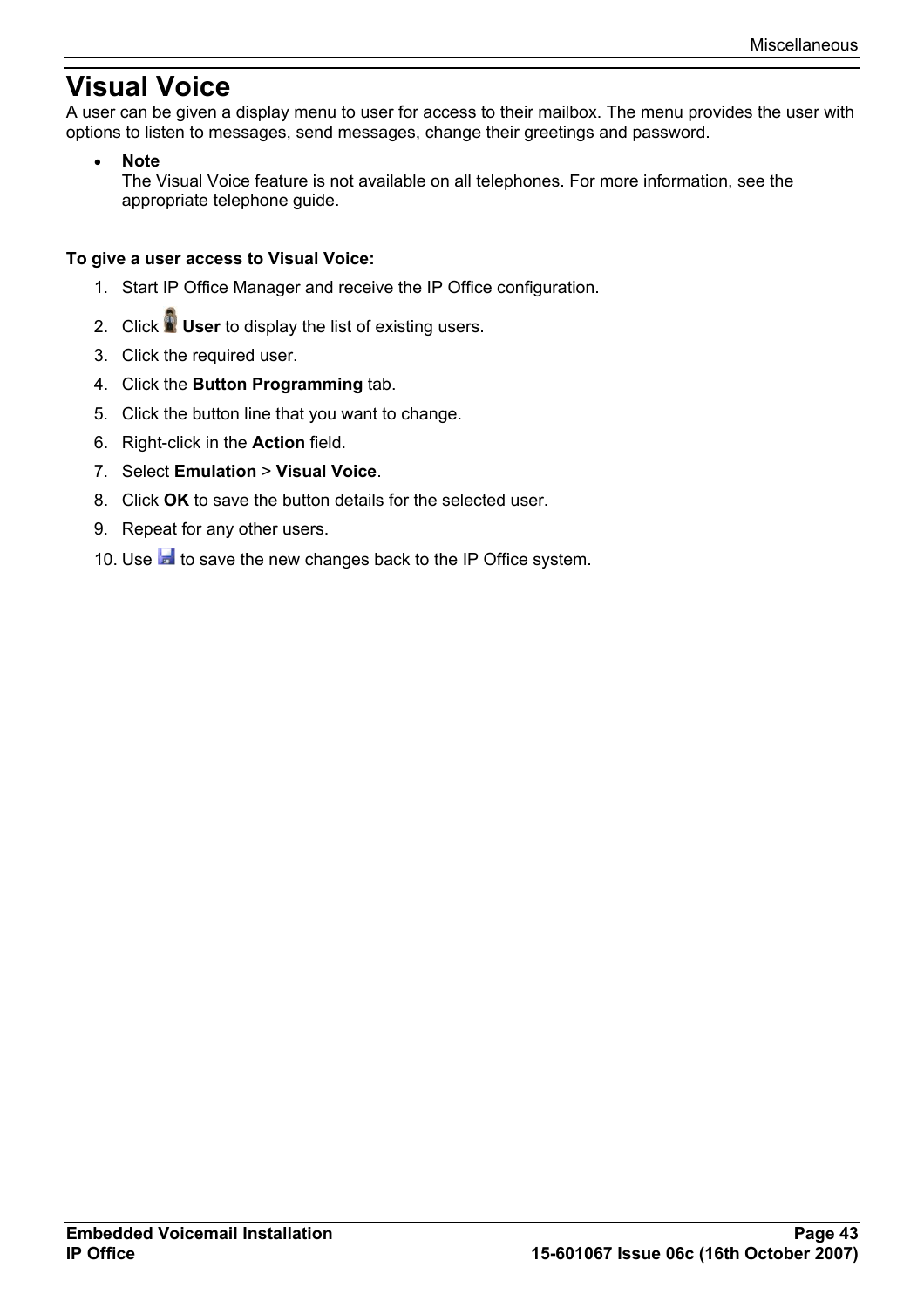# **Loading Other Files onto the Memory Card**

The Compact Flash memory card used with the Small Office Edition, IP406 V2 and IP 500 systems can be used to store files other than those used for Embedded Voicemail. For example it can store the holdmusic.wav file.

- Compact Flash memory cards that are not supplied by Avaya can be used for this type of file storage. However they cannot be used for Embedded Voicemail.
- If a memory card supplied by Avaya is used, any files stored in this way will reduce the message storage capacity of the Compact Flash memory card.

This process allows a specified PC to send files to the memory card and tells the IP Office system to use the memory card

#### **To configure the file source:**

- 1. Start IP Office Manager and receive the IP Office configuration.
- 2. Display the **System** configuration form.
- 3. Click the **System** tab.
- 4. In the **File Writer IP Address** box, type the IP address of the PC from which sending files to the memory card will be allowed.
- 5. Use  $\mathbf{F}$  to send this configuration back to the control unit and allow it to reboot.
- 6. Open a command window in Windows.
- 7. From the command window, you can use TFTP to upload files to the memory card. For example: **c:\tftp -i 192.168.42.1 put c:\holdmusic.wav**

This command will send the file c:\holdmusic.wav to the LAN1 IP address of the IP Office control. In the example shown this address is: 192.168.42.1. For additional information about the TFTP command, enter *TFTP*.

- If a destination needs specifying, the memory card is treated as the IP Office's drive *a:*
- 8. Using IP Office Manager, receive the IP Office system configuration again.
- 9. On the **System** tab of the **System** form, set the **TFTP Server IP Address** to the control unit's own LAN1 IP address.
- 10. Use **the to send the configuration back to the IP Office system and allow it to reboot. The IP Office** system will now look on the memory card for any files it needs to download following a reboot.

If a future upgrade or file transfer from the IP Office Manager PC is required, you will first need to change the IP address of the TFTP server back to the IP address of the IP Office Manager PC.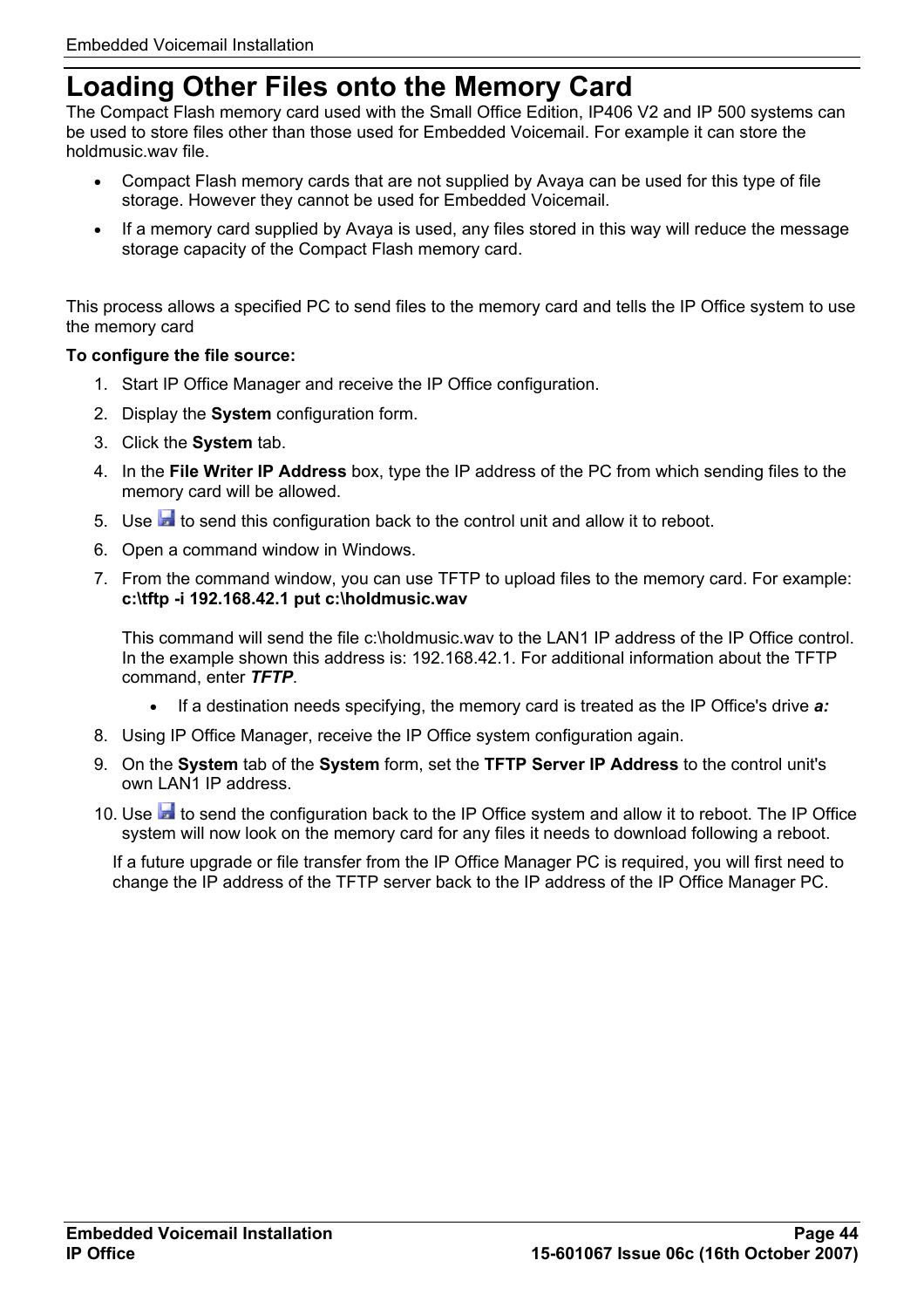# **Short Codes**

### **Default Short Codes**

Embedded Voicemail supports many of the same short codes available for Voicemail Lite and Voicemail Pro. The following default system short codes can be used with Embedded Voicemail.

- **Collect Messages:** *\*17* Can be used by users to access the mailbox associated with their extension.
- **Voicemail On/Off:** *\*18/\*19* Switches the diverting of callers to the user's mailbox on/off.
- **Voicemail Ringback On/Off:** *\*48/\*49* Switches new message ringback to the user on/off.
- **Record Message:**

The Record Message feature is used to record announcements that are used when callers to a hunt group are queued. For more information, see Configuring Queue Announcements.

- **\*91N;** To record an Announcement 1 for a hunt group.
- **\*92N;** To record an Announcement 2 for a hunt group.

### **Custom Short Codes**

Additional short codes can be added as required using the features listed below.

• **Voicemail Collect**

This short code feature can be used to create short codes for collecting or leaving messages. The exact action is set by the use of either **?** or **#** in the telephone number. For example *"?Main"* would indicate collection of messages in the mailbox called *Main*. *"#Main"* would indicate that a user wants to leave a message in the mailbox called *Main*. Note that the quotation marks " " are required and the name must match the user or hunt group whose mailbox is being accessed. For example:

| <b>Field</b>              | <b>Contains</b>   |
|---------------------------|-------------------|
| Code                      | *99               |
| Feature                   | Voicemail Collect |
| <b>Telephone Number</b>   | "?Main"           |
| Line Group Id             |                   |
| Locale                    | [Leave blank]     |
| <b>Force Account Code</b> | [Leave blank]     |

• Using just **?** in the Telephone Number without quote marks and a mailbox name allows remote access. The user would be prompted to enter the mailbox number and then the mailboxes access code if set.

#### • **Voicemail On/Voicemail Off**

These two features switch the diversion of calls to the user or group mailbox on/off. No telephone number is required for either of these features.

#### • **Voicemail Ringback On/Off**

These two features switch new message ringback notification on/off. No telephone number is required for either of these features.

#### • **Auto Attendant**

This feature is used for the recording of auto attendant prompts and greetings. Normally the short codes for this are created automatically. However they can be deleted and reassigned as required. For more information, see Create an Auto Attendant.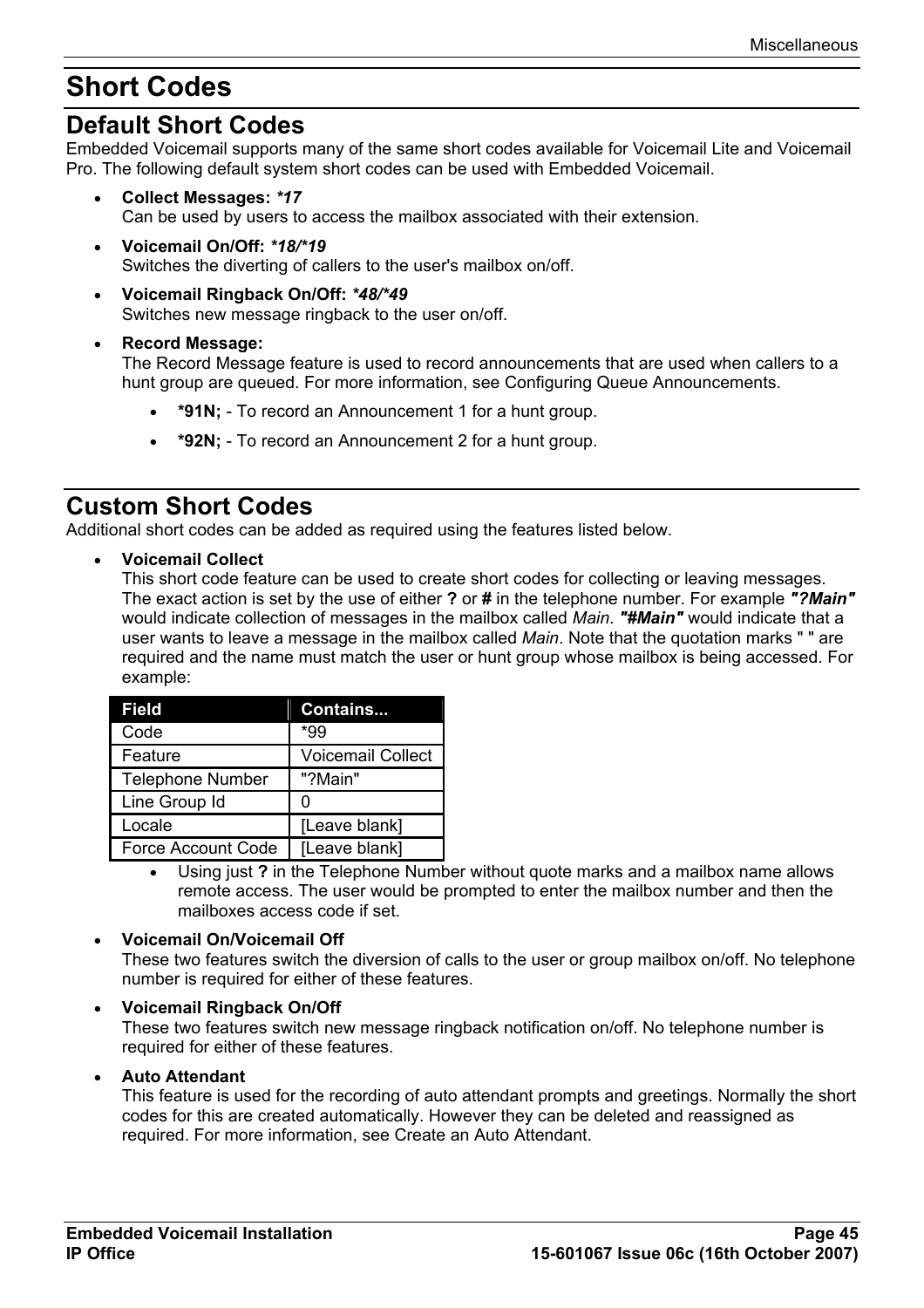# **Index**

154987775mS, 41 154987776mS PRN, 41 154987778mS LIST2, 41 155088356mS PRN, 41 155088456mS PRN, 41 155088462mS PRN, 41 155088520mS PRN, 41 19hrs, 41 1day, 41 running, 41 1st, 30 24-hour, 12 uses, 12 3mins, 41 4.0, 18 Install, 18 40 Auto, 8 Support, 8 512MB, 5, 6, 8, 15, 17 512MB Compact Flash, 6 512MB Memory, 15, 17 512MB Type II Compact Flash, 5 64MB Compact Flash, 5, 6 7secs, 41 91N, 30, 45 92N, 30, 45 AA, 8, 32, 34, 35, 36 number, 36 access, 5, 6, 8, 22, 24, 25, 28, 31, 34, 35, 36, 38, 42, 43, 45 Visual Voice, 43 voicemail, 24 Access Code, 6, 22, 24, 25 access depending on, 25 Access Voicemail, 38 Using Auto Attendant, 38 according, 11 IP Office, 11 Actions, 8, 12, 31, 32, 36, 38, 42, 43, 45 end, 42 Normal Transfer, 38 Add, 5, 8, 16, 27, 34, 38, 45 Admin CD, 18

ADSL, 41 Afternoon, 12, 31, 32, 34 afternoon greeting, 34 AIM, 8 IP Office, 8 All Settings, 41 All Settings window, 41 ALOG, 41 and/or, 28 Announcements, 8, 22, 30, 45 View, 30 Attendant, 8, 12, 31, 32, 35, 38 Transfer, 12, 31 Australia, 7 Auto, 32 existing, 32 Auto Attendant, 6, 8, 11, 12, 24, 31, 32, 34, 35, 36, 38, 45 calls, 36 Create, 32 existing, 32 View, 32 Auto Attendant Configuration, 11 Auto Attendant Greeting, 8, 39 Auto Attendant Name, 12, 35 Auto Attendant Setup, 12 Avaya, 5, 8, 15, 16, 17, 28, 36, 44 Use, 5 Avaya 4400 Series Telephone Users, 28 Avaya 64MB Small Office Memory, 16 Avaya Integrated Management, 8 Avaya IP Office 4.0, 8 Avaya IP Office 500, 8 back, 18, 21, 25, 27, 30, 32, 35, 36, 38, 42, 43, 44 IP, 44 IP Office, 25, 27, 30, 32, 35, 36, 38, 42, 43, 44 Belgium, 7 BLF Group, 36 BLF Group Member, 36 Blind Transfer, 12, 31, 36

Breakout Numbers, 22 BRI, 41 Button Programming, 42, 43 Button Programming window, 42 C/F TII, 15, 17 c11, 39 c723, 39 Call Recording, 6 called LVMGreeting, 8 Calls, 5, 6, 8, 12, 16, 22, 25, 28, 29, 31, 32, 35, 36, 41, 42, 45 Auto Attendant, 36 Embedded Voicemail, 31 Transferring, 36 Canada, 7 Canadian French, 7 Cantonese, 7 CD, 18 Type, 18 CD drive, 18 Changing, 22, 25 Hunt Group Names, 25 User Names, 22 channels, 5, 6, 8, 15, 16, 17, 31 Embedded Voicemail, 5 Check, 15, 16, 17, 18, 22, 30, 41 Voicemail Ringback, 22 Check 2nd, 30 **Check** Announcements On, 30 Chinese, 7 Chinese-Mandarin, 7 chs, 7 CkSRC, 41 CLI, 8 close, 18 Command, 18 Collect Messages, 45 Colombia, 7 Command, 18, 44 close, 18 Open, 18 Compact Flash, 8, 15, 16, 17, 44 Complete Transfer, 36 Compressed Prompts, 18

Compression Method, 6 Configuring, 29 Queue Announcements, 30 Queues, 29 Confirm Voicemail Code, 22 Contains. Code, 24, 28, 36, 38, 45 Control Unit IP Address, 41 Enter, 41 Control Unit Type, 41 Convertor, 39 Create, 8, 22, 24, 25, 28, 31, 32, 34, 35, 36, 38, 45 Auto Attendant, 32 New Record, 32, 38 Custom Short Codes, 45 dan, 7 Danish, 7 Default Short Codes, 8, 22, 45 Defined, 12, 24, 31 Depending, 41 IP Office, 41 Destination, 8, 12, 22, 24, 31, 32, 35, 38, 44 Destination and/or Night Service Destination, 24 Incoming Call Route, 24 deu, 7 Dial, 12, 18, 21, 22, 30, 31, 34, 36 Dial By Number, 12, 31 direct, 8, 22, 35, 36 Main, 35 disabling, 34 Enabling Local Recording, 34 Display, 8, 18, 25, 27, 28, 42, 43, 44 System, 18, 44 divert, 25, 45 voicemail, 25 DS, 28 DSS button, 35 DSS key, 42 DTMF, 22, 31 Edit, 32, 42 Edit Button, 42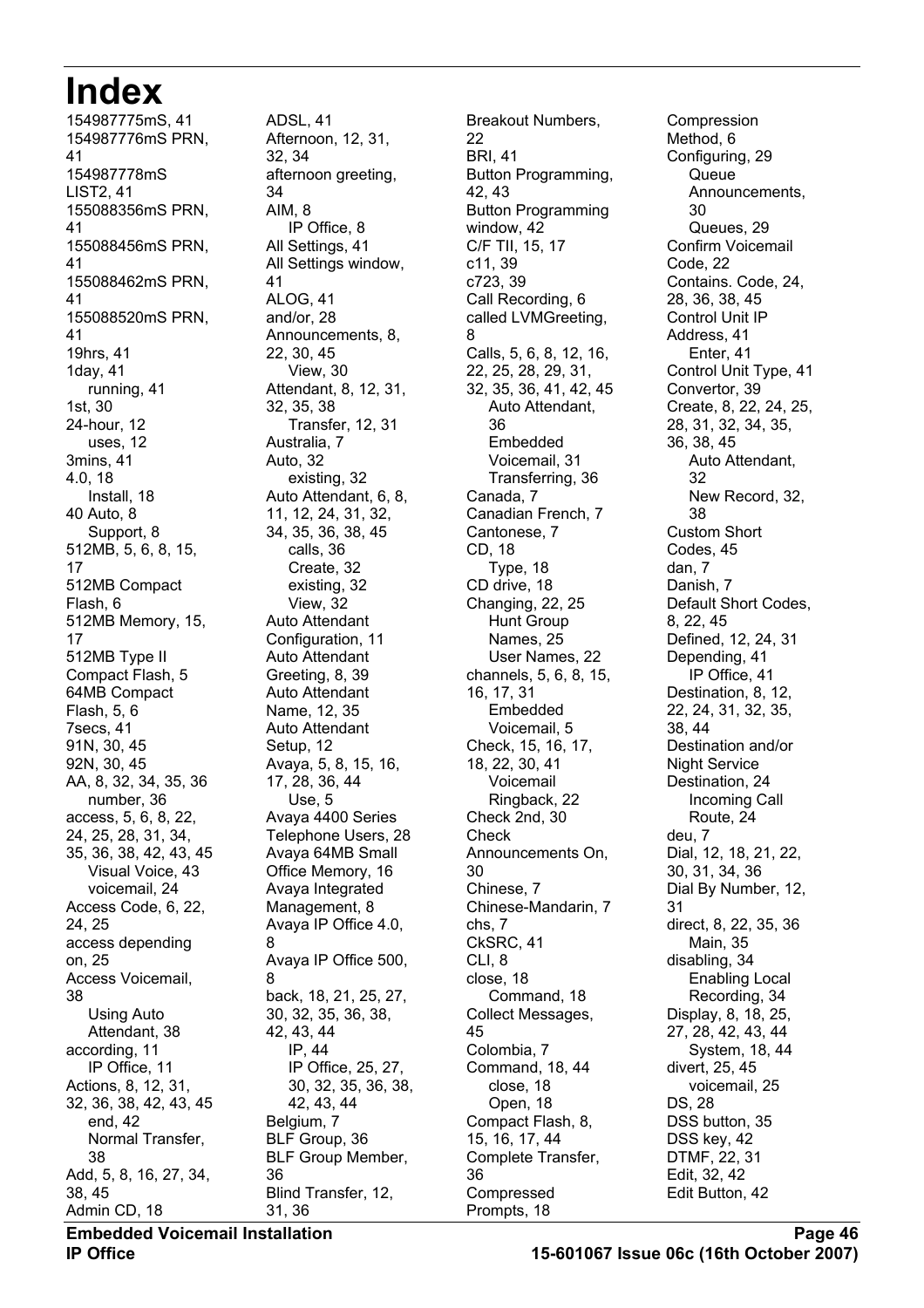Embedded Voicemail, 5, 6, 7, 8, 11, 15, 16, 17, 18, 21, 22, 25, 31, 32, 41, 42, 44, 45 calls, 31 channels, 5 following, 41 installing, 15, 16, 17 IP Office, 21 Monitoring, 41 prompts, 18 Embedded Voicemail complete, 25 Embedded Voicemail depending on, 31 Embedded Voicemail Language, 7 Embedded Voicemail Mailbox Features, 6 Embedded Voicemail Shutdown Short Code, 8 Embedded Voicemail supports, 7 Embedded Voicemail System Comparison, 6 Embedded Voicemail User Guide, 22, 25 refer, 22, 25 Enable Local Recording, 12, 34 disabling, 34 end, 12, 42 Action, 42 End Time, 12 END-OF-LIST, 41 eng, 7, 41 English-UK, 7 English-US, 7 Enter, 12, 18, 22, 24, 25, 27, 32, 36, 38, 41, 44, 45 Control Unit IP Address, 41 voicemail, 22 enu, 7 esm, 7 esp, 7 ess, 7 Evening, 31, 32 Example, 18, 22, 24, 27, 30, 32, 34, 35, 36, 38, 44, 45 Example.1., 34 Example.2., 34 Example.3., 34 Example.4., 34 existing, 5, 16, 32 Auto, 32 Auto Attendants, 32

Small Office Edition, 5 Existing systems, 16 Fallback Destination, 12, 32 transferring, 32 Fallback Extension,  $35$ Fax, 8, 12, 31 on detecting, 8 File menu, 41 File Writer IP Address, 18, 44 Filters menu, 41 Finished Scanning, 41 Finnish, 7 FiveMinuteActions, 41 FMML Size, 41 following, 41 Embedded Voicemail, 41 Force Account Code, 24, 28, 36, 38, 45 fra, 7 frc, 7 French-Canadian, 7 G711 Files, 18 G723 Files, 18 Gather Setup Information, 11 German, 7 Good, 32 Good morning, 32 Greece, 7 Greek, 7 Greeting, 39 Group Number, 12, 25 Group Pane, 32, 38 Hardware Installation, 11 HMain, 27 Hold, 30, 36 holdmusic.wav, 44 LAN1 IP, 44 holdmusic.wav file, 44 store, 44 Hong Kong, 7 hot-swappable, 8 Hours, 5, 6, 12, 31, 41 Hours 11 Minutes Approx, 41 Hungarian, 7 Hungary, 7 Hunt Group, 6, 8, 11, 12, 22, 24, 25, 27, 28, 29, 31, 32, 35, 38, 42, 45 Hunt Group Mailbox Access, 28

Hunt Group Mailbox Configuration, 11 hunt group mailbox containing, 22 Hunt Group Mailboxes, 11, 12, 22, 25, 27, 28 Hunt Group Names, 25, 28, 42 Changing, 25 HuntGroup, 29 Iceland, 7 Icelandic, 7 IFACE, 41 Incoming, 35 Routing, 35 Incoming Call Route, 24, 32, 35, 36 **Destination** and/or Night Service Destination, 24 Incoming Calls, 11, 24, 32, 35, 36 Routing, 35 India, 7 Inhibit Off-Switch Forward/Transfer, 22 Input File, 39 Insert, 15, 16, 17 Memory Card, 16 Install, 15, 16, 17, 18 4.0, 18 Embedded Voicemail, 15, 16, 17 Memory Expansion Card, 15, 16, 17 Internal ringback, 6 IP, 5, 6, 7, 8, 11, 12, 15, 16, 17, 18, 21, 22, 25, 27, 28, 29, 31, 32, 34, 35, 36, 38, 41, 42, 43, 44 back, 44 type, 18, 44 IP 406 V2, 5, 15 IP 406 V2 Memory Card, 15 IP 406v2, 18 IP 500, 5, 17, 41, 44 IP 500 4.0, 41 IP 500 Installation, 17 IP 500 Memory Card, 17 IP address, 18, 44 PC, 18, 44 TFTP, 44 IP Office, 5, 6, 7, 8, 11, 12, 15, 16, 17, 18, 21, 22, 25, 27, 28, 30, 31, 32, 34,

35, 36, 38, 41, 42, 43, 44 according, 11 AIM, 8 back, 25, 27, 30, 32, 35, 36, 38, 42, 43, 44 Depending, 41 Embedded Voicemail, 21 receive, 18, 21, 22, 25, 27, 42, 43, 44 require, 5, 18 Set, 11, 41 tells, 44 IP Office 3.0, 18 IP Office 4.0, 8, 18, 22, 30, 31, 34 IP Office 4.0 May 2007, 8, 34 IP Office 406 V2, 5, 15, 18 IP Office 500, 5, 17 IP Office 500 Control Units, 5, 17 IP Office Administrator Applications CD, 18 IP Office Control Unit, 5, 11, 18, 21 IP Office Embedded Voicemail, 5 IP Office Incoming Call Routes, 35 IP Office IP406 V2, 5 IP Office Manager, 5, 8, 15, 16, 17, 18, 22, 25, 28, 29, 32, 34, 44 see, 28, 29, 32 IP Office Manager Application, 5, 15, 17 IP Office Manager help, 28 IP Office Manager PC, 44 IP Office Monitor, 16, 18, 41 IP Office Monitor application, 16, 18, 41 IP Office Phone Manager, 6, 25, 27 IP Office Small, 5, 16, 18 IP Office Small Office Edition, 5, 18 IP Office Voicemail Lite, 25 IP Office's LAN1 IP, 18 IP406 V2, 5, 6, 15, 18, 31, 44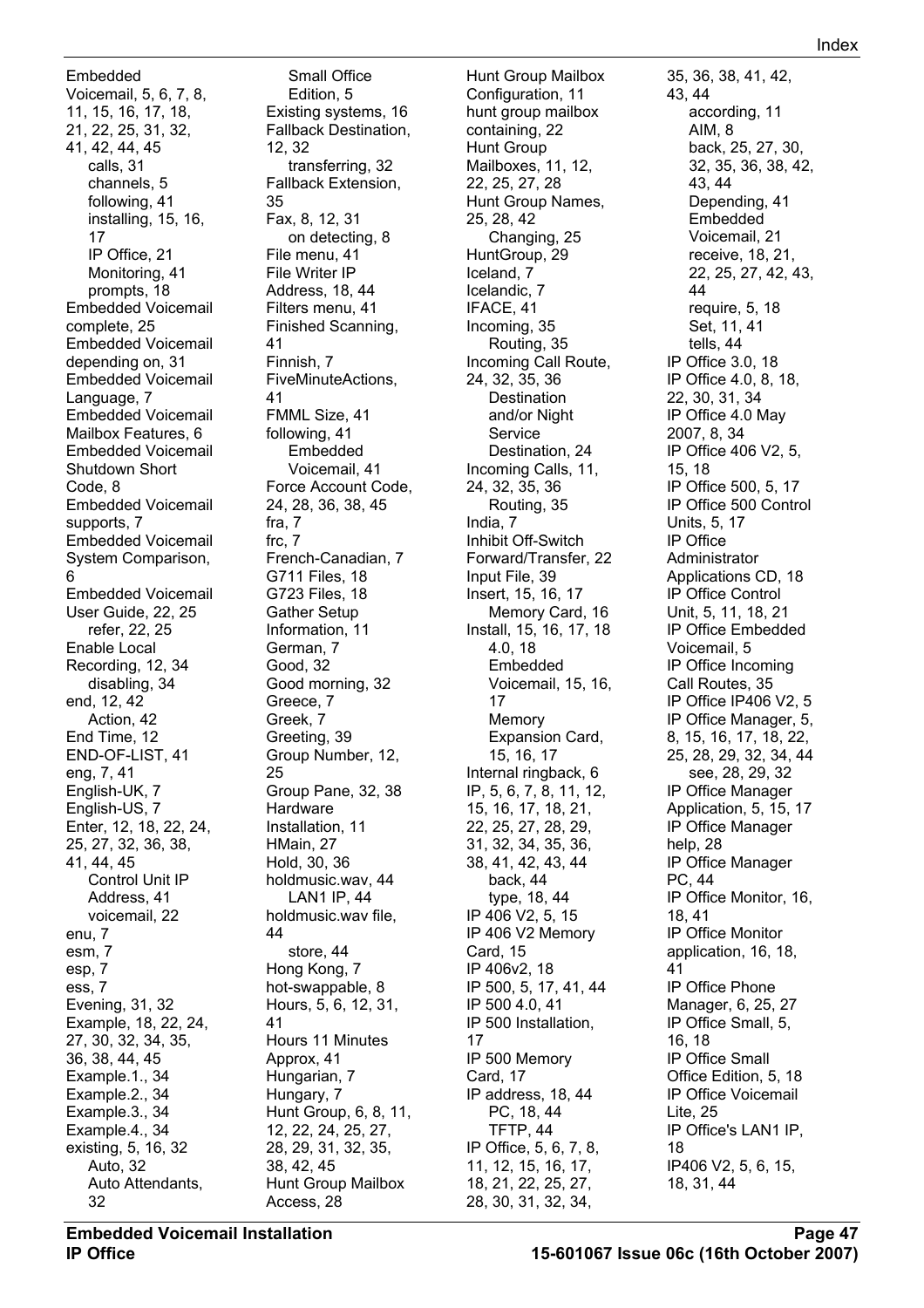#### Embedded Voicemail Installation

IP406 V2 Installation, 15 IP500, 5, 6, 8, 17, 31 rear, 17 IP500 Control Units, 5, 17 IP500 Support, 8, 31 IP500\_40, 41 ita, 7 Italian, 7 kor, 7 Korean, 7 LAN1, 41 LAN1 IP, 18, 44 holdmusic.wav, 44 LAN1 IP address, 44 Languages Supported, 7 LANM, 41 Latin Spanish, 7 LAW, 41 Limit, 29 Line Group, 24, 28, 35, 36, 38, 45 Line Group Id, 24, 28, 36, 38, 45 Loading, 44 Other Files onto, 44 Local Recording Control, 8 Locale, 7, 21, 24, 28, 36, 38, 45 Locale setting, 21 LV, 41 LVM Flash, 41 LVM FlashMan, 41 LVM Greeting Utility, 39 LVMAIL, 18, 41 lvmail/ENG, 41 lvmail/ITA, 41 LVMSound, 18 LVMSound/G711 Files, 18 LVMSound/G723 Files, 18 Mailbox Access, 6, 11, 22, 24, 25, 38, 45 Main, 27, 32, 35, 45 direct, 35 Major Features Not Supported, 6 Manager, 7 Maximum Inactivity, 12, 32, 35 Maximum Individual Message Length, 6 Maximum Record Time, 11, 12, 21 Set, 21

Maximum **Simultaneous** Connections, 6 May 2007, 8 MBytes, 41 MDM, 41 Memory Card, 5, 8, 11, 15, 16, 17, 18, 44 Insert, 16 Memory Expansion Card, 15, 16, 17 Install, 15, 16, 17 Memory Type, 6 MENU, 28 MENU key, 28 Message Waiting Indication, 22, 25, 27, 28 Messages, 5, 6, 8, 11, 12, 18, 21, 22, 24, 25, 27, 28, 30, 38, 42, 43, 44, 45 Minutes Approx, 41 MODU, 41 Monitor, 41 Monitor application, 41 Monitor application attempts, 41 Monitor Started IP, 41 Monitor window, 41 Select System, 41 Monitoring, 41 Embedded Voicemail, 41 Morning, 31, 32 part, 32 Msgs, 28 Music, 30 N, 30, 34 Name, 7, 8, 12, 22, 24, 25, 27, 28, 32, 34, 35, 36, 42, 45 Name matches, 36 Name matches, 36 name, 36 Name.x, 34 named greeting file, 8 Navigation, 21, 22, 29 Navigation Pane, 21, 22, 29 New, 6, 7, 18, 22, 25, 27, 28, 30, 32, 34, 35, 36, 38, 42, 43, 45 New BLF Group Member window, 36 New Record, 32, 38 Create, 32, 38 New Zealand, 7

NextFlashItemScan, 41 Night Service Destination, 35 Night Service Time Profile, 35 nld, 7 Normal Transfer, 12, 24, 31, 32, 38 Action, 38 Normal Transfer key,  $24$ Normalize Queue Length, 29 Norwegian, 7 number, 6, 8, 11, 16, 22, 24, 27, 28, 29, 31, 32, 34, 36, 38, 45 AA, 36 Off, 8, 12, 15, 17, 22, 25 OK, 21, 22, 25, 27, 30, 32, 35, 36, 38, 41, 42, 43 On, 5, 6, 8, 12, 15, 16, 17, 18, 21, 22, 24, 25, 27, 28, 29, 31, 34, 35, 36, 38, 41, 42, 43, 44 Queuing, 29 on detecting, 8 fax, 8 on detecting fax, 31 on/off, 42, 45 Open, 18, 21, 22, 25, 29, 35, 36, 38, 41, 42, 44 Command, 18 Open IP Office Manager, 21, 22, 25, 29 order, 8, 22, 25, 31, 32 remove/replace, 8 order Morning, 32 Other Files onto, 44 Loading, 44 Output File, 39 Overview, 5, 11, 25, 31 part, 32, 34, 42 Morning, 32 part takes, 34 PC, 5, 15, 16, 17, 18, 44 IP address, 18, 44 PC running, 5, 18 PCMCIA, 5, 6, 16 Peru, 7 Phone Manager, 28, 35, 36 Phone Manager Users, 28

Poland, 7 Portuguese, 7 Portuguese-Brazilian, 7 Possible Values, 12 Post, 30 Select, 30 Press, 18, 22, 28, 31, 32, 35, 36 PRI, 41 Print, 41 Programming, 42 Programs, 41 Prompts, 5, 7, 8, 11, 18, 21, 22, 31, 32, 34, 45 Embedded Voicemail, 18 Recording, 34 Upgrading, 18 Prompts Pre 3.0, 18 ptb, 7 ptg, 7 Putonghua, 7 **Queue** Announcements, 30 Configuring, 30 Queue Length, 29 Queues, 8, 29, 45 Configuring, 29 On, 29 View, 29 rear, 16, 17 IP500, 17 Small Office Edition, 16 receive, 12, 18, 21, 22, 25, 27, 29, 36, 42, 43, 44 IP Office, 18, 21, 22, 25, 27, 42, 43, 44 Reception/Breakout, 22 Record Message, 30, 45 Record Name, 8 Recording, 34 Prompts, 34 Recording Name, 39 refer, 8, 22, 25 Embedded Voicemail User Guide, 22, 25 Remote Access, 24, 28, 38, 45 Remote Mailbox Access, 24, 28 remove/replace, 8 order, 8 Repeat, 25, 27, 30, 31, 42, 43 Replay Greeting, 12, 31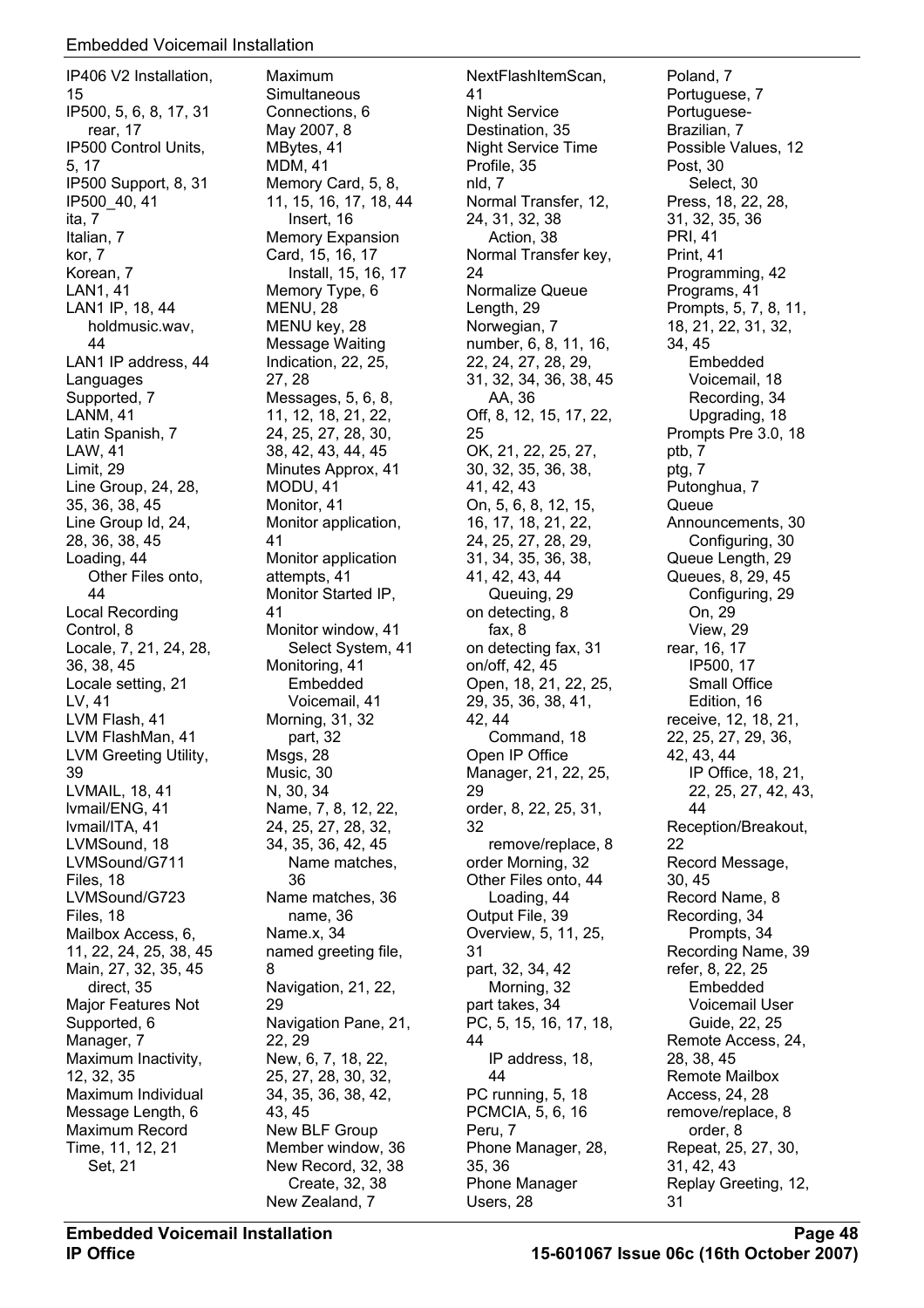require, 5, 6, 8, 11, 15, 17, 18, 21, 22, 25, 27, 31, 32, 35, 36, 38, 41, 42, 43, 44, 45 IP Office, 5, 18 required during, 5 Ringback, 6, 22, 25, 28, 42, 45 ringback on/off, 6 Ringing, 30 Routing, 35 Incoming, 35 Incoming Calls, 35 running, 5, 41 1day, 41 Voicemail Lite, 5 rus, 7 Russian, 7 Sales, 28, 32, 35 Saudi Arabia, 7 see, 8, 11, 12, 15, 16, 17, 18, 21, 24, 25, 28, 29, 31, 32, 43, 45 IP Office Manager, 28, 29, 32 See Hunt Group Mailboxes, 12 Select, 7, 8, 21, 22, 24, 30, 31, 32, 35, 36, 38, 41, 42, 43 Post, 30 Select Advanced, 42 Select Auto Attendant, 32 Select Emulation, 43 Select Monitor, 41 Select Short Code, 38 Select System, 41 Monitor window, 41 select Trace Options, 41 Select Unit, 41 send711 192.168.42.1., 18 send723 192.168.42.1., 18 Series Telephone Users, 28 Setting, 11, 21, 22, 41, 44 IP Office, 11, 41 Maximum Record Time, 21 TFTP Server IP Address, 44 Voicemail Reception, 22

Setup Information, 12 Short Code, 6, 8, 15, 17, 22, 24, 25, 28, 36, 38, 45 Shortcode, 38 ShutdownEmbedded Voicemail, 15, 17 use, 15, 17 Silence, 30 Slot, 15, 16, 17 Small Office, 5, 6, 16, 18, 31, 44 upgrading, 18 Small Office Edition, 5, 6, 16, 18, 31, 44 existing, 5 rear, 16 Small Office Edition Installation, 16 Small Office Memory Card, 16 Source Numbers, 27 South Africa, 7 Spanish, 7 Spanish-Argentina, 7 Spanish-Mexico, 7 Speed Dial Group Member, 36 Speed Dial window, 36 Speed Dials, 35, 36 Standard, 22, 24, 28, 35 View, 35 Start IP Office Manager, 18, 27, 32, 35, 38, 42, 43, 44 Start menu, 41 Start Time, 12 store, 5, 8, 18, 44 holdmusic.wav file, 44 Support, 8 40 Auto, 8 Supported Features, 6 Supports Unicode, 41 sve, 7 Swedish, 7 Switzerland, 7 SysMonitor, 18, 41 SysMonitor v6.0, 41 System, 6, 7, 8, 11, 12, 15, 16, 17, 18, 21, 22, 24, 25, 27, 28, 30, 32, 34, 35, 36, 38, 41, 42, 43, 44, 45 Display, 18, 44 View, 21

System Configuration, 11, 18, 21, 36, 41, 44 System Locale, 7, 41 system Locale setting, 7 System Settings, 12 Taiwan, 7 Telephone Number, 24, 28, 34, 36, 38, 42, 45 Telephony, 22 tells, 22, 44 IP Office, 44 Test Embedded Voicemail, 18 TFTP, 18, 44 IP address, 44 TFTP Server IP Address, 18, 44 set, 44 Time Profiles, 12, 31, 32 timeouts, 22 TOT, 41 Trace Color, 41 Trace Options, 41 Transfer, 8, 12, 18, 22, 31, 32, 36, 44 Attendant, 12, 31 Calls, 36 Fallback Destination, 32 Transfer Succeeded, 18 TYP, 41 type, 5, 11, 15, 17, 18, 21, 22, 25, 27, 38, 44 CD, 18 IP, 18, 44 voicemail, 21 Type II Compact Flash, 15, 17 Type send711, 18 Type send723, 18 UK English, 7 un-checking, 22 Voicemail On, 22 Uncompressed Prompts, 18 Upgrade Prompts Pre 3.0, 18 Upgrade4p0\_711, 18 Upgrade4p0\_723, 18 Upgrading, 18 Prompts, 18 Small Office, 18 Version 4.0, 18 User, 6, 7, 8, 11, 12, 18, 22, 24, 25, 27, 28, 30, 31, 34, 36, 38, 42, 43, 45

User Locale, 7

User Mailbox Configuration, 11, 22 User Mailboxes, 11, 12, 22, 45 User Names, 22 Changing, 22 User Source, 6 User Source Numbers, 6 user wants, 45 uses, 5, 6, 8, 11, 12, 15, 17, 18, 22, 24, 25, 27, 34, 35, 36, 38, 42, 43, 44, 45 24-hour, 12 Avaya, 5 ShutdownEmbed dedVoicemail, 15, 17 Voicemail Collect, 24 VoIP, 6 Using Auto Attendant, 38 Access Voicemail, 38 Using IP Office Manager, 8, 44 Using Phone Manager, 36 Using Programmed Buttons, 36 Using Short Codes, 36 Using SoftConsole, 36 VC, 16 VC16, 6 VC3, 6 VCOMP, 41 Venezuela, 7 VER, 41 Version 4.0, 18 Upgrade, 18 View, 21, 22, 29, 32, 35 Announcements, 30 Auto Attendant, 32 Queuing, 29 Standard, 35 System, 21 Voicemail, 22 Visual Voice, 8, 28, 43 access, 43 VMAIL, 41 VMCol, 42 VMOn, 42 VMRB, 42 Voice, 5, 6, 8, 15, 16, 17, 28, 31, 35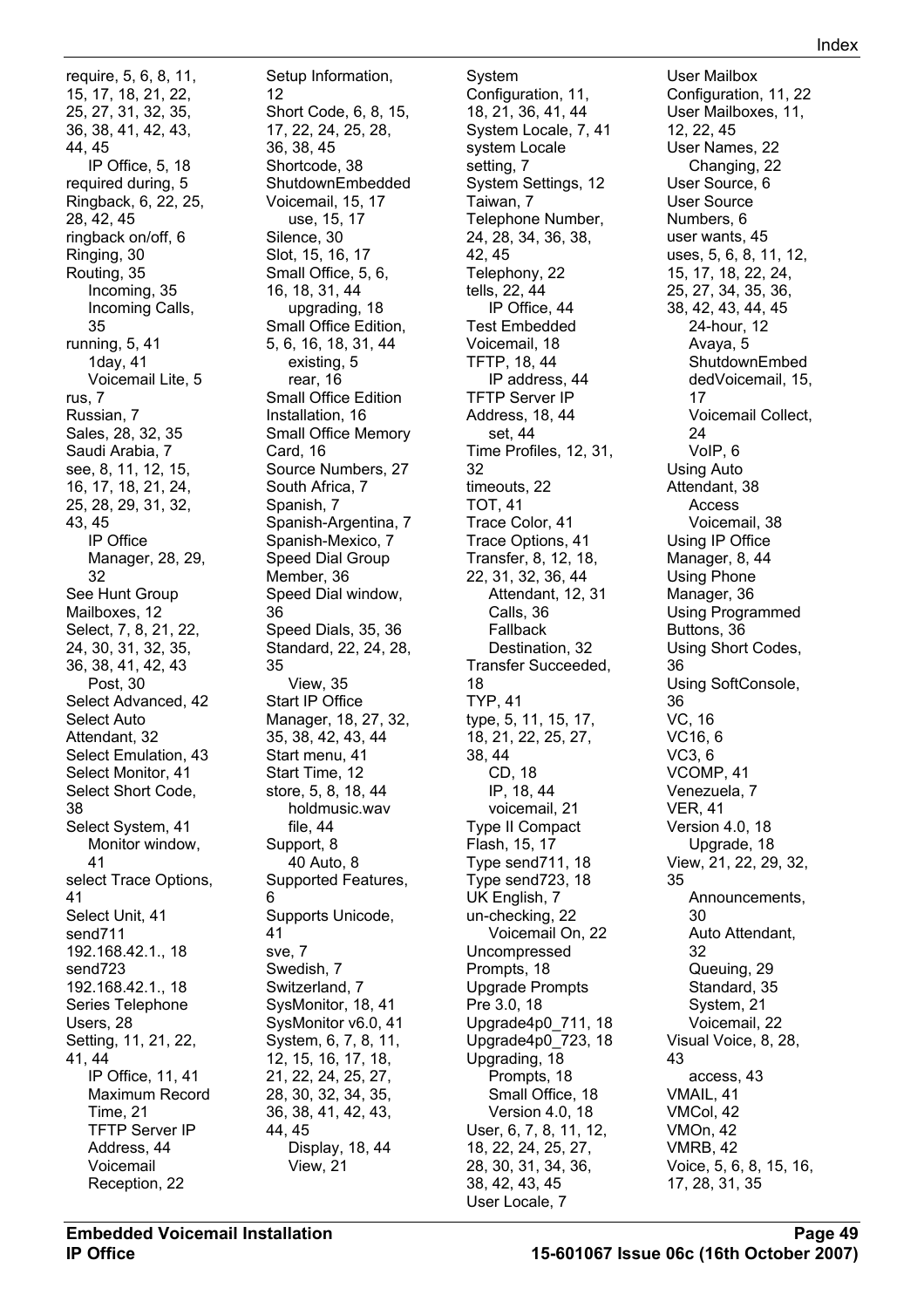#### Embedded Voicemail Installation

| <b>Voice Compression</b><br>Channels, 5<br>voicemail, 5, 6, 11,<br>12, 18, 21, 22, 24,<br>25, 28, 29, 31, 35,<br>38.42.45<br>access, 24<br>divert, 25<br>Enter, 22<br>type, 21<br>View, 22 |
|--------------------------------------------------------------------------------------------------------------------------------------------------------------------------------------------|
| Voicemail Activated,                                                                                                                                                                       |
| 18                                                                                                                                                                                         |
| Voicemail Code, 12,<br>22, 25, 38                                                                                                                                                          |

Voicemail Collect, 24, 28, 38, 42, 45 uses, 24 Voicemail Email, 6 Voicemail Lite, 5, 45 running, 5 Voicemail Off key, 42 Voicemail On, 12, 22, 25, 42 un-checking, 22 Voicemail On/Off, 6, 22, 25, 45 Voicemail On/Voicemail Off, 45

Voicemail Pro, 5, 25, 45 Voicemail Reception, 12, 22 Setting, 22 Voicemail Ringback, 12, 22, 28, 42, 45 Check, 22 Voicemail Ringback Off key, 42 Voicemail Ringback On, 42 Voicemail Ringback On/Off, 45

Voicemail Type list, 21 VoIP, 5, 6 use, 6 Wait, 6, 11, 12, 18, 22, 25, 27, 28, 30, 32 Waiting Indication, 22, 25, 27, 28 WAN, 41 WARNING, 22, 24, 25 wav, 8 What's New, 8 Windows, 18, 41, 42, 44